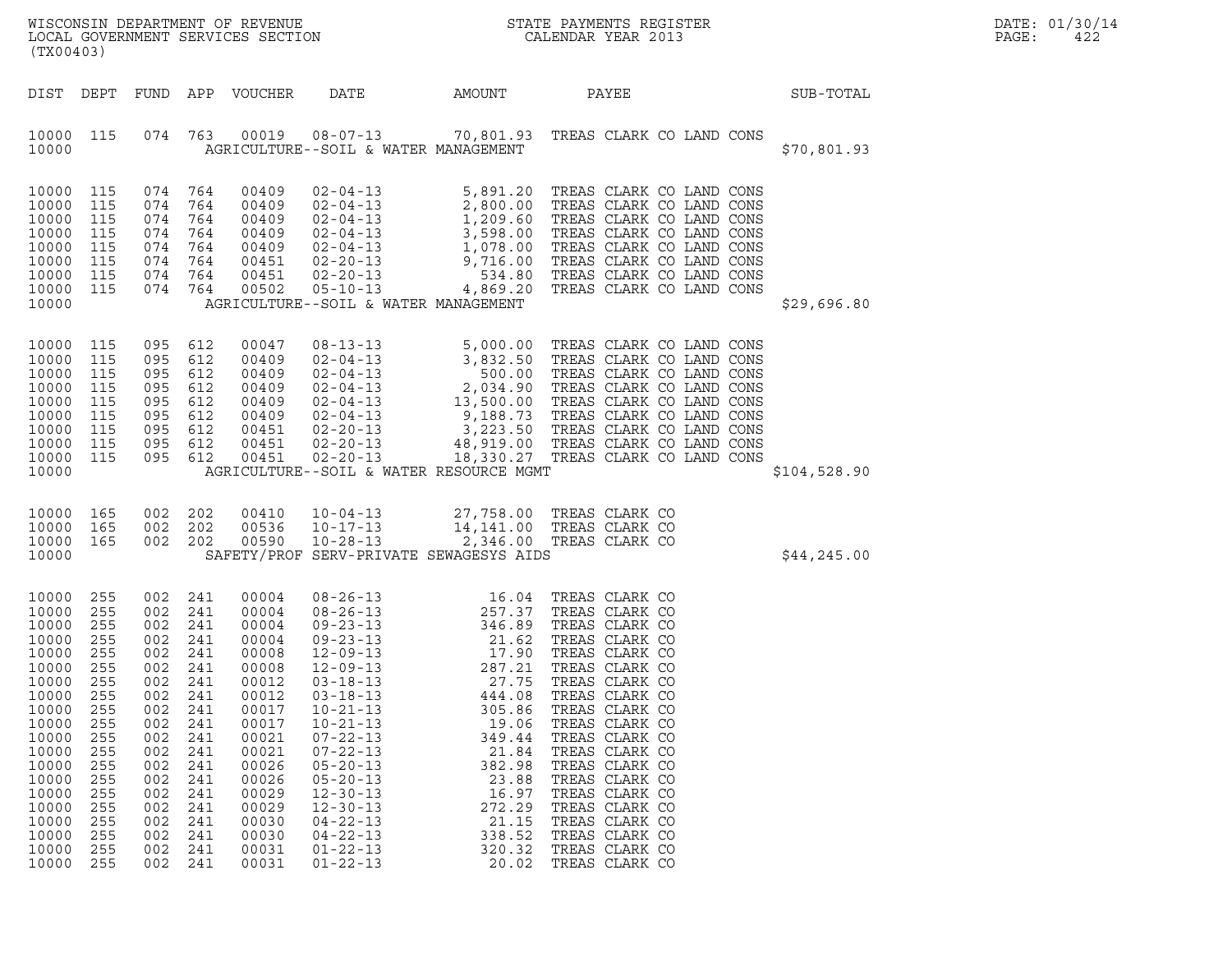| WISCONSIN DEPARTMENT OF REVENUE<br>LOCAL GOVERNMENT SERVICES SECTION<br>(TX00403) | STATE PAYMENTS REGISTER<br>CALENDAR YEAR 2013 | DATE: 01/30/14<br>PAGE:<br>423 |
|-----------------------------------------------------------------------------------|-----------------------------------------------|--------------------------------|

| (TX00403)                                                   |                                        |                                        |                                        |                                                    |                                                                      |                                                                                                                                                                                |                                                                      |              |
|-------------------------------------------------------------|----------------------------------------|----------------------------------------|----------------------------------------|----------------------------------------------------|----------------------------------------------------------------------|--------------------------------------------------------------------------------------------------------------------------------------------------------------------------------|----------------------------------------------------------------------|--------------|
|                                                             |                                        |                                        |                                        |                                                    |                                                                      | DIST DEPT FUND APP VOUCHER DATE AMOUNT PAYEE                                                                                                                                   |                                                                      | SUB-TOTAL    |
| 10000<br>10000<br>10000<br>10000<br>10000                   | 255<br>255<br>255<br>255               | 002<br>002<br>002                      | 241<br>241<br>241<br>002 241           | 00031<br>00031<br>00035<br>00035                   |                                                                      | 06-24-13 26.39 TREAS CLARK CO<br>06-24-13 422.24 TREAS CLARK CO<br>02-25-13 364.00 TREAS CLARK CO<br>02-25-13 22.75 TREAS CLARK CO<br>PUBLIC INSTRUCT--LOCAL PROGRAMS--FED FDS |                                                                      | \$4,346.57   |
| 10000                                                       |                                        |                                        |                                        |                                                    | NAT RESOURCES--UTV PROJECT AIDS                                      | 10000 370 012 547 00770 10-21-13 3,756.84 TREAS CLARK CO                                                                                                                       |                                                                      | \$3,756.84   |
| 10000                                                       |                                        | 10000 370 012 549                      |                                        |                                                    | NAT RESOURCES--WILDLIFE DAMAGE                                       | 00092  02-26-13  895.81  TREAS CLARK CO LAND CONS                                                                                                                              |                                                                      | \$895.81     |
| 10000                                                       |                                        | 10000 370 012 551                      |                                        |                                                    |                                                                      | 00095  09-24-13  15,912.01  TREAS CLARK CO<br>NAT RESOURCES--ALL TERRAIN VEHICLE ENF                                                                                           |                                                                      | \$15,912.01  |
| 10000                                                       |                                        |                                        |                                        |                                                    |                                                                      | 10000 370 012 552 00128 09-24-13 2,468.17 TREAS CLARK CO<br>NAT RESOURCES--SNOWMOBILE ENFORCEMENT                                                                              |                                                                      | \$2,468.17   |
| 10000<br>10000<br>10000<br>10000<br>10000<br>10000<br>10000 | 370<br>370<br>370<br>370<br>370<br>370 | 012<br>012<br>012<br>012<br>012<br>012 | 553<br>553<br>553<br>553<br>553<br>553 | 00009<br>00009<br>00009<br>00063<br>00063<br>00092 |                                                                      | NAT RESOURCES--WILDLIFE DAMAGE CLAIMS                                                                                                                                          |                                                                      | \$17,370.59  |
| 10000<br>10000                                              | 370                                    | 012                                    |                                        | 563 02555                                          |                                                                      | 04-01-13 3,271.00 TREAS CLARK CO<br>NAT RESOURCES--COUNTY CONSERVATION AIDS                                                                                                    |                                                                      | \$3,271.00   |
| 10000<br>10000                                              | 370                                    |                                        |                                        |                                                    | NAT RESOURCES--RECREATION AIDS-FISH                                  | 012 564 00236 04-05-13 6,598.39 TREAS CLARK CO                                                                                                                                 |                                                                      | \$6,598.39   |
| 10000<br>10000                                              | 370                                    |                                        |                                        |                                                    |                                                                      | 012 566 00001 09-24-13 25,734.10 TREAS CLARK CO<br>NAT RESOURCES-FOREST CROP/MANAGED FOREST                                                                                    |                                                                      | \$25,734.10  |
| 10000<br>10000                                              | 370                                    | 012                                    | 569                                    | 00507                                              | NAT RESOURCES--SNOWMOBILE TRAIL AIDS                                 | $09-16-13$ 12,856.25                                                                                                                                                           | TREAS CLARK CO                                                       | \$12,856.25  |
| 10000<br>10000<br>10000<br>10000<br>10000                   | 370<br>370<br>370<br>370               | 012<br>012<br>012<br>012               | 572<br>572<br>572<br>572               | 00004<br>00009<br>00031<br>00043                   | $04 - 03 - 13$<br>$08 - 29 - 13$<br>$03 - 19 - 13$<br>$06 - 06 - 13$ | 45,232.34<br>25,897.00<br>3,377.00<br>48,243.32<br>NAT RESOURCES--URBAN FORESTRY/CO FORESTS                                                                                    | TREAS CLARK CO<br>TREAS CLARK CO<br>TREAS CLARK CO<br>TREAS CLARK CO | \$122,749.66 |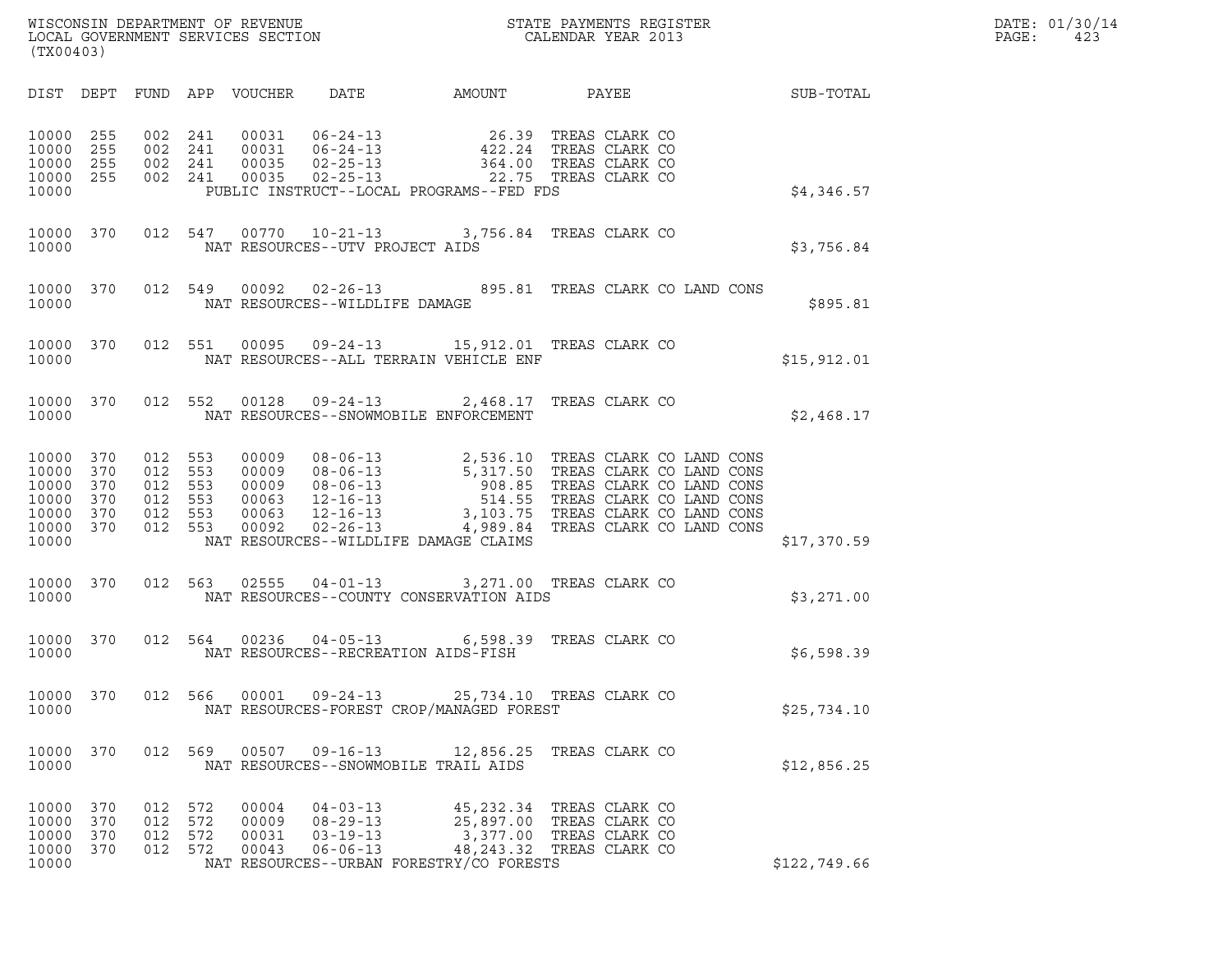| (TX00403)                                                       |                                 |                                     |                                     | LOCAL GOVERNMENT SERVICES SECTION                  |                                                                                                    |                                                                                                                                   |                                                                                               |              | DATE: 01/30/14<br>PAGE:<br>424 |
|-----------------------------------------------------------------|---------------------------------|-------------------------------------|-------------------------------------|----------------------------------------------------|----------------------------------------------------------------------------------------------------|-----------------------------------------------------------------------------------------------------------------------------------|-----------------------------------------------------------------------------------------------|--------------|--------------------------------|
|                                                                 |                                 |                                     |                                     | DIST DEPT FUND APP VOUCHER                         | DATE                                                                                               | AMOUNT                                                                                                                            | PAYEE                                                                                         | SUB-TOTAL    |                                |
| 10000 370<br>10000 370<br>10000 370<br>10000                    |                                 |                                     | 012 575<br>012 575<br>012 575       | 00543<br>00543<br>00560                            |                                                                                                    | 09-16-13 875.00<br>09-16-13 46,750.00 TREAS CLARK CO<br>09-17-13 47,625.00 TREAS CLARK CO<br>NAT RESOURCES--SNOWMOBILE TRAIL AIDS | TREAS CLARK CO                                                                                | \$95,250.00  |                                |
| 10000 370<br>10000 370<br>10000                                 |                                 |                                     | 012 576<br>012 576                  | 00801<br>00881                                     | 10-24-13<br>$11 - 06 - 13$                                                                         | NAT RESOURCES--ALL-TERRAIN VEHICLE TRAIL                                                                                          | 23,373.00 TREAS CLARK CO<br>22,779.67 TREAS CLARK CO                                          | \$46, 152.67 |                                |
| 10000 370<br>10000                                              |                                 |                                     | 012 584                             | 00027                                              | $09 - 03 - 13$                                                                                     | NAT RESOURCES--PMT IN LIEU OF TAXES                                                                                               | 106.00 TREAS CLARK CO                                                                         | \$106.00     |                                |
| 10000 370<br>10000                                              |                                 |                                     | 012 663                             |                                                    |                                                                                                    | NAT RESOURCES--LAKES MANAGEMENT GRANTS                                                                                            | 02959  04-29-13  18,750.00  TREAS CLARK CO LAND CONS                                          | \$18,750.00  |                                |
| 10000 370<br>10000                                              |                                 |                                     | 095 516                             |                                                    |                                                                                                    | NAT RESOURCES-NON-POINT SOURCE POLLUTION                                                                                          | 02361  03-11-13  17,980.00  TREAS CLARK CO LAND CONS                                          | \$17,980.00  |                                |
| 10000 370<br>10000                                              |                                 |                                     | 095 532                             |                                                    | NAT RESOURCES--DAM SAFETY PROJECTS                                                                 | 00791  10-24-13  27,432.41  TREAS CLARK CO                                                                                        |                                                                                               | \$27,432.41  |                                |
| 10000 395<br>10000                                              |                                 |                                     | 011 170                             | 66645                                              | $02 - 28 - 13$                                                                                     | TRANSPORTATION--COUNTY FOREST ROAD AIDS                                                                                           | 14,405.75 TREAS CLARK CO                                                                      | \$14,405.75  |                                |
| 10000<br>10000<br>10000<br>10000 395<br>10000                   | 395<br>395<br>395               | 011 182                             | 011 182<br>011 182<br>011 182       | 66327<br>79821<br>82929<br>95753                   | $07 - 08 - 13$<br>$08 - 06 - 13$<br>$12 - 02 - 13$                                                 | 02-26-13 6,089.84 TREAS CLARK CO<br>TRANSPORTATION--TRANSIT AIDS-FEDERAL                                                          | 43,717.00 TREAS CLARK CO<br>44,738.00 TREAS CLARK CO<br>45,534.03 TREAS CLARK CO              | \$140,078.87 |                                |
| 10000 395<br>10000<br>10000<br>10000<br>10000<br>10000<br>10000 | 395<br>395<br>395<br>395<br>395 | 011<br>011<br>011<br>011<br>011 185 | 011 185<br>185<br>185<br>185<br>185 | 60880<br>65355<br>73734<br>86584<br>92777<br>92777 | 01-07-13<br>$02 - 19 - 13$<br>$05 - 06 - 13$<br>$09 - 09 - 13$<br>$11 - 04 - 13$<br>$11 - 04 - 13$ | 362.00 TREAS CLARK CO<br>519.52<br>1,509.95<br>599.20<br>2,271.62<br>TRANSPORTATION--HIGHWAY SAFETY-FEDERAL                       | TREAS CLARK CO<br>TREAS CLARK CO<br>TREAS CLARK CO<br>957.24 TREAS CLARK CO<br>TREAS CLARK CO | \$6, 219.53  |                                |
| 10000<br>10000<br>10000<br>10000                                | 395<br>395<br>395               | 011                                 | 011 190<br>190<br>011 190           | 68010<br>82010<br>94010                            | $01 - 07 - 13$<br>$07 - 01 - 13$<br>$10 - 07 - 13$                                                 | 155,208.12<br>TRANSPORTATION--GENERAL TRANSP AIDS-GTA                                                                             | COUNTY OF CLARK<br>310,416.24 COUNTY OF CLARK<br>155,208.15 COUNTY OF CLARK                   | \$620,832.51 |                                |
| 10000                                                           | 395                             |                                     | 011 278                             | 63855                                              | $01 - 31 - 13$                                                                                     |                                                                                                                                   | 100,000.00 TREAS CLARK CO                                                                     |              |                                |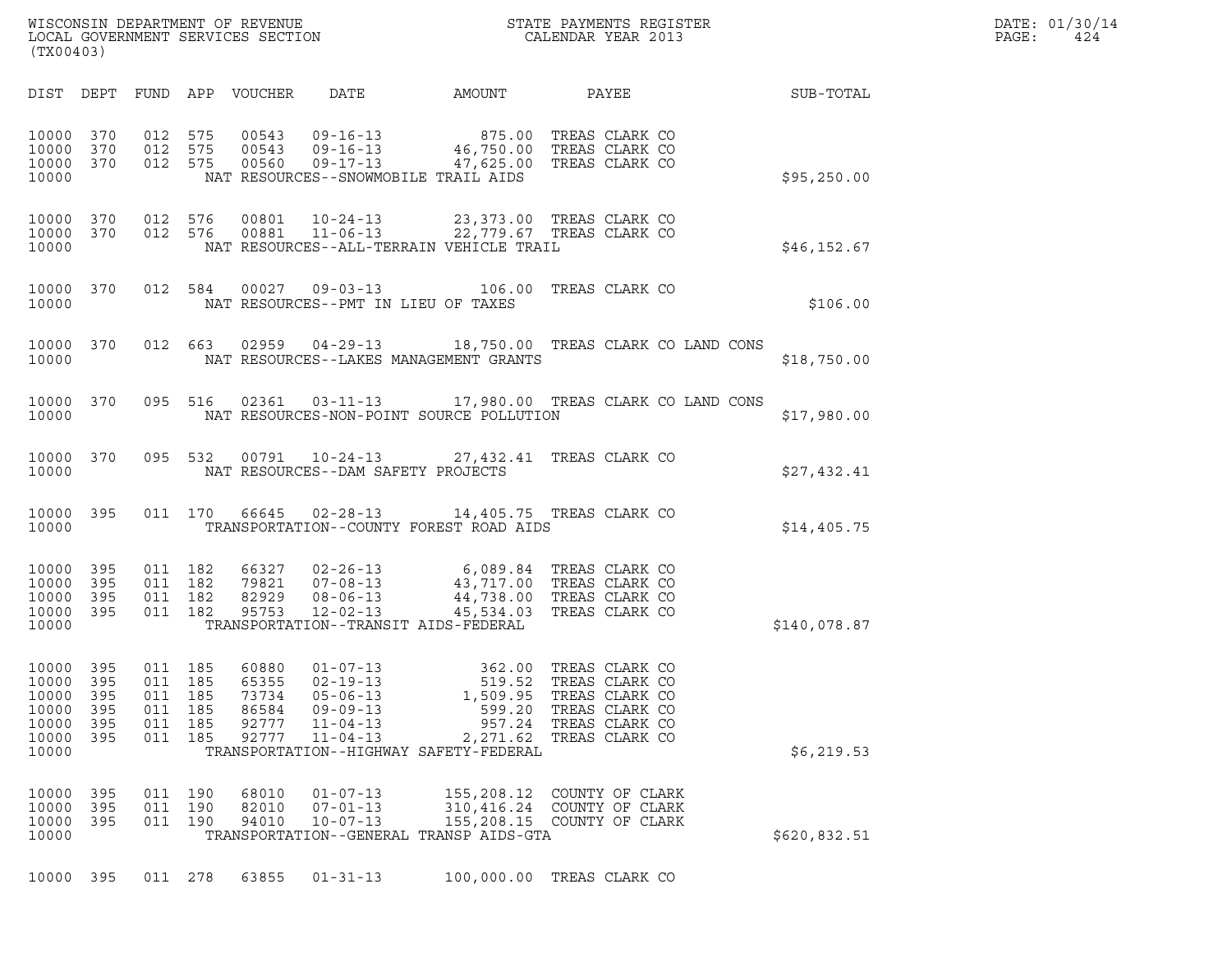| DEPT<br>FUND<br>APP<br>VOUCHER<br>DATE<br>AMOUNT<br>PAYEE<br>SUB-TOTAL<br>278<br>93903<br>$11 - 08 - 13$<br>133, 230.24 TREAS CLARK CO<br>011<br>TRANSPORTATION--LRIP/TRIP/MSIP GRANTS<br>\$233,230.24<br>410<br>002<br>116<br>11357 11-05-13<br>40,654.95<br>TREAS CLARK CO<br>CORRECTIONS--LOCAL AID<br>\$40,654.95<br>435<br>005<br>000<br>$01 - 01 - 13$<br>88,213.00<br>CLARK CO<br>90310<br>435<br>005<br>000<br>90314<br>$02 - 01 - 13$<br>91,488.00<br>CLARK CO<br>435<br>005<br>000<br>90318<br>$03 - 01 - 13$<br>123,393.00<br>CLARK CO<br>005<br>000<br>90321<br>$04 - 01 - 13$<br>$260, 831.00$<br>47,139.00<br>CLARK CO<br>435<br>435<br>005<br>000<br>90323<br>$05 - 01 - 13$<br>CLARK CO<br>005<br>000<br>90325<br>$06 - 01 - 13$<br>$21,730.00$<br>684.077<br>CLARK CO<br>435<br>435<br>005<br>000<br>90400<br>CLARK CO<br>$07 - 01 - 13$<br>005<br>000<br>90402<br>$08 - 01 - 13$<br>233,044.00<br>CLARK CO<br>435<br>435<br>005<br>000<br>90403<br>$09 - 01 - 13$<br>153,530.00<br>CLARK CO<br>000<br>90406<br>$10 - 01 - 13$<br>85,591.00<br>CLARK CO<br>435<br>005<br>005<br>000<br>90408<br>$11 - 01 - 13$<br>84,396.00<br>CLARK CO<br>435<br>435<br>005<br>000<br>90411<br>$12 - 01 - 13$<br>CLARK CO<br>27,803.00<br>HEALTH SERVICES--STATE/FED AIDS<br>\$1,902,129.00<br>437<br>005<br>000<br>00000<br>1,025.79<br>CLARK<br>$01 - 06 - 13$<br>437<br>005<br>000<br>00000<br>$01 - 20 - 13$<br>93,338.68<br>CLARK CHILD SUPPORT<br>005<br>000<br>00000<br>$02 - 05 - 13$<br>6,886.08<br>CLARK<br>437<br>005<br>000<br>00000<br>$03 - 10 - 13$<br>11,215.40<br>CLARK<br>437<br>437<br>005<br>000<br>00000<br>$03 - 28 - 13$<br>61,640.32<br>CLARK<br>437<br>005<br>000<br>00000<br>$03 - 05 - 13$<br>9,725.33<br>CLARK<br>005<br>000<br>00000<br>$03 - 19 - 13$<br>12,557.88<br>CLARK CHILD SUPPORT<br>437<br>437<br>005<br>000<br>00000<br>$04 - 30 - 13$<br>6,946.98<br>CLARK<br>005<br>000<br>00000<br>$04 - 05 - 13$<br>97,722.27<br>CLARK CHILD SUPPORT<br>437<br>437<br>005<br>000<br>00000<br>96,614.13<br>CLARK<br>$05 - 06 - 13$<br>005<br>000<br>00000<br>$05 - 27 - 13$<br>11,252.60<br>CLARK<br>437<br>005<br>000<br>7,619.39<br>CLARK<br>437<br>00000<br>$06 - 05 - 13$<br>000<br>$06 - 07 - 13$<br>13,158.80<br>CLARK<br>437<br>005<br>00000<br>000<br>1,953.00<br>CLARK CHILD SUPPORT<br>437<br>005<br>00000<br>$07 - 30 - 13$<br>CLARK CHILD SUPPORT<br>437<br>005<br>000<br>00000<br>07-31-13<br>86,901.28<br>005<br>000<br>00000<br>4,556.37<br>$08 - 05 - 13$<br>CLARK<br>437<br>005<br>000<br>00000<br>$08 - 05 - 13$<br>6,535.14<br>CLARK<br>437<br>000<br>372,626.00<br>CLARK<br>005<br>00000<br>$09 - 07 - 13$<br>437<br>005<br>000<br>00000<br>$09 - 30 - 13$<br>33,567.32<br>CLARK<br>437<br>005<br>000<br>00000<br>$10 - 05 - 13$<br>12,720.84<br>CLARK<br>005<br>000<br>00000<br>$10 - 11 - 13$<br>72,992.73<br>CLARK CHILD SUPPORT<br>437<br>005<br>000<br>$10 - 26 - 13$<br>15,189.84<br>CLARK CHILD SUPPORT<br>437<br>00000<br>000<br>$11 - 05 - 13$<br>6,568.18<br>CLARK<br>437<br>005<br>00000<br>000<br>$11 - 30 - 13$<br>26, 179. 38<br>CLARK CHILD SUPPORT<br>437<br>005<br>00000<br>00000<br>$11 - 06 - 13$<br>6,053.35<br>CLARK<br>437<br>005<br>000 | (TX00403)                                                                                                |     |     |     | WISCONSIN DEPARTMENT OF REVENUE<br>LOCAL GOVERNMENT SERVICES SECTION |                | STATE PAYMENTS REGISTER<br>CALENDAR YEAR 2013 |       |  | DATE: 01/30/14<br>PAGE:<br>425 |
|-----------------------------------------------------------------------------------------------------------------------------------------------------------------------------------------------------------------------------------------------------------------------------------------------------------------------------------------------------------------------------------------------------------------------------------------------------------------------------------------------------------------------------------------------------------------------------------------------------------------------------------------------------------------------------------------------------------------------------------------------------------------------------------------------------------------------------------------------------------------------------------------------------------------------------------------------------------------------------------------------------------------------------------------------------------------------------------------------------------------------------------------------------------------------------------------------------------------------------------------------------------------------------------------------------------------------------------------------------------------------------------------------------------------------------------------------------------------------------------------------------------------------------------------------------------------------------------------------------------------------------------------------------------------------------------------------------------------------------------------------------------------------------------------------------------------------------------------------------------------------------------------------------------------------------------------------------------------------------------------------------------------------------------------------------------------------------------------------------------------------------------------------------------------------------------------------------------------------------------------------------------------------------------------------------------------------------------------------------------------------------------------------------------------------------------------------------------------------------------------------------------------------------------------------------------------------------------------------------------------------------------------------------------------------------------------------------------------------------------------------------------------------------------------------------------------------------------------------------------------------------------------------------------------------------------------------------------------------------------------------------------------------------------------------------------------------------------------------------------------------------------------------------------------------------------------------------------------|----------------------------------------------------------------------------------------------------------|-----|-----|-----|----------------------------------------------------------------------|----------------|-----------------------------------------------|-------|--|--------------------------------|
| 10000 395<br>10000<br>10000<br>10000<br>10000<br>10000                                                                                                                                                                                                                                                                                                                                                                                                                                                                                                                                                                                                                                                                                                                                                                                                                                                                                                                                                                                                                                                                                                                                                                                                                                                                                                                                                                                                                                                                                                                                                                                                                                                                                                                                                                                                                                                                                                                                                                                                                                                                                                                                                                                                                                                                                                                                                                                                                                                                                                                                                                                                                                                                                                                                                                                                                                                                                                                                                                                                                                                                                                                                                          | DIST                                                                                                     |     |     |     |                                                                      |                |                                               |       |  |                                |
| 10000                                                                                                                                                                                                                                                                                                                                                                                                                                                                                                                                                                                                                                                                                                                                                                                                                                                                                                                                                                                                                                                                                                                                                                                                                                                                                                                                                                                                                                                                                                                                                                                                                                                                                                                                                                                                                                                                                                                                                                                                                                                                                                                                                                                                                                                                                                                                                                                                                                                                                                                                                                                                                                                                                                                                                                                                                                                                                                                                                                                                                                                                                                                                                                                                           | 10000                                                                                                    |     |     |     |                                                                      |                |                                               |       |  |                                |
|                                                                                                                                                                                                                                                                                                                                                                                                                                                                                                                                                                                                                                                                                                                                                                                                                                                                                                                                                                                                                                                                                                                                                                                                                                                                                                                                                                                                                                                                                                                                                                                                                                                                                                                                                                                                                                                                                                                                                                                                                                                                                                                                                                                                                                                                                                                                                                                                                                                                                                                                                                                                                                                                                                                                                                                                                                                                                                                                                                                                                                                                                                                                                                                                                 |                                                                                                          |     |     |     |                                                                      |                |                                               |       |  |                                |
| 10000<br>10000<br>10000<br>10000<br>10000<br>10000<br>10000<br>10000<br>10000<br>10000<br>10000<br>10000<br>10000<br>10000<br>10000 437<br>10000<br>10000<br>10000<br>10000<br>10000<br>10000<br>10000                                                                                                                                                                                                                                                                                                                                                                                                                                                                                                                                                                                                                                                                                                                                                                                                                                                                                                                                                                                                                                                                                                                                                                                                                                                                                                                                                                                                                                                                                                                                                                                                                                                                                                                                                                                                                                                                                                                                                                                                                                                                                                                                                                                                                                                                                                                                                                                                                                                                                                                                                                                                                                                                                                                                                                                                                                                                                                                                                                                                          | 10000<br>10000<br>10000<br>10000<br>10000<br>10000<br>10000<br>10000<br>10000<br>10000<br>10000<br>10000 |     |     |     |                                                                      |                |                                               |       |  |                                |
| 005<br>000<br>00000<br>$12 - 10 - 13$<br>10,322.66<br>CLARK<br>10000<br>437<br>\$1,086,045.09<br>10000<br>CHILDREN & FAMILIES--STATE/FEDERAL AIDS                                                                                                                                                                                                                                                                                                                                                                                                                                                                                                                                                                                                                                                                                                                                                                                                                                                                                                                                                                                                                                                                                                                                                                                                                                                                                                                                                                                                                                                                                                                                                                                                                                                                                                                                                                                                                                                                                                                                                                                                                                                                                                                                                                                                                                                                                                                                                                                                                                                                                                                                                                                                                                                                                                                                                                                                                                                                                                                                                                                                                                                               | 10000                                                                                                    | 437 | 005 | 000 | 00000                                                                | $12 - 05 - 13$ | 175.35                                        | CLARK |  |                                |

10000 455 002 221 04817 07-30-13 580.00 TREAS CLARK CNTY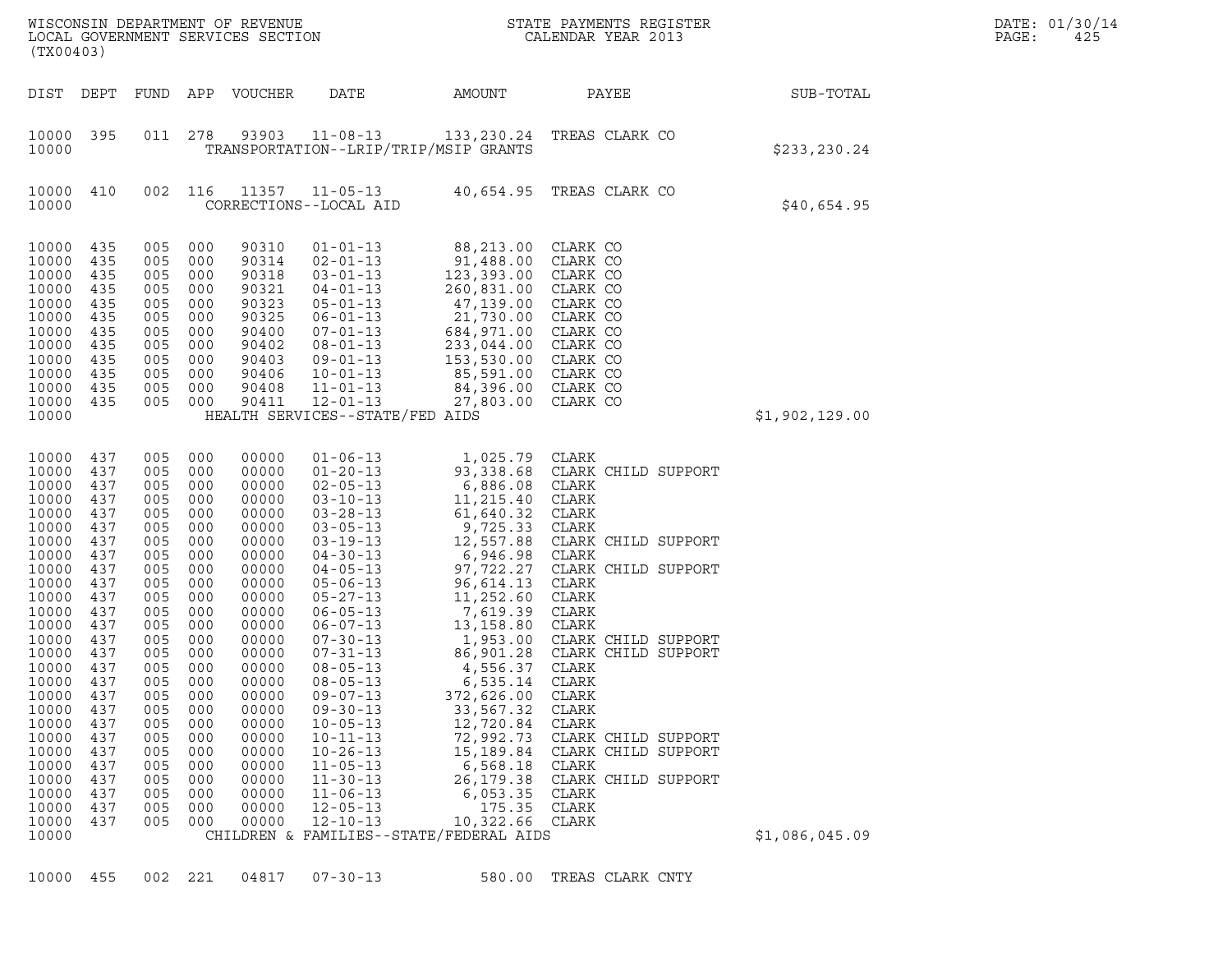| (TX00403)                                                 |           |                                          |                            |                                      |                                                                                                                                                                                                                              |                          |                  | DATE: 01/30/14<br>PAGE:<br>426 |
|-----------------------------------------------------------|-----------|------------------------------------------|----------------------------|--------------------------------------|------------------------------------------------------------------------------------------------------------------------------------------------------------------------------------------------------------------------------|--------------------------|------------------|--------------------------------|
|                                                           |           |                                          | DIST DEPT FUND APP VOUCHER | DATE                                 | AMOUNT                                                                                                                                                                                                                       | PAYEE                    | <b>SUB-TOTAL</b> |                                |
|                                                           |           |                                          |                            |                                      | 10000 JUSTICE--LAW ENFORCEMENT SERVICES AID                                                                                                                                                                                  |                          | \$580.00         |                                |
| 10000                                                     | 10000 455 |                                          |                            | JUSTICE--LAW ENFORCEMENT TRAINING    | 002 231 00205 02-07-13 8,640.00 TREAS CLARK CNTY                                                                                                                                                                             |                          | \$8,640.00       |                                |
| 10000                                                     | 10000 455 |                                          |                            | JUSTICE--VICTIM/WITNESS SERVICES AID | 002 503 00010 03-12-13 15,236.88 TREAS CLARK CO                                                                                                                                                                              |                          | \$15,236.88      |                                |
| 10000                                                     | 10000 455 |                                          |                            |                                      | 002 532 04743 07-30-13 12,514.24 TREAS CLARK CO<br>JUSTICE--VICTIM/WITNESS ASSISTANCE SERV                                                                                                                                   |                          | \$12,514.24      |                                |
| 10000                                                     | 10000 465 |                                          |                            |                                      | 002 305 00643 05-21-13 17,256.37 TREAS CLARK CO<br>MILITARY AFFAIRS-EMER MGMT-DISASTER RECO                                                                                                                                  |                          | \$17,256.37      |                                |
| 10000                                                     | 10000 465 |                                          |                            |                                      | 002 308 01300 07-12-13 7,625.00 TREAS CLARK CO<br>MILITARY AFFAIRS-EMER MGMT-RESPONSE EQMT                                                                                                                                   |                          | \$7,625.00       |                                |
| 10000                                                     | 10000 465 |                                          |                            |                                      | 002 337 00660 06-28-13 5,013.00 TREAS CLARK CO<br>MILITARY AFFAIRS-EMERGENCY MGMT PLANNING                                                                                                                                   |                          | \$5,013.00       |                                |
| 10000 465<br>10000 465<br>10000 465<br>10000 465<br>10000 |           | 002 342<br>002 342<br>002 342<br>002 342 |                            |                                      | 00361  01-30-13  22,667.52 TREAS CLARK CO<br>00643  05-21-13  1,415.00 TREAS CLARK CO<br>00643  05-21-13  103,538.19 TREAS CLARK CO<br>00731  08-14-13  21,623.78 TREAS CLARK CO<br>MILITARY AFFAIRS-EMERGENCY MGMT-FED FUND |                          | \$149,244.49     |                                |
| 10000                                                     | 10000 465 |                                          | 072 364 00405              |                                      | 01-31-13 5,143.00 TREAS CLARK CO<br>MILITARY AFFAIRS-EMER MGMT-PLANNING AID                                                                                                                                                  |                          | \$5,143.00       |                                |
| 10000 485<br>10000                                        |           |                                          |                            | VETERANS AFFAIRS GRANTS              | 002 127 05720 07-03-13 1,000.00 TREAS CLARK CO                                                                                                                                                                               |                          | \$1,000.00       |                                |
| 10000                                                     | 10000 485 |                                          |                            | VETERANS AFFAIRS--GRANTS TO COUNTIES | 082  267  05720  07-03-13  4,500.00 TREAS CLARK CO                                                                                                                                                                           |                          | \$4,500.00       |                                |
| 10000 485<br>10000                                        |           |                                          |                            | VETERANS AFFAIRS--GRANTS             | 082  280  02480  01-02-13  1,248.24  TREAS CLARK CO                                                                                                                                                                          |                          | \$1,248.24       |                                |
| 10000 485<br>10000                                        |           |                                          |                            | VETERANS AFFAIRS--GRANTS TO COUNTIES | 083 370 05720 07-03-13 4,500.00 TREAS CLARK CO                                                                                                                                                                               |                          | \$4,500.00       |                                |
| 10000 505                                                 |           | 002 116                                  | 01300                      | $09 - 19 - 13$                       |                                                                                                                                                                                                                              | 10,790.00 TREAS CLARK CO |                  |                                |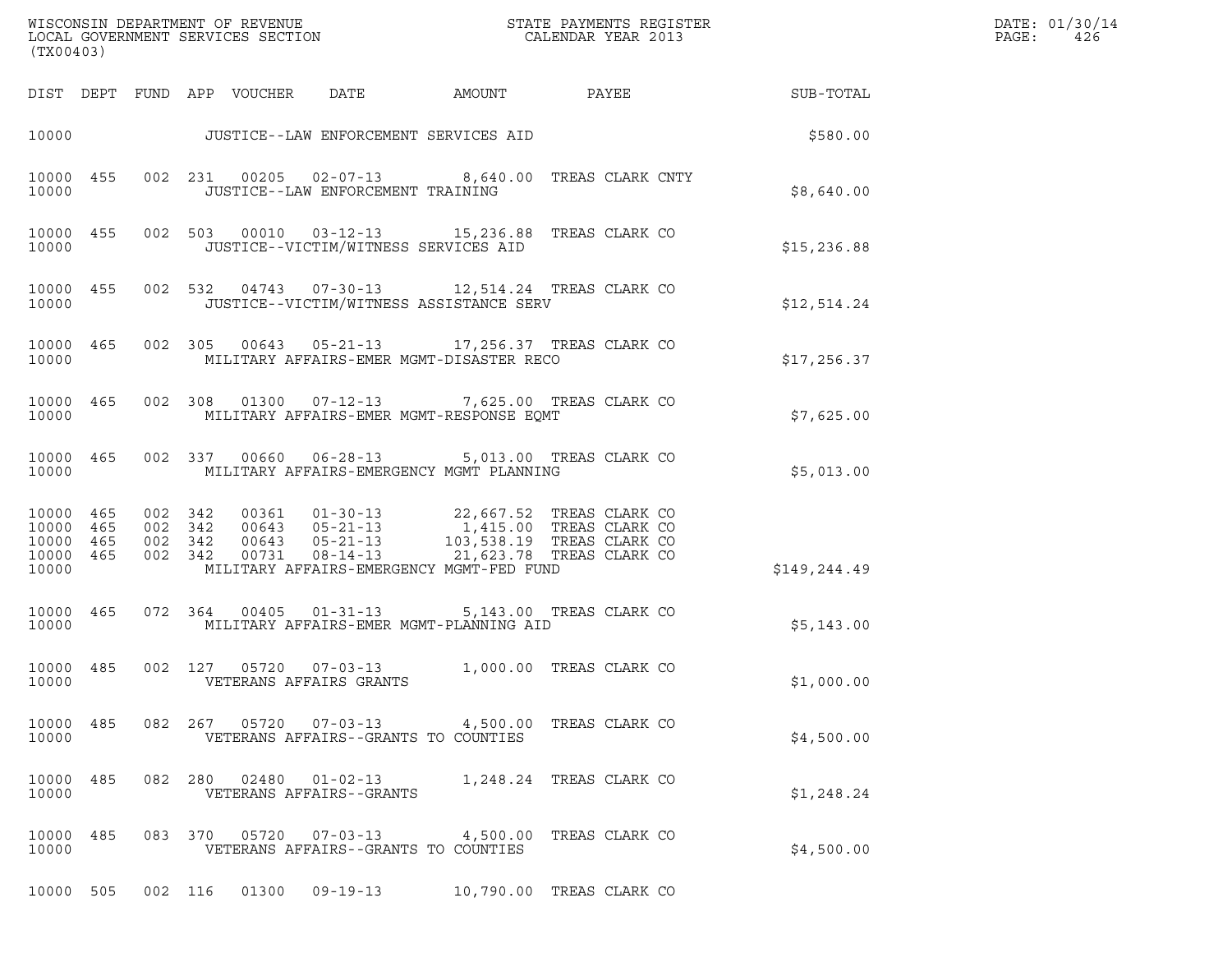| (TX00403)                                                                                                                                                                        |                                                                                                                                   |                                                                                                |                                                                                                                                                                                                               |                                                                                                                                              |                                                                                                                                                                                                                                                                      |                                                                                                                                                                                               |                                                                                                                                                                                                                                                                                   |                  | DATE: 01/30/14<br>PAGE:<br>427 |
|----------------------------------------------------------------------------------------------------------------------------------------------------------------------------------|-----------------------------------------------------------------------------------------------------------------------------------|------------------------------------------------------------------------------------------------|---------------------------------------------------------------------------------------------------------------------------------------------------------------------------------------------------------------|----------------------------------------------------------------------------------------------------------------------------------------------|----------------------------------------------------------------------------------------------------------------------------------------------------------------------------------------------------------------------------------------------------------------------|-----------------------------------------------------------------------------------------------------------------------------------------------------------------------------------------------|-----------------------------------------------------------------------------------------------------------------------------------------------------------------------------------------------------------------------------------------------------------------------------------|------------------|--------------------------------|
|                                                                                                                                                                                  |                                                                                                                                   |                                                                                                |                                                                                                                                                                                                               | DIST DEPT FUND APP VOUCHER                                                                                                                   | DATE                                                                                                                                                                                                                                                                 | AMOUNT                                                                                                                                                                                        | PAYEE                                                                                                                                                                                                                                                                             | <b>SUB-TOTAL</b> |                                |
| 10000                                                                                                                                                                            |                                                                                                                                   |                                                                                                |                                                                                                                                                                                                               |                                                                                                                                              |                                                                                                                                                                                                                                                                      | DOA--LAND INFORMATION BOARD GRANTS                                                                                                                                                            |                                                                                                                                                                                                                                                                                   | \$10,790.00      |                                |
| 10000<br>10000<br>10000<br>10000<br>10000<br>10000<br>10000<br>10000<br>10000<br>10000<br>10000<br>10000<br>10000<br>10000<br>10000<br>10000<br>10000<br>10000<br>10000<br>10000 | 505<br>505<br>505<br>505<br>505<br>505<br>505<br>505<br>505<br>505<br>505<br>505<br>505<br>505<br>505<br>505<br>505<br>505<br>505 |                                                                                                | 002 155<br>002 155<br>002 155<br>002 155<br>002 155<br>002 155<br>002 155<br>002 155<br>002 155<br>002 155<br>002 155<br>002 155<br>002 155<br>002 155<br>002 155<br>002 155<br>002 155<br>002 155<br>002 155 |                                                                                                                                              |                                                                                                                                                                                                                                                                      | DOA-HOUSING ASSISTANCE-FEDERAL FUNDS                                                                                                                                                          |                                                                                                                                                                                                                                                                                   | \$34,542.36      |                                |
| 10000 505<br>10000                                                                                                                                                               |                                                                                                                                   |                                                                                                |                                                                                                                                                                                                               |                                                                                                                                              |                                                                                                                                                                                                                                                                      | DOA--JUSTICE-ASSISTANCE-FEDERAL ARRA FDS                                                                                                                                                      | 002 650 10740 06-18-13 5,600.00 TREAS CLARK CNTY                                                                                                                                                                                                                                  | \$5,600.00       |                                |
| 10000<br>10000<br>10000<br>10000<br>10000<br>10000                                                                                                                               | 505<br>505<br>505<br>505<br>505                                                                                                   |                                                                                                | 002 743<br>002 743<br>002 743<br>002 743<br>002 743                                                                                                                                                           | 05654<br>07770<br>08289<br>08979<br>09691                                                                                                    | DOA--HOUSING ASSISTANCE GRANTS                                                                                                                                                                                                                                       | 01-03-13<br>03-06-13<br>03-06-13<br>03-21-13<br>55,000.00 TREAS CLARK CO<br>04-19-13<br>05-03-13<br>05-03-13<br>05-03-13<br>05-03-13<br>05-03-13<br>05-03-13<br>05-03-13                      |                                                                                                                                                                                                                                                                                   | \$197,518.00     |                                |
| 10000<br>10000 505<br>10000<br>10000<br>10000<br>10000<br>10000<br>10000<br>10000<br>10000<br>10000<br>10000<br>10000<br>10000<br>10000<br>10000                                 | 505<br>505<br>505<br>505<br>505<br>505<br>505<br>505<br>505<br>505<br>505<br>505<br>505<br>505<br>505                             | 035<br>035<br>035<br>035<br>035<br>035<br>035<br>035<br>035<br>035<br>035<br>035<br>035<br>035 | 035 371<br>035 371<br>371<br>371<br>371<br>371<br>371<br>371<br>371<br>371<br>371<br>371<br>371<br>371<br>371<br>371                                                                                          | 60010<br>60133<br>60174<br>60199<br>60263<br>60350<br>60350<br>60350<br>60424<br>60424<br>60424<br>60485<br>60485<br>60485<br>60526<br>60526 | 09-25-13<br>$10 - 09 - 13$<br>$10 - 24 - 13$<br>$11 - 26 - 13$<br>$12 - 27 - 13$<br>$12 - 27 - 13$<br>$12 - 27 - 13$<br>$01 - 30 - 13$<br>$01 - 30 - 13$<br>$01 - 30 - 13$<br>$02 - 26 - 13$<br>$02 - 26 - 13$<br>$02 - 26 - 13$<br>$03 - 12 - 13$<br>$03 - 12 - 13$ | 07-24-13 363.01 TREAS CLARK CO<br>518.00<br>308.00<br>347.00<br>1,489.00<br>2,102.00<br>2,102.00<br>3,779.00<br>3,779.00<br>1,678.00<br>1,359.00<br>2,042.00<br>1,040.00<br>96.19<br>2,625.03 | 336.00 TREAS CLARK CO<br>TREAS CLARK CO<br>TREAS CLARK CO<br>TREAS CLARK CO<br>TREAS CLARK CO<br>TREAS CLARK CO<br>TREAS CLARK CO<br>TREAS CLARK CO<br>TREAS CLARK CO<br>TREAS CLARK CO<br>TREAS CLARK CO<br>TREAS CLARK CO<br>TREAS CLARK CO<br>TREAS CLARK CO<br>TREAS CLARK CO |                  |                                |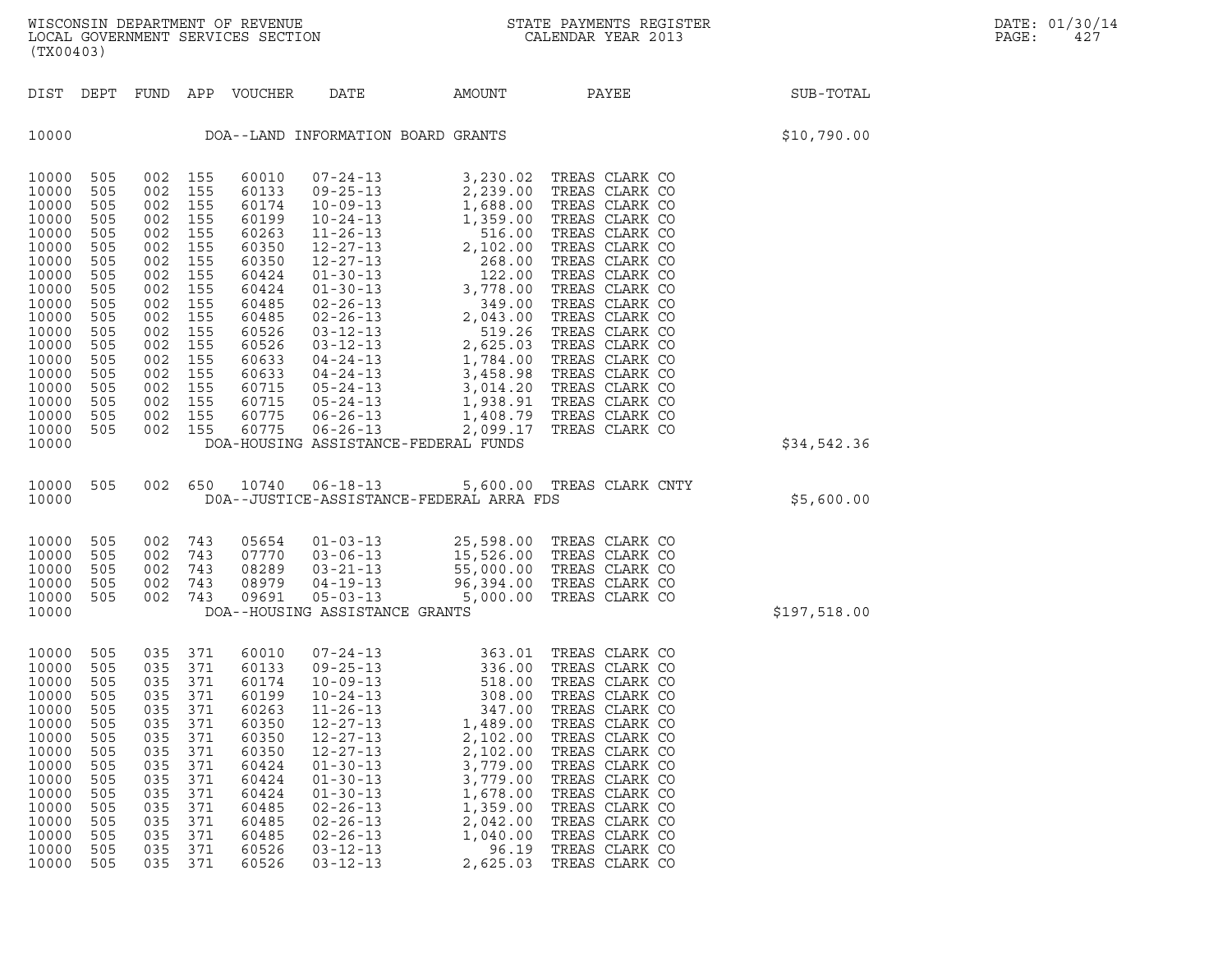| DIST<br>DEPT<br><b>VOUCHER</b><br>PAYEE<br><b>FUND</b><br>APP<br><b>DATE</b><br>AMOUNT                                                                                                                                                                                                                                                                                                                                                                                         | SUB-TOTAL       |
|--------------------------------------------------------------------------------------------------------------------------------------------------------------------------------------------------------------------------------------------------------------------------------------------------------------------------------------------------------------------------------------------------------------------------------------------------------------------------------|-----------------|
|                                                                                                                                                                                                                                                                                                                                                                                                                                                                                |                 |
| 371<br>60633<br>TREAS CLARK CO<br>10000<br>505<br>035<br>$04 - 24 - 13$<br>1,219.91<br>505<br>035<br>371<br>TREAS CLARK CO<br>10000<br>60633<br>$04 - 24 - 13$<br>3,458.98<br>10000<br>505<br>035<br>60715<br>TREAS CLARK CO<br>371<br>$05 - 24 - 13$<br>664.74<br>10000<br>505<br>035<br>371<br>60715<br>$05 - 24 - 13$<br>1,587.98 TREAS CLARK CO<br>10000<br>371<br>60775<br>$06 - 26 - 13$<br>272.31<br>TREAS CLARK CO<br>505<br>035<br>DOA--PUBLIC BENEFITS FUND<br>10000 | \$31,167.15     |
| 10000<br>835<br>43168<br>07-22-13<br>292,302.78 TREAS CLARK CO<br>002<br>105<br>835<br>105<br>$11 - 18 - 13$<br>10000<br>002<br>80269<br>1,664,498.45<br>TREAS CLARK CO<br>REVENUE--STATE SHARED REVENUES<br>10000                                                                                                                                                                                                                                                             | \$1,956,801.23  |
| 10000<br>835<br>002<br>109<br>01010<br>$07 - 22 - 13$<br>TREAS CLARK CO<br>14,512.00<br>REVENUE--EXEMPT COMPUTER AID<br>10000                                                                                                                                                                                                                                                                                                                                                  | \$14,512.00     |
| 2,608,518.79 TREAS CLARK CO<br>10000<br>835<br>002<br>302<br>10017<br>07-22-13<br>835<br>302<br>11017<br>$07 - 22 - 13$<br>952,727.64 TREAS CLARK CO<br>10000<br>002<br>REVENUE-FIRST DOLLAR/SCHOOL LEVY CREDITS<br>10000                                                                                                                                                                                                                                                      | \$3,561,246.43  |
| 37156<br>TREAS CLARK CO<br>10000<br>835<br>021<br>363<br>$03 - 25 - 13$<br>829,684.45<br>10000<br>REVENUE--LOTTERY CREDIT -                                                                                                                                                                                                                                                                                                                                                    | \$829,684.45    |
| 10000<br>DISTRICT TOTAL APPROPRIATIONS                                                                                                                                                                                                                                                                                                                                                                                                                                         | \$11,588,861.88 |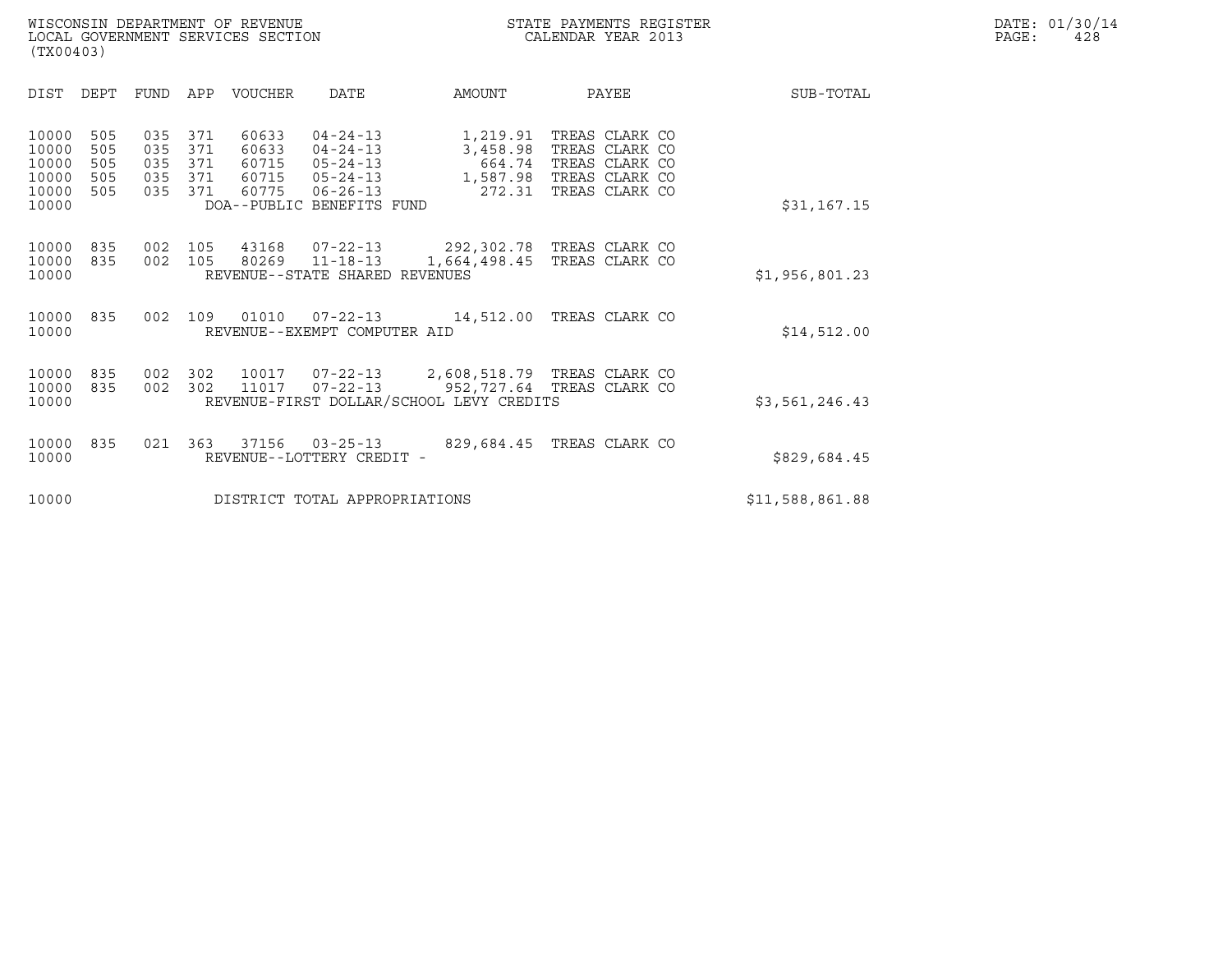| (TX00403)                                 |                          |                               |         | WISCONSIN DEPARTMENT OF REVENUE<br>LOCAL GOVERNMENT SERVICES SECTION |                                                    |                                                                                                                                      | STATE PAYMENTS REGISTER<br>CALENDAR YEAR 2013                                       |              | DATE: 01/30/14<br>PAGE:<br>429 |
|-------------------------------------------|--------------------------|-------------------------------|---------|----------------------------------------------------------------------|----------------------------------------------------|--------------------------------------------------------------------------------------------------------------------------------------|-------------------------------------------------------------------------------------|--------------|--------------------------------|
| DIST DEPT                                 |                          | FUND                          |         | APP VOUCHER                                                          | <b>DATE</b>                                        | AMOUNT                                                                                                                               | PAYEE                                                                               | SUB-TOTAL    |                                |
| 10002                                     | 10002 165                |                               |         |                                                                      |                                                    | SAFETY/PROF SERV--FIRE INSURANCE DUES                                                                                                | 002 225 00217 07-03-13 1,379.77 TREAS TN BEAVER                                     | \$1,379.77   |                                |
| 10002                                     | 10002 370                |                               | 012 571 |                                                                      |                                                    | NAT RESOURCES--FOREST CROP/MFL/CO FOREST                                                                                             |                                                                                     | \$85.38      |                                |
| 10002                                     | 10002 370                |                               | 074 670 |                                                                      | NAT RESOURCES--RU RECYCLING GRANT                  |                                                                                                                                      | 40304  05-20-13  611.44  TREAS TN BEAVER                                            | \$611.44     |                                |
| 10002<br>10002<br>10002<br>10002<br>10002 | 395<br>395<br>395<br>395 | 011 191<br>011 191<br>011 191 | 011 191 | 70217<br>76217<br>84217<br>96217                                     | $01 - 07 - 13$<br>$07 - 01 - 13$<br>$10 - 07 - 13$ | 32,935.22 TOWN OF BEAVER<br>04-01-13 32,935.22 TOWN OF BEAVER<br>32,935.22 TOWN OF BEAVER<br>TRANSPORTATION--GENERAL TRANSP AIDS-GTA | 32,935.25 TOWN OF BEAVER                                                            | \$131,740.91 |                                |
| 10002<br>10002<br>10002                   | 835<br>835               | 002<br>002 105                | 105     | 80225                                                                | REVENUE--STATE SHARED REVENUES                     |                                                                                                                                      | 43124  07-22-13   11,784.94   TREAS TN BEAVER<br>11-18-13 66,781.34 TREAS TN BEAVER | \$78,566.28  |                                |
| 10002                                     |                          |                               |         |                                                                      | DISTRICT TOTAL APPROPRIATIONS                      |                                                                                                                                      |                                                                                     | \$212,383.78 |                                |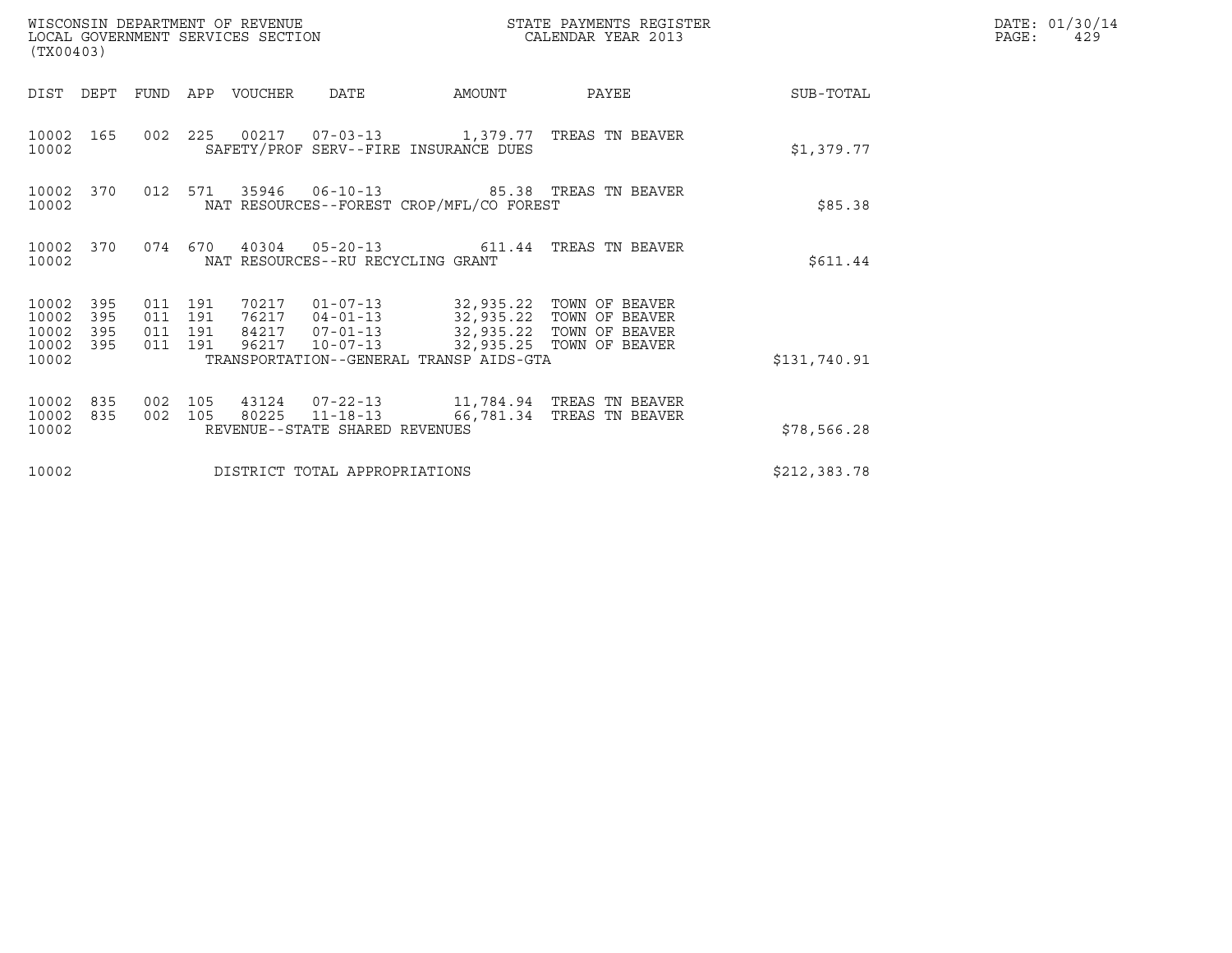| WISCONSIN DEPARTMENT OF REVENUE   | STATE PAYMENTS REGISTER | DATE: 01/30/14 |
|-----------------------------------|-------------------------|----------------|
| LOCAL GOVERNMENT SERVICES SECTION | CALENDAR YEAR 2013      | PAGE :<br>430  |

| WISCONSIN DEPARTMENT OF REVENUE<br>LOCAL GOVERNMENT SERVICES SECTION<br>CALENDAR YEAR 2013<br>(TX00403) |                        |                                          |  |  |                                   |                                                                                                                                                                                                                             |                                                                                                                                                                                                                 |             | DATE: 01/30/14<br>PAGE:<br>430 |
|---------------------------------------------------------------------------------------------------------|------------------------|------------------------------------------|--|--|-----------------------------------|-----------------------------------------------------------------------------------------------------------------------------------------------------------------------------------------------------------------------------|-----------------------------------------------------------------------------------------------------------------------------------------------------------------------------------------------------------------|-------------|--------------------------------|
|                                                                                                         |                        |                                          |  |  |                                   |                                                                                                                                                                                                                             | DIST DEPT FUND APP VOUCHER DATE AMOUNT PAYEE                                                                                                                                                                    | SUB-TOTAL   |                                |
| 10004                                                                                                   | 10004 165              |                                          |  |  |                                   | SAFETY/PROF SERV--FIRE INSURANCE DUES                                                                                                                                                                                       | 002 225 00218 07-03-13 211.76 TREAS TN BUTLER                                                                                                                                                                   | \$211.76    |                                |
| 10004 370<br>10004                                                                                      | 10004 370<br>10004 370 |                                          |  |  |                                   | NAT RESOURCES-SEVERANCE/YIELD/WITHDRAWAL                                                                                                                                                                                    | 000 001 02DNR 07-03-13 1,734.87 TREAS TOWN BUTLER<br>000 001 04DNR 10-23-13 389.93 TOWN BUTLER<br>000 001 05DNR 11-21-13 457.49 TREAS TOWN BUTLER                                                               | \$2,582.29  |                                |
| 10004                                                                                                   | 10004 370              |                                          |  |  |                                   | NAT RESOURCES--FOREST CROP/MFL/CO FOREST                                                                                                                                                                                    | 10004 370 012 571 35947 06-10-13 4,067.99 TREAS TN BUTLER<br>012 571 35947 06-10-13 685.92 TREAS TN BUTLER                                                                                                      | \$4,753.91  |                                |
| 10004                                                                                                   | 10004 370              |                                          |  |  |                                   | NAT RESOURCES--AIDS IN LIEU OF TAXES                                                                                                                                                                                        | 012 579 18254 04-15-13 40.00 TREAS TOWN BUTLER                                                                                                                                                                  | \$40.00     |                                |
| 10004                                                                                                   | 10004 370              |                                          |  |  | NAT RESOURCES--RU RECYCLING GRANT |                                                                                                                                                                                                                             | 074 670 40305 05-20-13 337.40 TREAS TN BUTLER                                                                                                                                                                   | \$337.40    |                                |
| 10004 395<br>10004<br>10004 395<br>10004 395<br>10004                                                   | 395                    | 011 191<br>011 191<br>011 191<br>011 191 |  |  |                                   | 70218  01-07-13  11,474.14 TOWN OF BUTLER<br>76218  04-01-13  11,474.14 TOWN OF BUTLER<br>84218  07-01-13  11,474.14 TOWN OF BUTLER<br>96218  10-07-13  11,474.14 TOWN OF BUTLER<br>TRANSPORTATION--GENERAL TRANSP AIDS-GTA |                                                                                                                                                                                                                 | \$45,896.56 |                                |
| 10004 835<br>10004                                                                                      | 10004 835              |                                          |  |  | REVENUE--STATE SHARED REVENUES    |                                                                                                                                                                                                                             | $\begin{array}{cccc} 002 & 105 & 43125 & 07\texttt{-}22\texttt{-}13 & 2,796.95 & \texttt{TREAS TN BUTLER} \\ 002 & 105 & 80226 & 11\texttt{-}18\texttt{-}13 & 15,849.37 & \texttt{TREAS TN BUTLER} \end{array}$ | \$18,646.32 |                                |
| 10004                                                                                                   |                        |                                          |  |  | DISTRICT TOTAL APPROPRIATIONS     |                                                                                                                                                                                                                             |                                                                                                                                                                                                                 | \$72,468.24 |                                |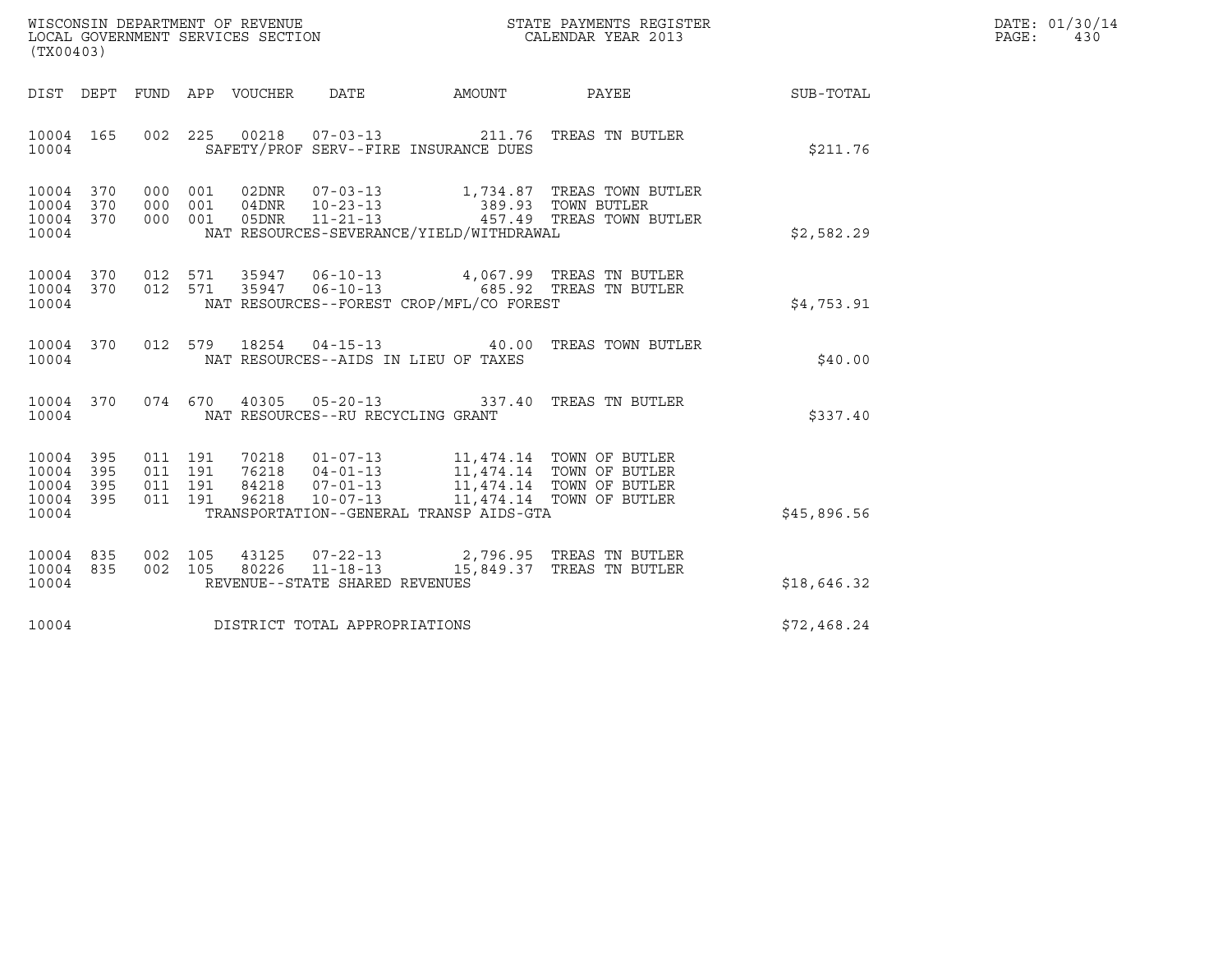| (TX00403)                                                          |                                          | WISCONSIN DEPARTMENT OF REVENUE<br>LOCAL GOVERNMENT SERVICES SECTION<br>LOCAL GOVERNMENT SERVICES SECTION                                                                                               | STATE PAYMENTS REGISTER<br>CALENDAR YEAR 2013 |                          | DATE: 01/30/14<br>PAGE:<br>431 |  |
|--------------------------------------------------------------------|------------------------------------------|---------------------------------------------------------------------------------------------------------------------------------------------------------------------------------------------------------|-----------------------------------------------|--------------------------|--------------------------------|--|
|                                                                    |                                          | DIST DEPT FUND APP VOUCHER<br>DATE<br>AMOUNT                                                                                                                                                            |                                               | PAYEE                    | SUB-TOTAL                      |  |
| 10006 165<br>10006                                                 |                                          | 002 225 00219 07-03-13 1,254.81 TREAS TN COLBY<br>SAFETY/PROF SERV--FIRE INSURANCE DUES                                                                                                                 |                                               |                          | \$1,254.81                     |  |
| 10006 370 000 001<br>10006 370<br>10006                            | 000 001                                  | 04DNR<br>$10 - 23 - 13$<br>04DNR 10-23-13 1,175.89 TOWN COLBY<br>NAT RESOURCES-SEVERANCE/YIELD/WITHDRAWAL                                                                                               |                                               | 259.43 TOWN COLBY        | \$1,435.32                     |  |
| 10006 370<br>10006                                                 |                                          | 35948  06-10-13  74.00 TREAS TN COLBY<br>012 571<br>NAT RESOURCES--FOREST CROP/MFL/CO FOREST                                                                                                            |                                               |                          | \$74.00                        |  |
| 10006 370<br>10006                                                 |                                          | 40306  05-20-13  1,562.70  TREAS TN COLBY<br>074 670<br>NAT RESOURCES--RU RECYCLING GRANT                                                                                                               |                                               |                          | \$1,562.70                     |  |
| 10006<br>395<br>395<br>10006<br>10006<br>395<br>10006 395<br>10006 | 011 191<br>011 191<br>011 191<br>011 191 | 70219  01-07-13  24,758.31  TOWN OF COLBY<br>76219  04-01-13  24,758.31 TOWN OF COLBY<br>84219  07-01-13  24,758.31 TOWN OF COLBY<br>$10 - 07 - 13$<br>96219<br>TRANSPORTATION--GENERAL TRANSP AIDS-GTA |                                               | 24,758.33 TOWN OF COLBY  | \$99,033.26                    |  |
| 10006 505<br>10006                                                 |                                          | 002 174 58370 04-26-13 30,959.00 TREAS TN COLBY<br>DOA--TRANSMISSION LINE FEE DISTRIBUTION                                                                                                              |                                               |                          | \$30,959.00                    |  |
| 10006 835<br>10006 835<br>10006                                    | 002 105<br>002 105                       | 43126  07-22-13  12,531.16  TREAS TN COLBY<br>80227 11-18-13<br>REVENUE--STATE SHARED REVENUES                                                                                                          |                                               | 69,810.03 TREAS TN COLBY | \$82,341.19                    |  |
| 10006 835<br>10006                                                 |                                          | 002 109 02192 07-22-13 24.00 TREAS TN COLBY<br>REVENUE--EXEMPT COMPUTER AID                                                                                                                             |                                               |                          | \$24.00                        |  |
| 10006                                                              |                                          | DISTRICT TOTAL APPROPRIATIONS                                                                                                                                                                           |                                               |                          | \$216,684.28                   |  |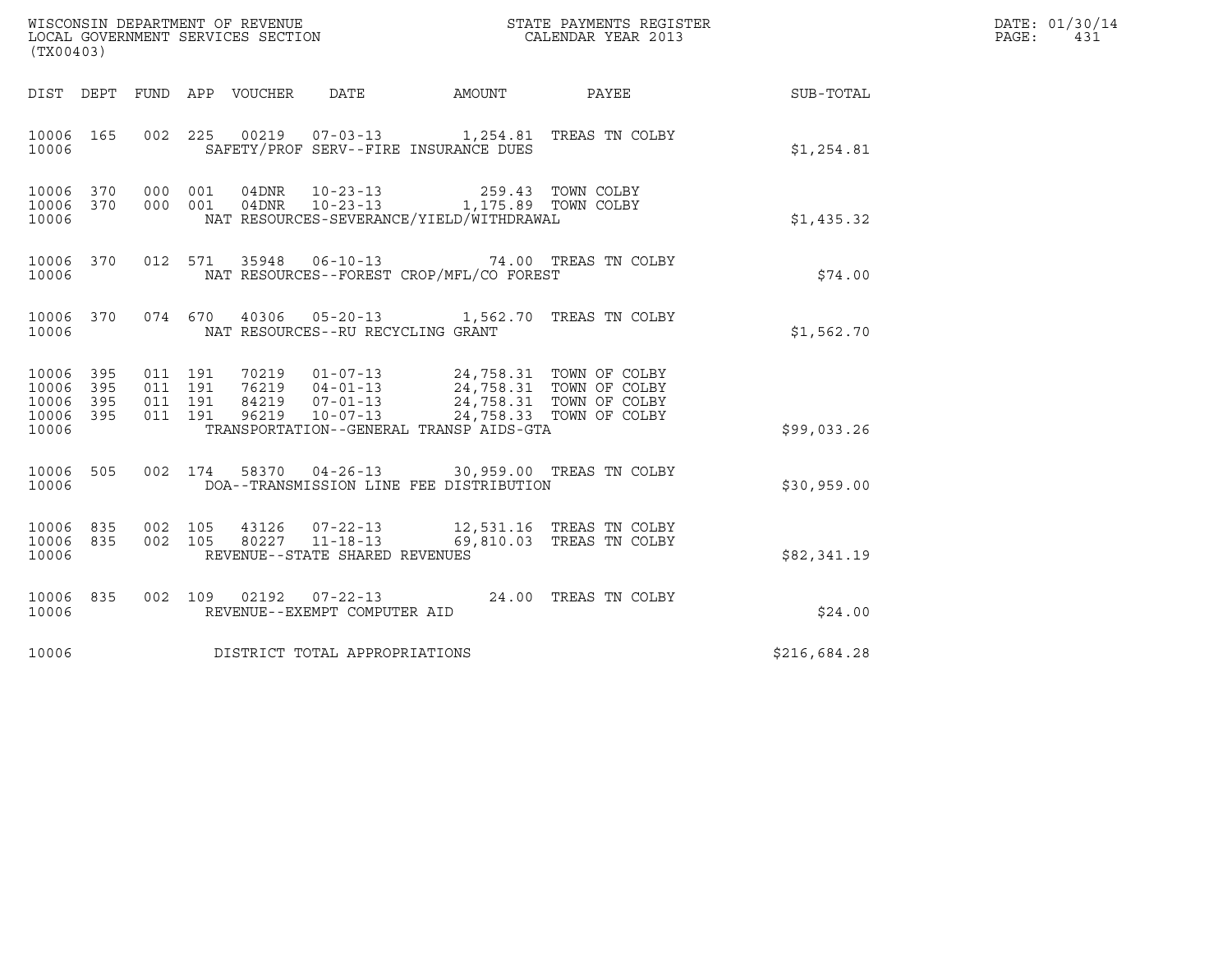| WISCONSIN DEPARTMENT OF REVENUE<br>LOCAL GOVERNMENT SERVICES SECTION | STATE PAYMENTS REGISTER<br>CALENDAR YEAR 2013 | DATE: 01/30/14<br>PAGE:<br>432 |
|----------------------------------------------------------------------|-----------------------------------------------|--------------------------------|

| ${\tt WISCONSIM\ DEPARTMENT\ OF\ REVENUE}\hbox{\tt STATE\ PAYMENTS\ REGISTER}\hbox{\tt LOGL\ GOVERNMENT\ SERVICES\ SECTION}\hbox{\tt SECTION}\hbox{\tt CALENDAR\ YEAR\ 2013}$<br>(TX00403) |                   |                               |                               |                                  |                                                  |                                          |                                                                                                                                                 |              | DATE: 01/30/14<br>PAGE:<br>432 |
|--------------------------------------------------------------------------------------------------------------------------------------------------------------------------------------------|-------------------|-------------------------------|-------------------------------|----------------------------------|--------------------------------------------------|------------------------------------------|-------------------------------------------------------------------------------------------------------------------------------------------------|--------------|--------------------------------|
| DIST DEPT                                                                                                                                                                                  |                   |                               |                               | FUND APP VOUCHER                 | DATE                                             | AMOUNT PAYEE                             |                                                                                                                                                 | SUB-TOTAL    |                                |
| 10008 165<br>10008                                                                                                                                                                         |                   |                               | 002 225                       |                                  |                                                  | SAFETY/PROF SERV--FIRE INSURANCE DUES    | 00220  07-03-13  2,063.52  TREAS TN DEWHURST                                                                                                    | \$2,063.52   |                                |
| 10008<br>10008<br>10008<br>10008                                                                                                                                                           | 370<br>370<br>370 |                               | 000 001<br>000 001<br>000 001 | 01DNR<br>02DNR<br>04DNR          | $07 - 03 - 13$<br>$10 - 23 - 13$                 | NAT RESOURCES-SEVERANCE/YIELD/WITHDRAWAL | 03-13-13 176.00 TREAS TOWN DEWHURST<br>1,002.70 TREAS TOWN DEWHURST<br>1,498.73 TOWN DEWHURST                                                   | \$2,677.43   |                                |
| 10008 370<br>10008                                                                                                                                                                         |                   |                               |                               |                                  |                                                  | NAT RESOURCES--AIDS IN LIEU OF TAXES     | 002 503 15615 02-06-13 31,182.92 TREAS TN DEWHURST<br><b>TOWN SHARE 1859.50</b>                                                                 | \$31,182.92  |                                |
| 10008<br>10008<br>10008                                                                                                                                                                    | 370<br>370        |                               | 012 571<br>012 571            | 35949<br>35949                   |                                                  | NAT RESOURCES--FOREST CROP/MFL/CO FOREST | 06-10-13 4, 109.84 TREAS TN DEWHURST<br>06-10-13 484.99 TREAS TN DEWHURST                                                                       | \$4,594.83   |                                |
| 10008 370<br>10008                                                                                                                                                                         |                   |                               | 074 670                       | 40307                            |                                                  | NAT RESOURCES--RU RECYCLING GRANT        | 05-20-13 940.93 TREAS TN DEWHURST                                                                                                               | \$940.93     |                                |
| 10008<br>10008<br>10008<br>10008 395<br>10008                                                                                                                                              | 395<br>395<br>395 | 011 191<br>011 191<br>011 191 | 011 191                       | 70220<br>76220<br>84220<br>96220 | $10 - 07 - 13$                                   | TRANSPORTATION--GENERAL TRANSP AIDS-GTA  | 01-07-13 21,249.38 TOWN OF DEWHURST<br>04-01-13 21,249.38 TOWN OF DEWHURST<br>07-01-13 21,249.38 TOWN OF DEWHURST<br>21,249.41 TOWN OF DEWHURST | \$84,997.55  |                                |
| 10008 835<br>10008<br>10008                                                                                                                                                                | 835               |                               | 002 105<br>002 105            | 43127<br>80228                   | $11 - 18 - 13$<br>REVENUE--STATE SHARED REVENUES |                                          | 07-22-13 622.96 TREAS TN DEWHURST<br>3,530.11 TREAS TN DEWHURST                                                                                 | \$4,153.07   |                                |
| 10008<br>10008                                                                                                                                                                             | 835               |                               | 002 109                       | 02193                            | 07-22-13<br>REVENUE--EXEMPT COMPUTER AID         |                                          | 4.00 TREAS TN DEWHURST                                                                                                                          | \$4.00       |                                |
| 10008                                                                                                                                                                                      |                   |                               |                               |                                  | DISTRICT TOTAL APPROPRIATIONS                    |                                          |                                                                                                                                                 | \$130,614.25 |                                |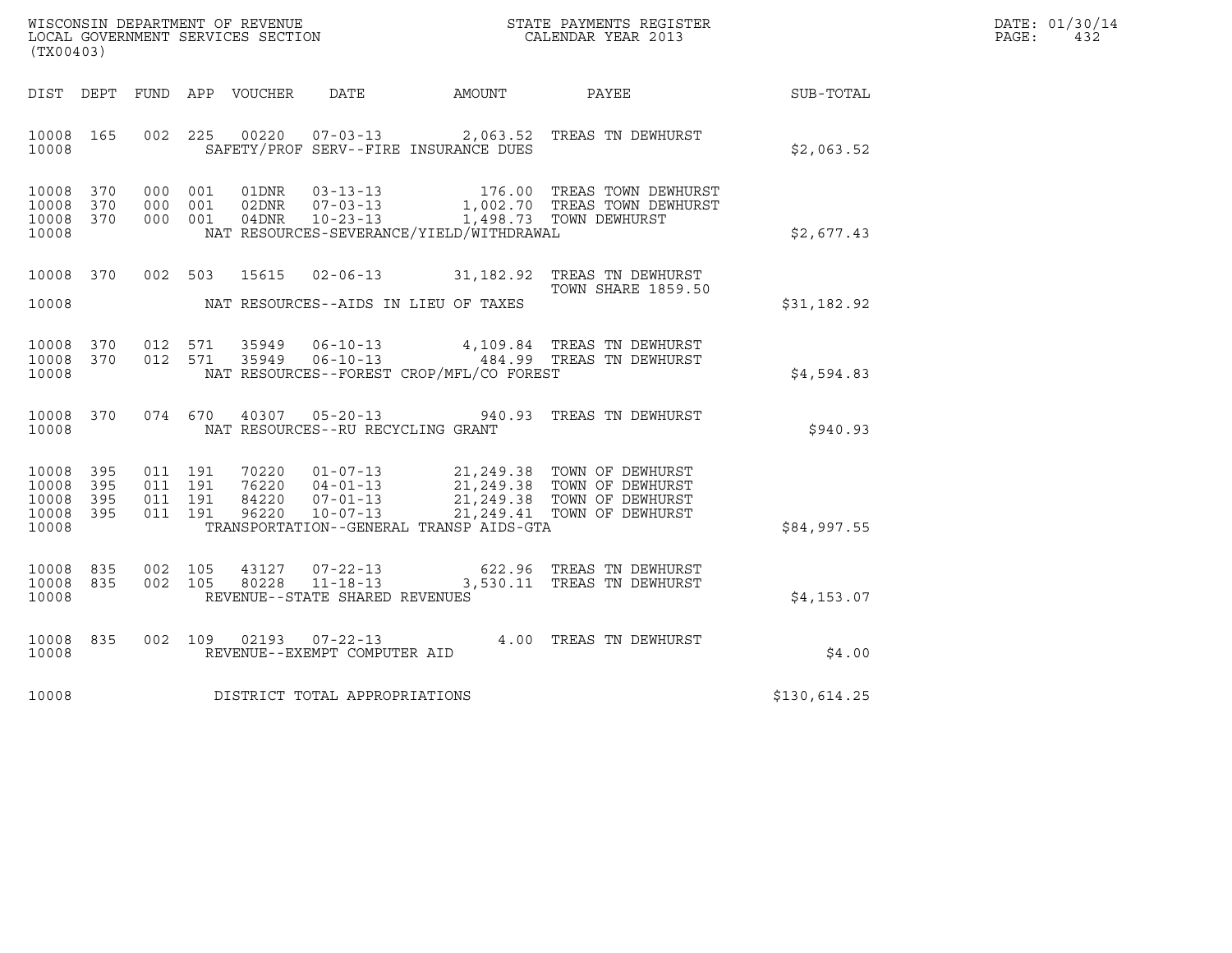| WISCONSIN DEPARTMENT OF REVENUE<br>LOCAL GOVERNMENT SERVICES SECTION<br>CALENDAR YEAR 2013<br>(TX00403) |  |                                          |  |                                 |                                                  | STATE PAYMENTS REGISTER                                                                                                                                                        |                                                                                                                                    | DATE: 01/30/14<br>PAGE: 433 |  |
|---------------------------------------------------------------------------------------------------------|--|------------------------------------------|--|---------------------------------|--------------------------------------------------|--------------------------------------------------------------------------------------------------------------------------------------------------------------------------------|------------------------------------------------------------------------------------------------------------------------------------|-----------------------------|--|
|                                                                                                         |  |                                          |  | DIST DEPT FUND APP VOUCHER DATE |                                                  |                                                                                                                                                                                | AMOUNT PAYEE                                                                                                                       | SUB-TOTAL                   |  |
| 10010 165<br>10010                                                                                      |  |                                          |  |                                 |                                                  | 002 225 00221 07-03-13 2,090.06 TREAS TN EATON<br>SAFETY/PROF SERV--FIRE INSURANCE DUES                                                                                        |                                                                                                                                    | \$2,090.06                  |  |
| 10010 370 000 001<br>10010 370<br>10010                                                                 |  | 000 001                                  |  |                                 |                                                  | NAT RESOURCES-SEVERANCE/YIELD/WITHDRAWAL                                                                                                                                       | $\begin{tabular}{llllll} 02DNR & 07-03-13 & 1,052.80 & TREAS TOWN EATION \\ 04DNR & 10-23-13 & 787.78 TOWN EATOR \\ \end{tabular}$ | \$1,840.58                  |  |
| 10010                                                                                                   |  |                                          |  |                                 |                                                  | 10010 370 012 571 35950 06-10-13 403.95 TREAS TN EATON<br>NAT RESOURCES--FOREST CROP/MFL/CO FOREST                                                                             |                                                                                                                                    | \$403.95                    |  |
| 10010 370<br>10010                                                                                      |  |                                          |  |                                 | NAT RESOURCES--RU RECYCLING GRANT                | 074 670 40308 05-20-13 2,163.02 TREAS TN EATON                                                                                                                                 |                                                                                                                                    | \$2,163.02                  |  |
| 10010 395<br>10010 395<br>10010 395<br>10010 395<br>10010                                               |  | 011 191<br>011 191<br>011 191<br>011 191 |  | 96221                           | $10 - 07 - 13$                                   | 70221  01-07-13  22,985.32  TOWN OF EATON<br>76221  04-01-13  22,985.32  TOWN OF EATON<br>84221  07-01-13  22,985.32  TOWN OF EATON<br>TRANSPORTATION--GENERAL TRANSP AIDS-GTA | 22,985.35 TOWN OF EATON                                                                                                            | \$91,941.31                 |  |
| 10010 835<br>10010 835<br>10010                                                                         |  | 002 105<br>002 105                       |  |                                 | 80229 11-18-13<br>REVENUE--STATE SHARED REVENUES | 43128  07-22-13   6,733.41 TREAS TN EATON                                                                                                                                      | 42,956.84 TREAS TN EATON                                                                                                           | \$49,690.25                 |  |
| 10010 835<br>10010                                                                                      |  |                                          |  |                                 | REVENUE--EXEMPT COMPUTER AID                     | 002 109 02194 07-22-13 30.00 TREAS TN EATON                                                                                                                                    |                                                                                                                                    | \$30.00                     |  |
| 10010                                                                                                   |  |                                          |  |                                 | DISTRICT TOTAL APPROPRIATIONS                    |                                                                                                                                                                                |                                                                                                                                    | \$148,159.17                |  |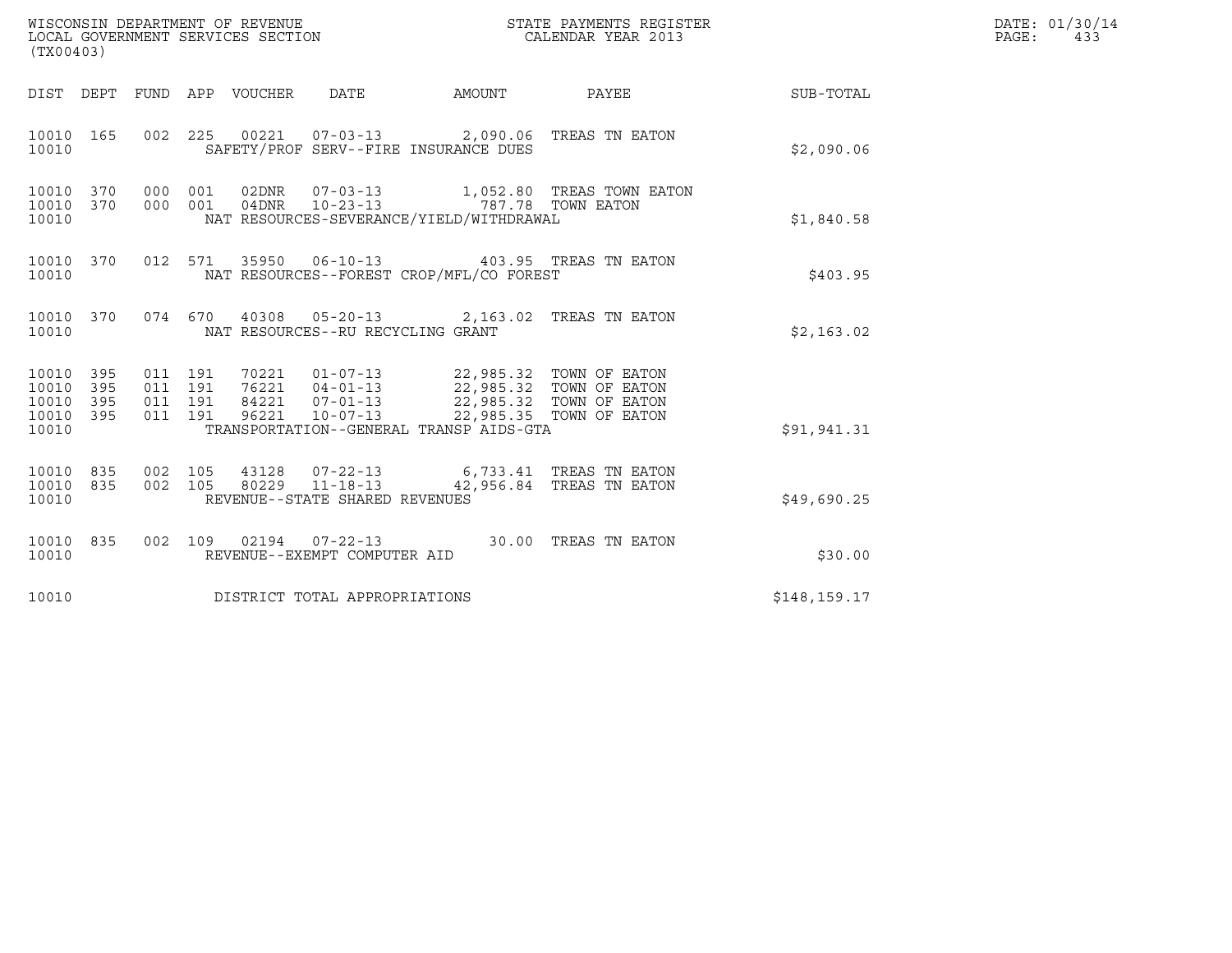| WISCONSIN DEPARTMENT OF REVENUE<br>LOCAL GOVERNMENT SERVICES SECTION<br>$(TTV \cap A \cap 2)$ | STATE PAYMENTS REGISTER<br>CALENDAR YEAR 2013 | DATE: 01/30/14<br>PAGE:<br>434 |
|-----------------------------------------------------------------------------------------------|-----------------------------------------------|--------------------------------|

| (TX00403)                                                             | WISCONSIN DEPARTMENT OF REVENUE<br>LOCAL GOVERNMENT SERVICES SECTION                                                                                        |                                                                         | STATE PAYMENTS REGISTER<br>CALENDAR YEAR 2013               |             | DATE: 01/30/14<br>PAGE:<br>434 |
|-----------------------------------------------------------------------|-------------------------------------------------------------------------------------------------------------------------------------------------------------|-------------------------------------------------------------------------|-------------------------------------------------------------|-------------|--------------------------------|
| DIST<br>DEPT                                                          | FUND APP VOUCHER<br>DATE                                                                                                                                    | AMOUNT                                                                  | PAYEE                                                       | SUB-TOTAL   |                                |
| 10012<br>165<br>10012                                                 | 002 225 00222 07-03-13 799.45<br>SAFETY/PROF SERV--FIRE INSURANCE DUES                                                                                      |                                                                         | TREAS TN FOSTER                                             | \$799.45    |                                |
| 10012<br>370<br>10012<br>370<br>10012                                 | 571 35951 06-10-13 150.18 TREAS TN FOSTER<br>012<br>012 571<br>NAT RESOURCES--FOREST CROP/MFL/CO FOREST                                                     |                                                                         |                                                             | \$13,025.27 |                                |
| 10012<br>370<br>10012                                                 | 074  670  40309  05-20-13  301.76  TREAS TN FOSTER<br>NAT RESOURCES--RU RECYCLING GRANT                                                                     |                                                                         |                                                             | \$301.76    |                                |
| 10012<br>395<br>10012<br>395<br>10012<br>395<br>10012<br>395<br>10012 | 011 191<br>70222<br>011 191<br>76222<br>84222<br>011 191<br>$07 - 01 - 13$<br>96222<br>$10 - 07 - 13$<br>011 191<br>TRANSPORTATION--GENERAL TRANSP AIDS-GTA | 01-07-13 9,441.82 TOWN OF FOSTER<br>$04 - 01 - 13$ 9,441.82<br>9,441.82 | TOWN OF FOSTER<br>TOWN OF FOSTER<br>9,441.82 TOWN OF FOSTER | \$37,767.28 |                                |
| 10012<br>835<br>10012<br>835<br>10012                                 | 105<br>43129<br>002<br>80230 11-18-13 10,090.13<br>002<br>105<br>REVENUE--STATE SHARED REVENUES                                                             | 07-22-13 1,780.61 TREAS TN FOSTER                                       | TREAS TN FOSTER                                             | \$11,870.74 |                                |
| 10012                                                                 | DISTRICT TOTAL APPROPRIATIONS                                                                                                                               | \$63,764.50                                                             |                                                             |             |                                |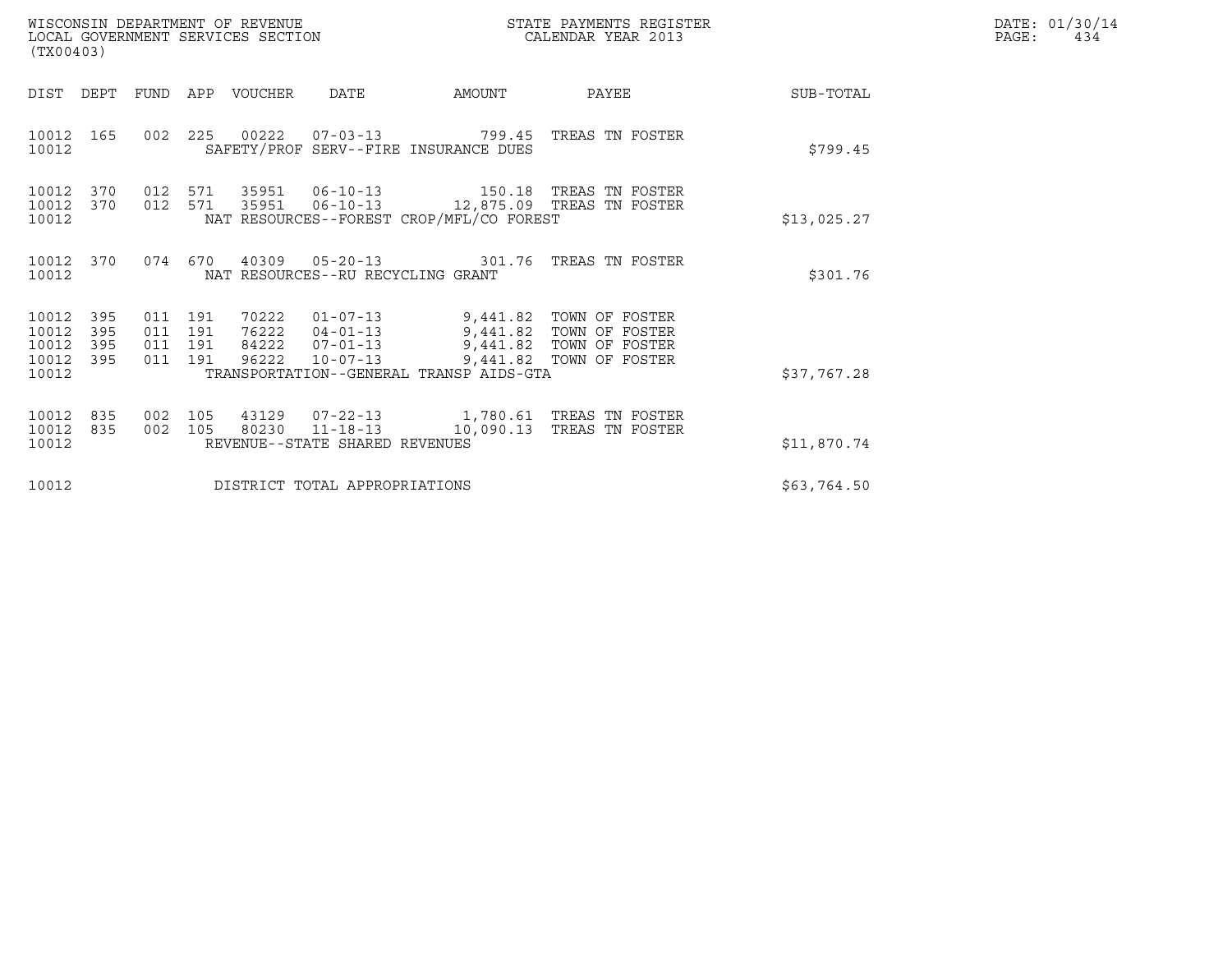| (TX00403)                                                 |                                          | WISCONSIN DEPARTMENT OF REVENUE<br>LOCAL GOVERNMENT SERVICES SECTION                          |                                                                                                                                                                                                | STATE PAYMENTS REGISTER<br>CALENDAR YEAR 2013 |              | DATE: 01/30/14<br>$\mathtt{PAGE}$ :<br>435 |
|-----------------------------------------------------------|------------------------------------------|-----------------------------------------------------------------------------------------------|------------------------------------------------------------------------------------------------------------------------------------------------------------------------------------------------|-----------------------------------------------|--------------|--------------------------------------------|
|                                                           |                                          | DIST DEPT FUND APP VOUCHER DATE                                                               |                                                                                                                                                                                                | AMOUNT PAYEE SUB-TOTAL                        |              |                                            |
| 10014 165<br>10014                                        |                                          | 002 225 00223 07-03-13 2,063.63 TREAS TN FREMONT<br>SAFETY/PROF SERV--FIRE INSURANCE DUES     |                                                                                                                                                                                                |                                               | \$2,063.63   |                                            |
| 10014 370<br>10014                                        |                                          | 012 571 35952 06-10-13 179.84 TREAS TN FREMONT<br>NAT RESOURCES--FOREST CROP/MFL/CO FOREST    |                                                                                                                                                                                                |                                               | \$179.84     |                                            |
| 10014                                                     |                                          | 10014 370 074 670 40310 05-20-13 695.40 TREAS TN FREMONT<br>NAT RESOURCES--RU RECYCLING GRANT |                                                                                                                                                                                                |                                               | \$695.40     |                                            |
| 10014 395<br>10014 395<br>10014 395<br>10014 395<br>10014 | 011 191<br>011 191<br>011 191<br>011 191 | TRANSPORTATION--GENERAL TRANSP AIDS-GTA                                                       | 70223   01-07-13   33,517.40   TOWN OF FREMONT<br>76223   04-01-13   33,517.40   TOWN OF FREMONT<br>84223  07-01-13  33,517.40  TOWN OF FREMONT<br>96223  10-07-13  33,517.41  TOWN OF FREMONT |                                               | \$134,069.61 |                                            |
| 10014 835 002 105<br>10014 835<br>10014                   |                                          | 002 105 80231 11-18-13<br>REVENUE--STATE SHARED REVENUES                                      | 43130  07-22-13  9,449.61  TREAS TN FREMONT                                                                                                                                                    | 53,608.82 TREAS TN FREMONT                    | \$63,058.43  |                                            |
| 10014 835<br>10014                                        |                                          | 002 109 02195 07-22-13 72.00 TREAS TN FREMONT<br>REVENUE--EXEMPT COMPUTER AID                 |                                                                                                                                                                                                |                                               | \$72.00      |                                            |
| 10014                                                     |                                          | DISTRICT TOTAL APPROPRIATIONS                                                                 |                                                                                                                                                                                                |                                               | \$200,138.91 |                                            |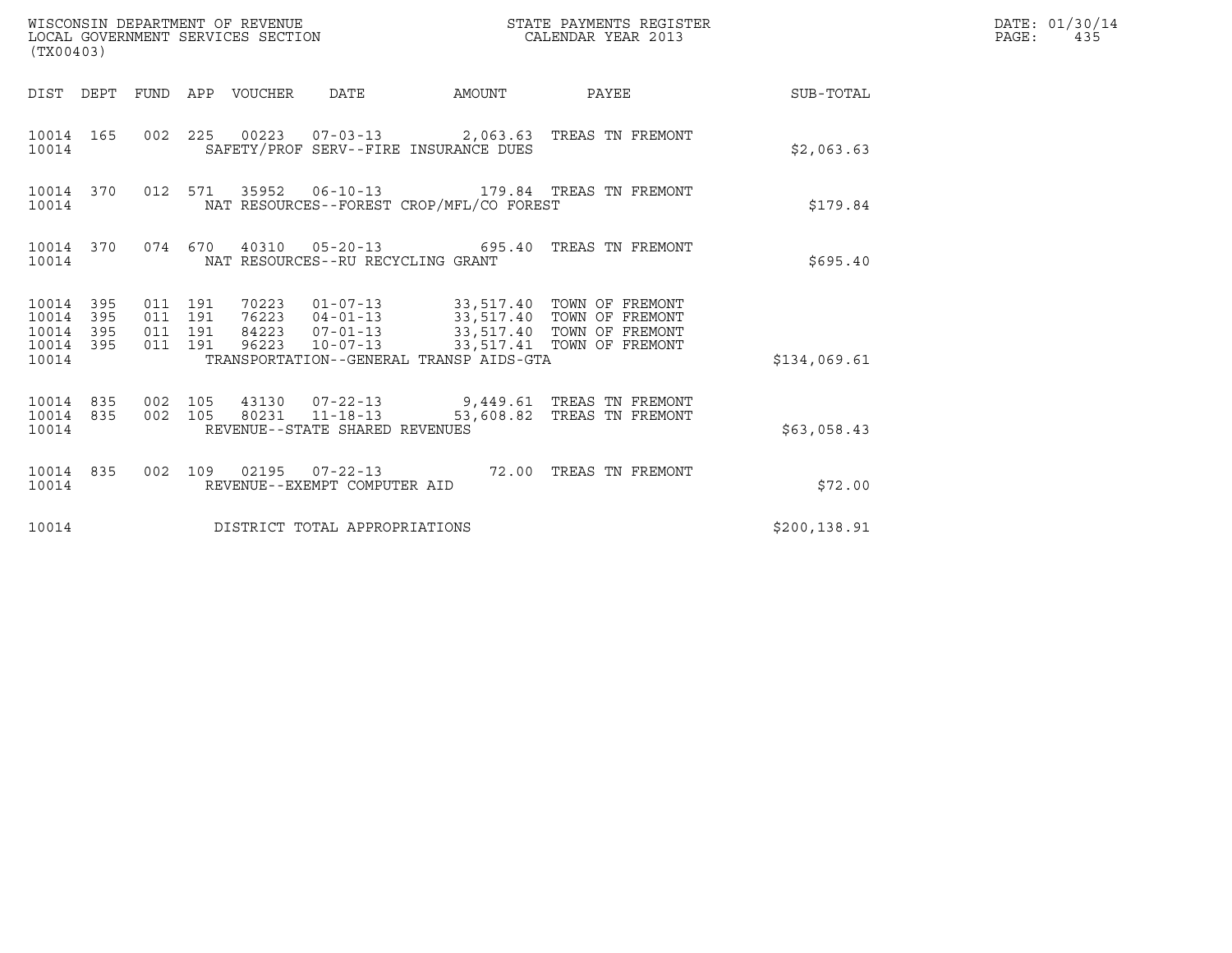| (TX00403)                                                 |           |                               |         |  |                                                  |                                          |  |                                                                        | DATE: 01/30/14<br>$\mathtt{PAGE}$ :<br>436 |  |
|-----------------------------------------------------------|-----------|-------------------------------|---------|--|--------------------------------------------------|------------------------------------------|--|------------------------------------------------------------------------|--------------------------------------------|--|
|                                                           |           |                               |         |  |                                                  |                                          |  | DIST DEPT FUND APP VOUCHER DATE AMOUNT PAYEE SUB-TOTAL                 |                                            |  |
| 10016 165<br>10016                                        |           |                               |         |  |                                                  | SAFETY/PROF SERV--FIRE INSURANCE DUES    |  | 002  225  00224  07-03-13   1,530.73  TREAS TN GRANT                   | \$1,530.73                                 |  |
| 10016                                                     | 10016 370 |                               | 000 001 |  | 01DNR        03-13-13                            | NAT RESOURCES-SEVERANCE/YIELD/WITHDRAWAL |  | 387.96 TREAS TOWN GRANT                                                | \$387.96                                   |  |
| 10016                                                     | 10016 370 |                               | 012 571 |  |                                                  | NAT RESOURCES--FOREST CROP/MFL/CO FOREST |  | 35953  06-10-13  234.26  TREAS TN GRANT                                | \$234.26                                   |  |
| 10016                                                     | 10016 370 |                               |         |  |                                                  | NAT RESOURCES--RU RECYCLING GRANT        |  | 074 670 40311 05-20-13 409.48 TREAS TN GRANT                           | \$409.48                                   |  |
| 10016                                                     | 10016 370 |                               | 074 673 |  |                                                  | NAT RESOURCES--RU CONSOLIDATED GRANT     |  | 40311  05-20-13  241.20  TREAS TN GRANT                                | \$241.20                                   |  |
| 10016 395<br>10016 395<br>10016 395<br>10016 395<br>10016 |           | 011 191<br>011 191<br>011 191 | 011 191 |  |                                                  | TRANSPORTATION--GENERAL TRANSP AIDS-GTA  |  |                                                                        | \$134,217.80                               |  |
| 10016 835<br>10016                                        | 10016 835 | 002 105                       | 002 105 |  | 80232 11-18-13<br>REVENUE--STATE SHARED REVENUES |                                          |  | 43131  07-22-13  12,841.76  TREAS TN GRANT<br>72,769.99 TREAS TN GRANT | \$85,611.75                                |  |
| 10016 835<br>10016                                        |           |                               |         |  | REVENUE--EXEMPT COMPUTER AID                     |                                          |  | 002 109 02196 07-22-13 41.00 TREAS TN GRANT                            | \$41.00                                    |  |
| 10016                                                     | 10016 835 |                               |         |  | REVENUE--LOTTERY CREDIT -                        |                                          |  | 021 363 35538 03-25-13 535.01 TREAS TN GRANT                           | \$535.01                                   |  |
| 10016                                                     |           |                               |         |  | DISTRICT TOTAL APPROPRIATIONS                    |                                          |  |                                                                        | \$223, 209.19                              |  |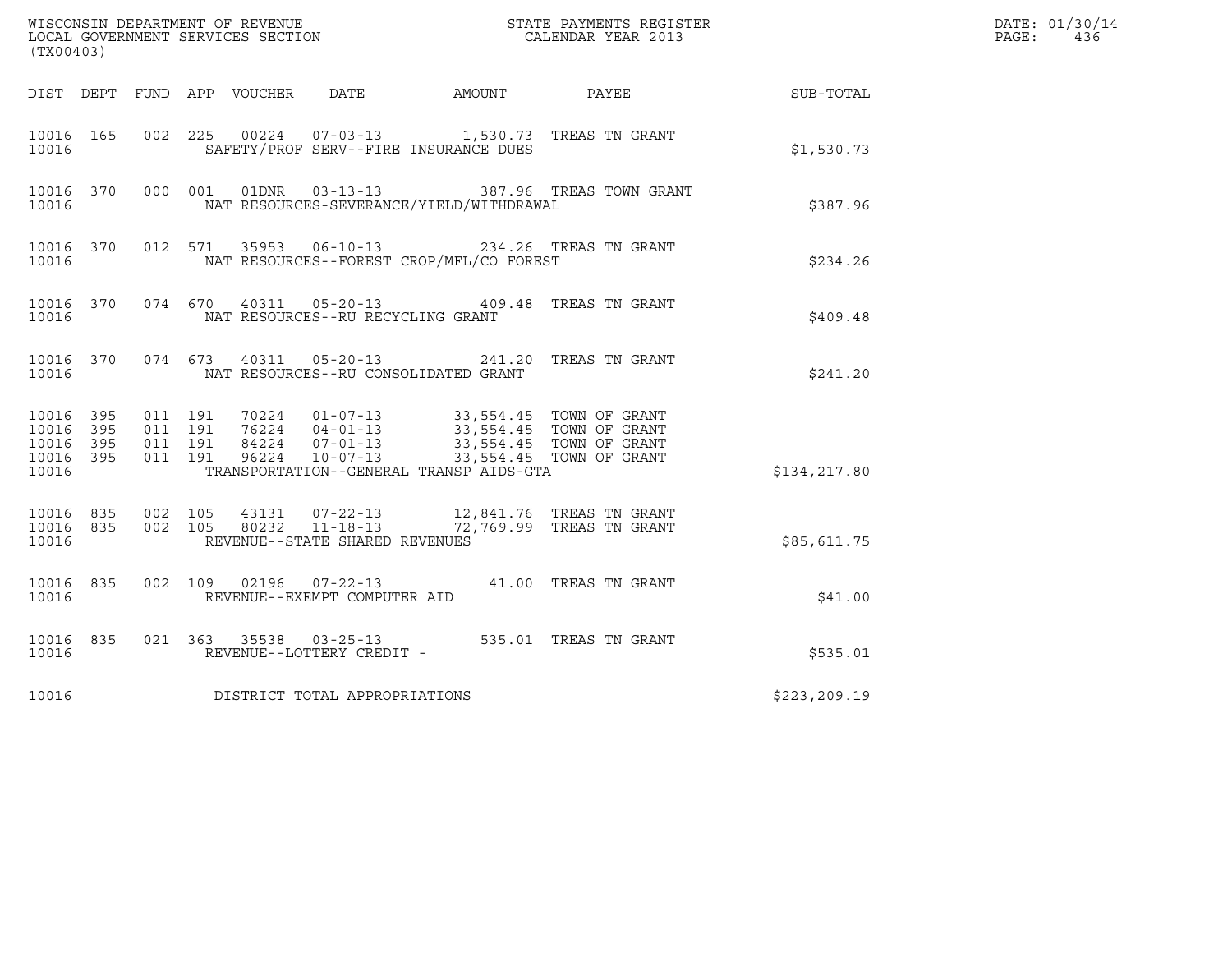|       | DATE: 01/30/14 |
|-------|----------------|
| PAGE: | 437            |

| (TX00403)                                             |     |         |                               |                        |                                                  |                                          |                                                                                                                             |              | DATE: 01/30/14<br>$\mathtt{PAGE}$ :<br>437 |
|-------------------------------------------------------|-----|---------|-------------------------------|------------------------|--------------------------------------------------|------------------------------------------|-----------------------------------------------------------------------------------------------------------------------------|--------------|--------------------------------------------|
|                                                       |     |         |                               |                        |                                                  | DIST DEPT FUND APP VOUCHER DATE AMOUNT   | PAYEE                                                                                                                       | SUB-TOTAL    |                                            |
| 10018 165<br>10018                                    |     |         |                               |                        |                                                  | SAFETY/PROF SERV--FIRE INSURANCE DUES    | 002 225 00225 07-03-13 1,138.00 TREAS TN GREEN GROVE                                                                        | \$1,138.00   |                                            |
| 10018 370<br>10018                                    |     |         | 000 001                       |                        |                                                  | NAT RESOURCES-SEVERANCE/YIELD/WITHDRAWAL | 04DNR  10-23-13  1,404.20 TOWN GREEN GROVE                                                                                  | \$1,404.20   |                                            |
| 10018 370<br>10018                                    |     |         |                               |                        |                                                  | NAT RESOURCES--FOREST CROP/MFL/CO FOREST | 012 571 35954 06-10-13 116.64 TREAS TN GREEN GROVE                                                                          | \$116.64     |                                            |
| 10018 370<br>10018 370<br>10018                       |     | 012 579 |                               | 18255<br>012 579 18255 |                                                  | NAT RESOURCES--AIDS IN LIEU OF TAXES     | 04-15-13                         45.99   TREAS TN GREEN GROVE<br>04-15-13                   107.94   TREAS TOWN GREEN GROVE | \$153.93     |                                            |
| 10018 370<br>10018                                    |     |         | 074 670                       |                        | NAT RESOURCES--RU RECYCLING GRANT                |                                          | 40312  05-20-13  2,420.42  TREAS TN GREEN GROVE                                                                             | \$2,420.42   |                                            |
| 10018 395<br>10018<br>10018 395<br>10018 395<br>10018 | 395 | 011 191 | 011 191<br>011 191<br>011 191 |                        |                                                  | TRANSPORTATION--GENERAL TRANSP AIDS-GTA  |                                                                                                                             | \$102,695.67 |                                            |
| 10018 505<br>10018                                    |     |         |                               |                        |                                                  | DOA--TRANSMISSION LINE FEE DISTRIBUTION  | 002 174 58370 04-26-13 30,814.00 TREAS TN GREEN GROVE                                                                       | \$30,814.00  |                                            |
| 10018 835<br>10018 835<br>10018                       |     | 002 105 | 002 105                       | 43132                  | 80233 11-18-13<br>REVENUE--STATE SHARED REVENUES |                                          | 07-22-13 6,103.65 TREAS TN GREEN GROVE<br>34,570.24 TREAS TN GREEN GROVE                                                    | \$40,673.89  |                                            |
| 10018 835<br>10018                                    |     | 002 109 |                               |                        | 02197   07-22-13<br>REVENUE--EXEMPT COMPUTER AID |                                          | 5.00 TREAS TN GREEN GROVE                                                                                                   | \$5.00       |                                            |
| 10018                                                 |     |         |                               |                        | DISTRICT TOTAL APPROPRIATIONS                    |                                          |                                                                                                                             | \$179,421.75 |                                            |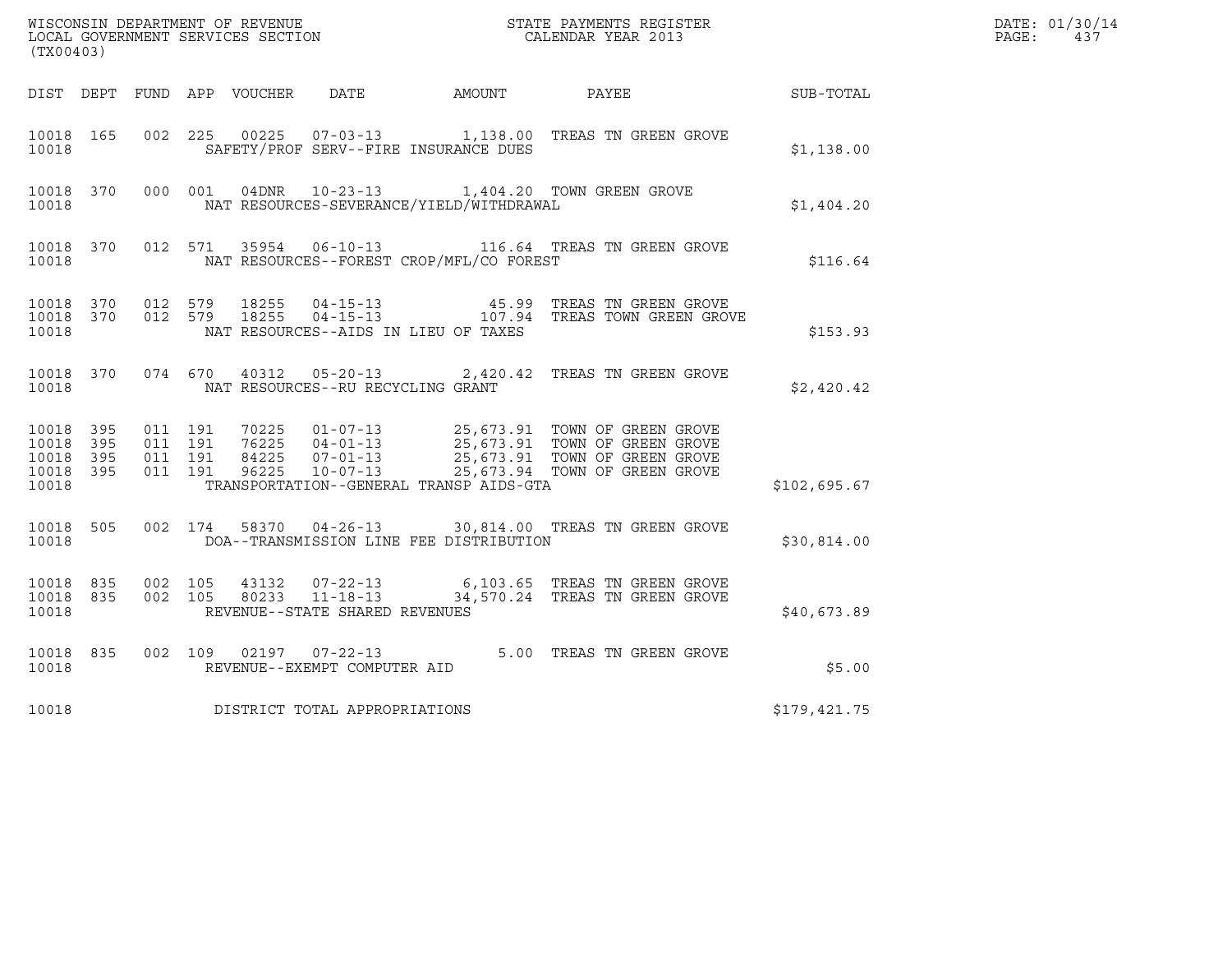| (TX00403)                                                       |                                                                                                                                                                                                                                                                                                                                                                                                                       |  |                           |              | DATE: 01/30/14<br>PAGE: 438 |
|-----------------------------------------------------------------|-----------------------------------------------------------------------------------------------------------------------------------------------------------------------------------------------------------------------------------------------------------------------------------------------------------------------------------------------------------------------------------------------------------------------|--|---------------------------|--------------|-----------------------------|
|                                                                 | DIST DEPT FUND APP VOUCHER DATE AMOUNT PAYEE TO SUB-TOTAL                                                                                                                                                                                                                                                                                                                                                             |  |                           |              |                             |
| 10020 165<br>10020                                              | 002 225 00226 07-03-13 912.67 TREAS TN HENDREN<br>SAFETY/PROF SERV--FIRE INSURANCE DUES                                                                                                                                                                                                                                                                                                                               |  |                           | \$912.67     |                             |
| 10020 370<br>10020 370<br>10020                                 | 000 001 01DNR 03-13-13 6,692.17 TREAS TOWN HENDREN<br>000 001 04DNR 10-23-13 1,562.77 TOWN HENDREN<br>NAT RESOURCES-SEVERANCE/YIELD/WITHDRAWAL                                                                                                                                                                                                                                                                        |  |                           | \$8,254.94   |                             |
| 10020 370<br>10020                                              | 012 571 35955 06-10-13 858.29 TREAS TN HENDREN<br>NAT RESOURCES--FOREST CROP/MFL/CO FOREST                                                                                                                                                                                                                                                                                                                            |  |                           | \$858.29     |                             |
| 10020                                                           | 10020 370 074 670 40313 05-20-13 1,603.06 TREAS TN HENDREN<br>NAT RESOURCES--RU RECYCLING GRANT                                                                                                                                                                                                                                                                                                                       |  |                           | \$1,603.06   |                             |
| 10020<br>395<br>10020<br>395<br>10020 395<br>10020 395<br>10020 | $\begin{array}{cccc} 011 & 191 & 70226 & 01\texttt{-}07\texttt{-}13 & 24\texttt{,}885.33 & \texttt{TOWN OF HENDREN} \\ 011 & 191 & 76226 & 04\texttt{-}01\texttt{-}13 & 24\texttt{,}885.33 & \texttt{TOWN OF HENDREN} \\ 011 & 191 & 84226 & 07\texttt{-}01\texttt{-}13 & 24\texttt{,}885.33 & \texttt{TOWN OF HENDREN} \end{array}$<br>$10 - 07 - 13$<br>96226<br>011 191<br>TRANSPORTATION--GENERAL TRANSP AIDS-GTA |  | 24,885.35 TOWN OF HENDREN | \$99.541.34  |                             |
| 10020 835<br>10020 835<br>10020                                 | 002 105 43133 07-22-13 5,741.08 TREAS TN HENDREN<br>002 105 80234 11-18-13 32,646.90 TREAS TN HENDREN<br>REVENUE--STATE SHARED REVENUES                                                                                                                                                                                                                                                                               |  |                           | \$38,387.98  |                             |
| 10020 835<br>10020                                              | 002 109 02198 07-22-13 2.00 TREAS TN HENDREN<br>REVENUE--EXEMPT COMPUTER AID                                                                                                                                                                                                                                                                                                                                          |  |                           | \$2.00       |                             |
| 10020                                                           | DISTRICT TOTAL APPROPRIATIONS                                                                                                                                                                                                                                                                                                                                                                                         |  |                           | \$149,560.28 |                             |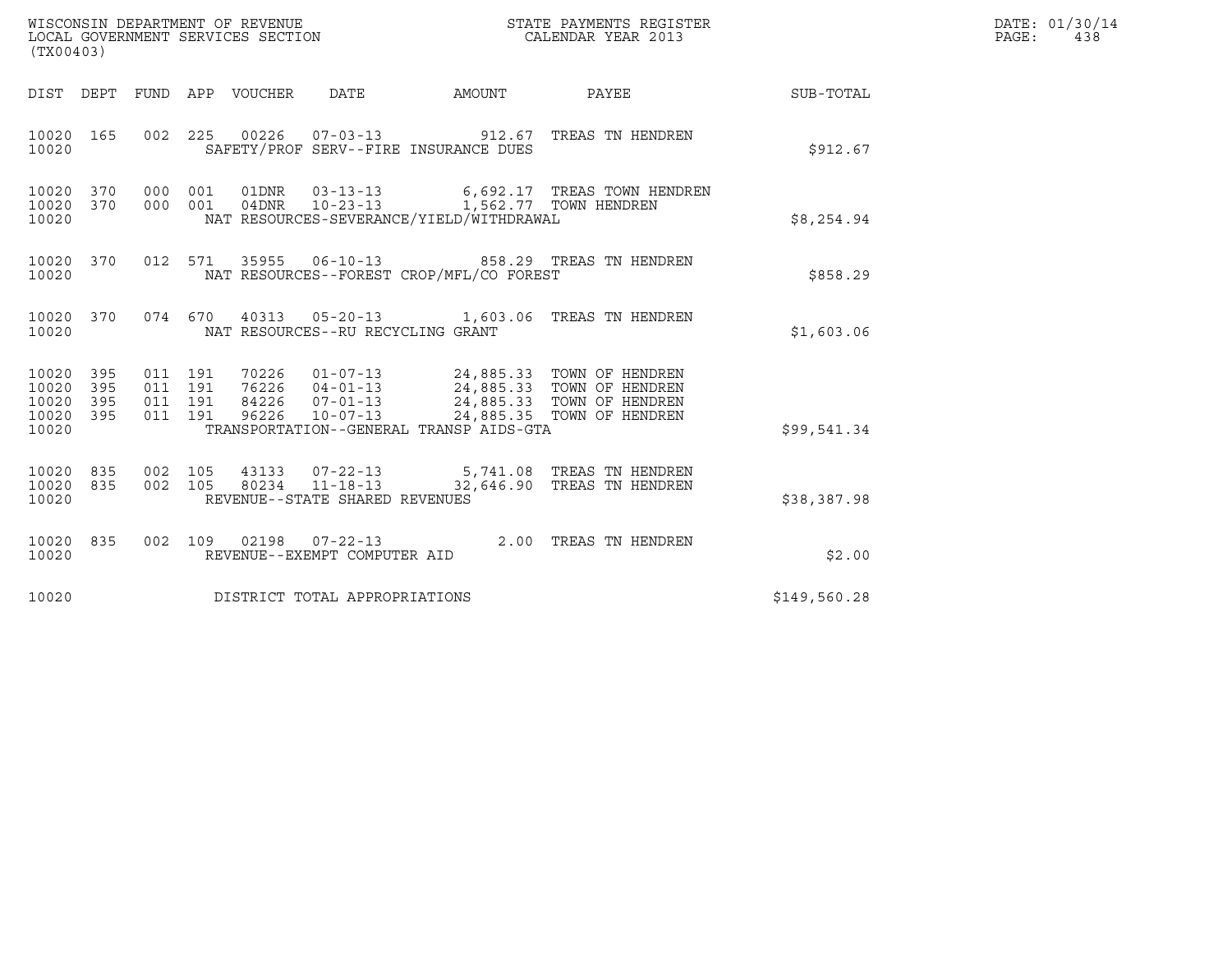| WISCONSIN DEPARTMENT OF REVENUE<br>LOCAL GOVERNMENT SERVICES SECTION<br>(TX00403)                                                                                                                                  | STATE PAYMENTS REGISTER<br>CALENDAR YEAR 2013                                                                                           |             | DATE: 01/30/14<br>PAGE:<br>439 |
|--------------------------------------------------------------------------------------------------------------------------------------------------------------------------------------------------------------------|-----------------------------------------------------------------------------------------------------------------------------------------|-------------|--------------------------------|
| DIST DEPT<br>FUND APP VOUCHER<br>DATE                                                                                                                                                                              | PAYEE<br>AMOUNT                                                                                                                         | SUB-TOTAL   |                                |
| 002 225 00227<br>10022<br>165<br>SAFETY/PROF SERV--FIRE INSURANCE DUES<br>10022                                                                                                                                    | 07-03-13 697.65 TREAS TN HEWETT                                                                                                         | \$697.65    |                                |
| 10022<br>370<br>012 571<br>35956 06-10-13<br>10022<br>370<br>012 571<br>35956<br>NAT RESOURCES--FOREST CROP/MFL/CO FOREST<br>10022                                                                                 | 5,022.49 TREAS TN HEWETT<br>06-10-13 172.65 TREAS TN HEWETT                                                                             | \$5,195.14  |                                |
| 10022<br>370<br>10022<br>NAT RESOURCES--RU RECYCLING GRANT                                                                                                                                                         | 074  670  40314  05-20-13  804.70  TREAS TN HEWETT                                                                                      | \$804.70    |                                |
| 10022<br>395<br>011 191<br>70227<br>10022<br>395<br>011 191<br>76227<br>10022<br>395<br>011 191<br>84227<br>10022<br>395<br>011 191<br>96227<br>$10 - 07 - 13$<br>TRANSPORTATION--GENERAL TRANSP AIDS-GTA<br>10022 | 01-07-13 14,848.86 TOWN OF HEWETT<br>04-01-13 14,848.86 TOWN OF HEWETT<br>07-01-13 14,848.86 TOWN OF HEWETT<br>14,848.87 TOWN OF HEWETT | \$59,395.45 |                                |
| 10022<br>835<br>105<br>43134<br>002<br>10022<br>835<br>002 105<br>80235<br>10022<br>REVENUE--STATE SHARED REVENUES                                                                                                 | 11-18-13 7,960.70<br>TREAS TN HEWETT                                                                                                    | \$9,361.27  |                                |
| 10022<br>DISTRICT TOTAL APPROPRIATIONS                                                                                                                                                                             |                                                                                                                                         | \$75,454.21 |                                |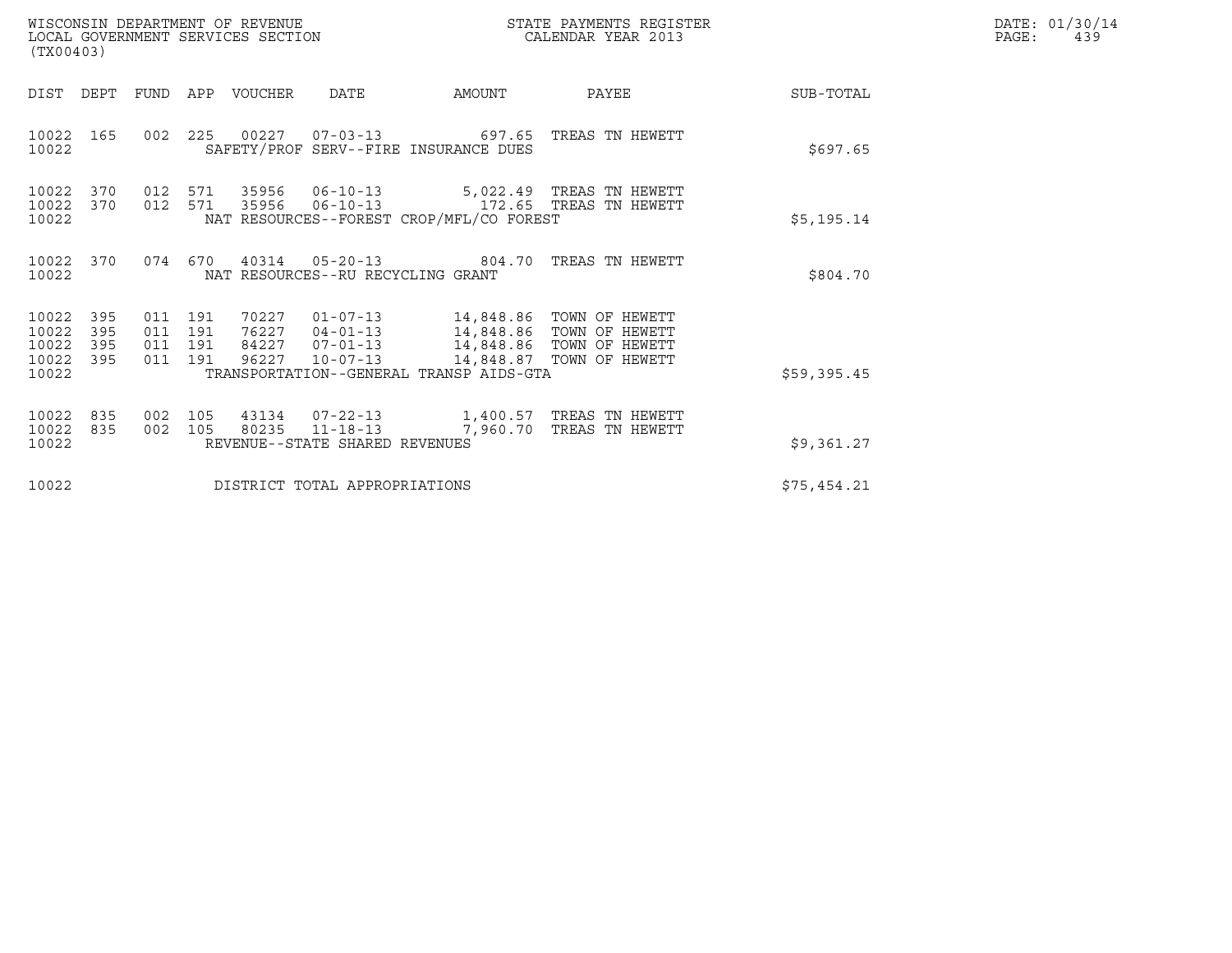| (TX00403)                                |            |                                          | WISCONSIN DEPARTMENT OF REVENUE<br>LOCAL GOVERNMENT SERVICES SECTION |                                   |                                          | STATE PAYMENTS REGISTER<br>CALENDAR YEAR 2013                                                                                                                                    |                        | DATE: 01/30/14<br>PAGE:<br>440 |
|------------------------------------------|------------|------------------------------------------|----------------------------------------------------------------------|-----------------------------------|------------------------------------------|----------------------------------------------------------------------------------------------------------------------------------------------------------------------------------|------------------------|--------------------------------|
|                                          |            |                                          | DIST DEPT FUND APP VOUCHER DATE                                      |                                   |                                          |                                                                                                                                                                                  | AMOUNT PAYEE SUB-TOTAL |                                |
| 10024 165<br>10024                       |            | 002 225                                  |                                                                      |                                   | SAFETY/PROF SERV--FIRE INSURANCE DUES    | 00228  07-03-13  1,206.28  TREAS TN HIXON                                                                                                                                        | \$1,206.28             |                                |
| 10024 370<br>10024                       |            |                                          | 000 001                                                              | 04DNR 10-23-13                    | NAT RESOURCES-SEVERANCE/YIELD/WITHDRAWAL | 416.20 TOWN HIXON                                                                                                                                                                | \$416.20               |                                |
| 10024 370<br>10024                       |            |                                          |                                                                      |                                   | NAT RESOURCES--FOREST CROP/MFL/CO FOREST | 012 571 35957 06-10-13 113.55 TREAS TN HIXON                                                                                                                                     | \$113.55               |                                |
| 10024                                    |            |                                          |                                                                      | NAT RESOURCES--RU RECYCLING GRANT |                                          | 10024 370 074 670 40315 05-20-13 1,750.38 TREAS TN HIXON                                                                                                                         | \$1,750.38             |                                |
| 10024 395<br>10024<br>10024<br>10024 395 | 395<br>395 | 011 191<br>011 191<br>011 191<br>011 191 |                                                                      |                                   |                                          | 70228  01-07-13  24,281.99  TOWN OF HIXON<br>76228  04-01-13  24,281.99  TOWN OF HIXON<br>84228  07-01-13  24,281.99  TOWN OF HIXON<br>96228  10-07-13  24,281.99  TOWN OF HIXON |                        |                                |
| 10024                                    |            |                                          |                                                                      |                                   | TRANSPORTATION--GENERAL TRANSP AIDS-GTA  |                                                                                                                                                                                  | \$97,127.96            |                                |
| 10024 505<br>10024                       |            |                                          |                                                                      |                                   | DOA--TRANSMISSION LINE FEE DISTRIBUTION  | 002 174 58370 04-26-13 31,759.00 TREAS TN HIXON                                                                                                                                  | \$31,759.00            |                                |
| 10024 835 002 105<br>10024 835<br>10024  |            | 002 105                                  |                                                                      | REVENUE--STATE SHARED REVENUES    |                                          |                                                                                                                                                                                  | \$50,521.09            |                                |
| 10024 835<br>10024                       |            |                                          |                                                                      | REVENUE--EXEMPT COMPUTER AID      |                                          | 002 109 02199 07-22-13 36.00 TREAS TN HIXON                                                                                                                                      | \$36.00                |                                |
| 10024                                    |            |                                          | DISTRICT TOTAL APPROPRIATIONS                                        |                                   |                                          |                                                                                                                                                                                  | \$182,930.46           |                                |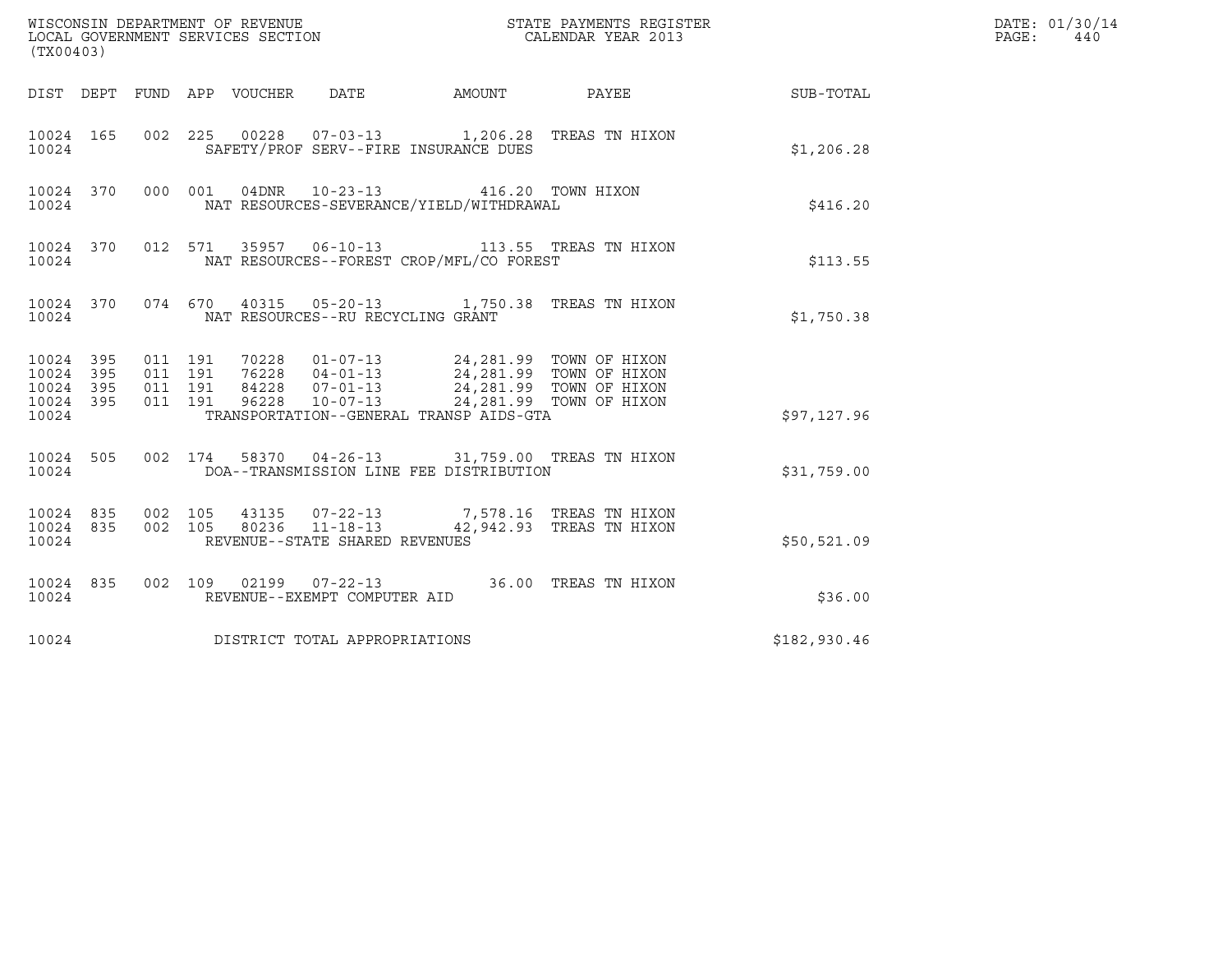| (TX00403)                                |                  |                    |                    |                                 | WISCONSIN DEPARTMENT OF REVENUE<br>LOCAL GOVERNMENT SERVICES SECTION |                                                                                                                                                                                                                                         | STATE PAYMENTS REGISTER<br>CALENDAR YEAR 2013 |              | DATE: 01/30/14<br>$\mathtt{PAGE}$ :<br>441 |
|------------------------------------------|------------------|--------------------|--------------------|---------------------------------|----------------------------------------------------------------------|-----------------------------------------------------------------------------------------------------------------------------------------------------------------------------------------------------------------------------------------|-----------------------------------------------|--------------|--------------------------------------------|
|                                          |                  |                    |                    | DIST DEPT FUND APP VOUCHER DATE |                                                                      |                                                                                                                                                                                                                                         | AMOUNT PAYEE SUB-TOTAL                        |              |                                            |
| 10026                                    | 10026 165        |                    |                    |                                 |                                                                      | 002 225 00229 07-03-13 936.07 TREAS TN HOARD<br>SAFETY/PROF SERV--FIRE INSURANCE DUES                                                                                                                                                   |                                               | \$936.07     |                                            |
| 10026                                    | 10026 370        |                    |                    |                                 |                                                                      | 000 001 04DNR 10-23-13 139.00 TOWN HOARD<br>NAT RESOURCES-SEVERANCE/YIELD/WITHDRAWAL                                                                                                                                                    |                                               | \$139.00     |                                            |
| 10026                                    | 10026 370        |                    |                    |                                 |                                                                      | 012 571 35958 06-10-13 262.39 TREAS TN HOARD<br>NAT RESOURCES--FOREST CROP/MFL/CO FOREST                                                                                                                                                |                                               | \$262.39     |                                            |
| 10026                                    |                  |                    |                    |                                 | NAT RESOURCES--RU RECYCLING GRANT                                    | 10026 370 074 670 40316 05-20-13 2,476.67 TREAS TN HOARD                                                                                                                                                                                |                                               | \$2,476.67   |                                            |
| 10026 395<br>10026<br>10026 395<br>10026 | 395<br>10026 395 | 011 191<br>011 191 | 011 191<br>011 191 |                                 |                                                                      | 70229   01-07-13   29,876.16   TOWN OF HOARD<br>76229   04-01-13   29,876.16   TOWN OF HOARD<br>84229   07-01-13   29,876.16   TOWN OF HOARD<br>96229   10-07-13   29,876.17   TOWN OF HOARD<br>TRANSPORTATION--GENERAL TRANSP AIDS-GTA |                                               | \$119,504.65 |                                            |
| 10026<br>10026                           | 835<br>10026 835 | 002 105<br>002 105 |                    |                                 | REVENUE--STATE SHARED REVENUES                                       | 43136 07-22-13 7,447.95 TREAS TN HOARD<br>80237   11-18-13   42,205.02   TREAS TN HOARD                                                                                                                                                 |                                               | \$49,652.97  |                                            |
| 10026                                    |                  |                    |                    |                                 | DISTRICT TOTAL APPROPRIATIONS                                        |                                                                                                                                                                                                                                         |                                               | \$172,971.75 |                                            |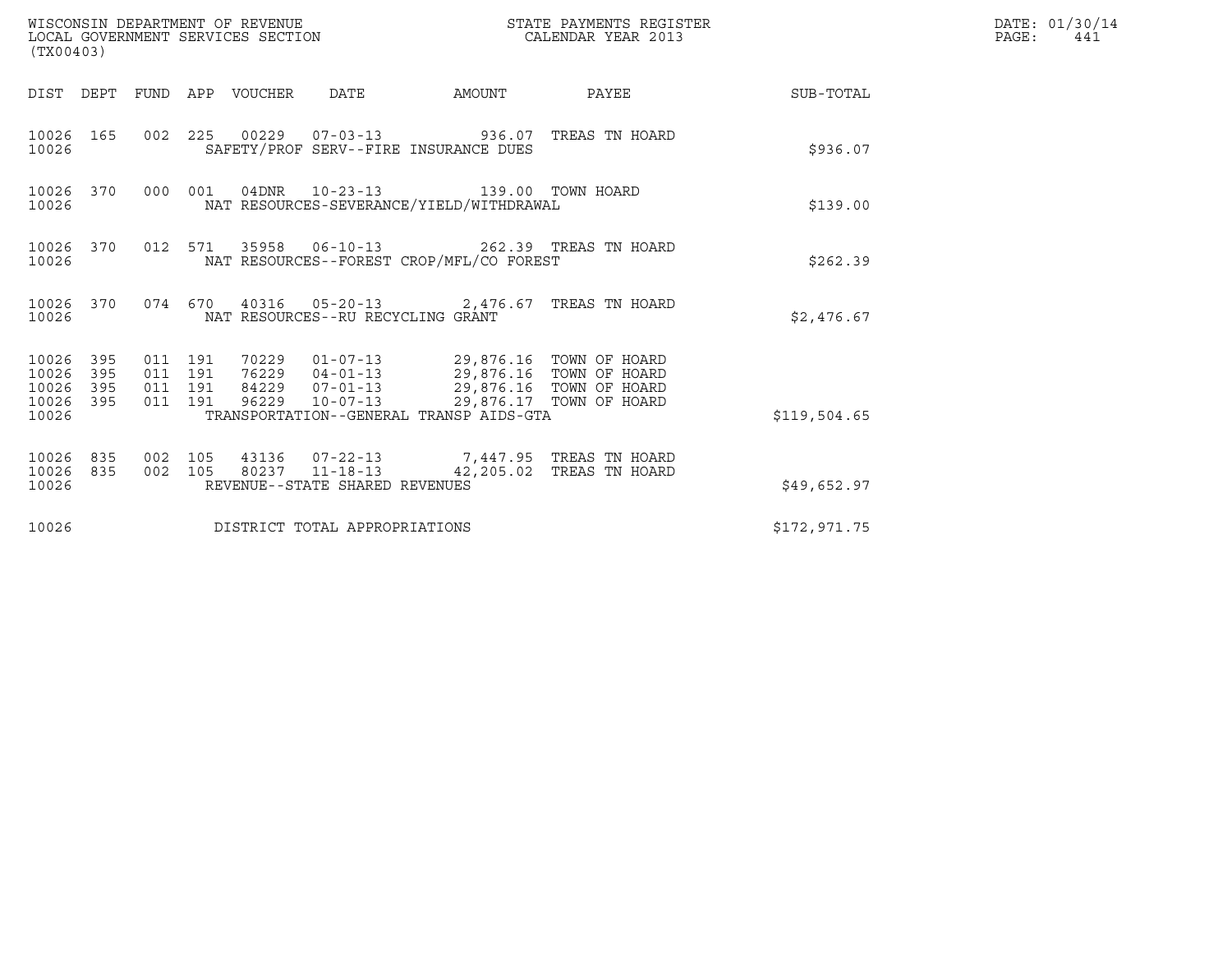| WISCONSIN DEPARTMENT OF REVENUE   | STATE PAYMENTS REGISTER | DATE: 01/30/14 |
|-----------------------------------|-------------------------|----------------|
| LOCAL GOVERNMENT SERVICES SECTION | CALENDAR YEAR 2013      | PAGE :<br>442  |

| WISCONSIN DEPARTMENT OF REVENUE<br>(TX00403)                                                      | LOCAL GOVERNMENT SERVICES SECTION                                                                                                                                                   | STATE PAYMENTS REGISTER<br>CALENDAR YEAR 2013                                                            |               |
|---------------------------------------------------------------------------------------------------|-------------------------------------------------------------------------------------------------------------------------------------------------------------------------------------|----------------------------------------------------------------------------------------------------------|---------------|
| <b>FUND</b><br>DIST<br>DEPT                                                                       | APP<br>VOUCHER<br>DATE                                                                                                                                                              | AMOUNT<br>PAYEE                                                                                          | SUB-TOTAL     |
| 10028<br>165<br>002<br>10028                                                                      | 225<br>00230<br>SAFETY/PROF SERV--FIRE INSURANCE DUES                                                                                                                               | 07-03-13 1,089.51 TREAS TN LEVIS                                                                         | \$1,089.51    |
| 10028<br>370<br>000<br>10028<br>370<br>000<br>10028<br>370<br>000<br>370<br>000<br>10028<br>10028 | 001<br>01DNR<br>$03 - 13 - 13$<br>$07 - 03 - 13$<br>001<br>02DNR<br>$04$ DNR<br>$10 - 23 - 13$<br>001<br>$11 - 21 - 13$<br>001<br>05DNR<br>NAT RESOURCES-SEVERANCE/YIELD/WITHDRAWAL | 956.60 TREAS TOWN LEVIS<br>TREAS TOWN LEVIS<br>134.70<br>582.29 TOWN LEVIS<br>126.67 TREAS TOWN LEVIS    | \$1,800.26    |
| 10028<br>370<br>002<br>10028                                                                      | 503<br>15616<br>$02 - 06 - 13$<br>NAT RESOURCES--AIDS IN LIEU OF TAXES                                                                                                              | 270.22<br>TREAS TN LEVIS<br>TOWN SHARE 17.57                                                             | \$270.22      |
| 10028<br>370<br>012<br>10028<br>370<br>012<br>10028                                               | 571<br>35959<br>$06 - 10 - 13$<br>571<br>35959<br>NAT RESOURCES--FOREST CROP/MFL/CO FOREST                                                                                          | 1,345.57 TREAS TN LEVIS<br>06-10-13 771.91 TREAS TN LEVIS                                                | \$2,117.48    |
| 10028<br>370<br>10028                                                                             | $05 - 20 - 13$<br>074 670<br>40317<br>NAT RESOURCES--RU RECYCLING GRANT                                                                                                             | 2,109.74 TREAS TN LEVIS                                                                                  | \$2,109.74    |
| 011<br>10028<br>395<br>011<br>10028<br>395<br>10028<br>011<br>395<br>10028<br>395<br>011<br>10028 | 191<br>70230<br>$01 - 07 - 13$<br>191<br>76230<br>$04 - 01 - 13$<br>191<br>84230<br>$07 - 01 - 13$<br>191<br>96230<br>$10 - 07 - 13$<br>TRANSPORTATION--GENERAL TRANSP AIDS-GTA     | 25,001.77 TOWN OF LEVIS<br>25,001.77 TOWN OF LEVIS<br>25,001.77 TOWN OF LEVIS<br>25,001.77 TOWN OF LEVIS | \$100,007.08  |
| 835<br>002<br>10028<br>10028<br>835<br>002<br>10028                                               | 105<br>43137<br>$07 - 22 - 13$<br>$11 - 18 - 13$<br>105<br>80238<br>REVENUE--STATE SHARED REVENUES                                                                                  | TREAS TN LEVIS<br>6,407.27<br>36,307.89<br>TREAS TN LEVIS                                                | \$42,715.16   |
| 10028<br>835<br>002<br>10028                                                                      | 109<br>02200<br>$07 - 22 - 13$<br>REVENUE--EXEMPT COMPUTER AID                                                                                                                      | 1.00 TREAS TN LEVIS                                                                                      | \$1.00        |
| 10028                                                                                             | DISTRICT TOTAL APPROPRIATIONS                                                                                                                                                       |                                                                                                          | \$150, 110.45 |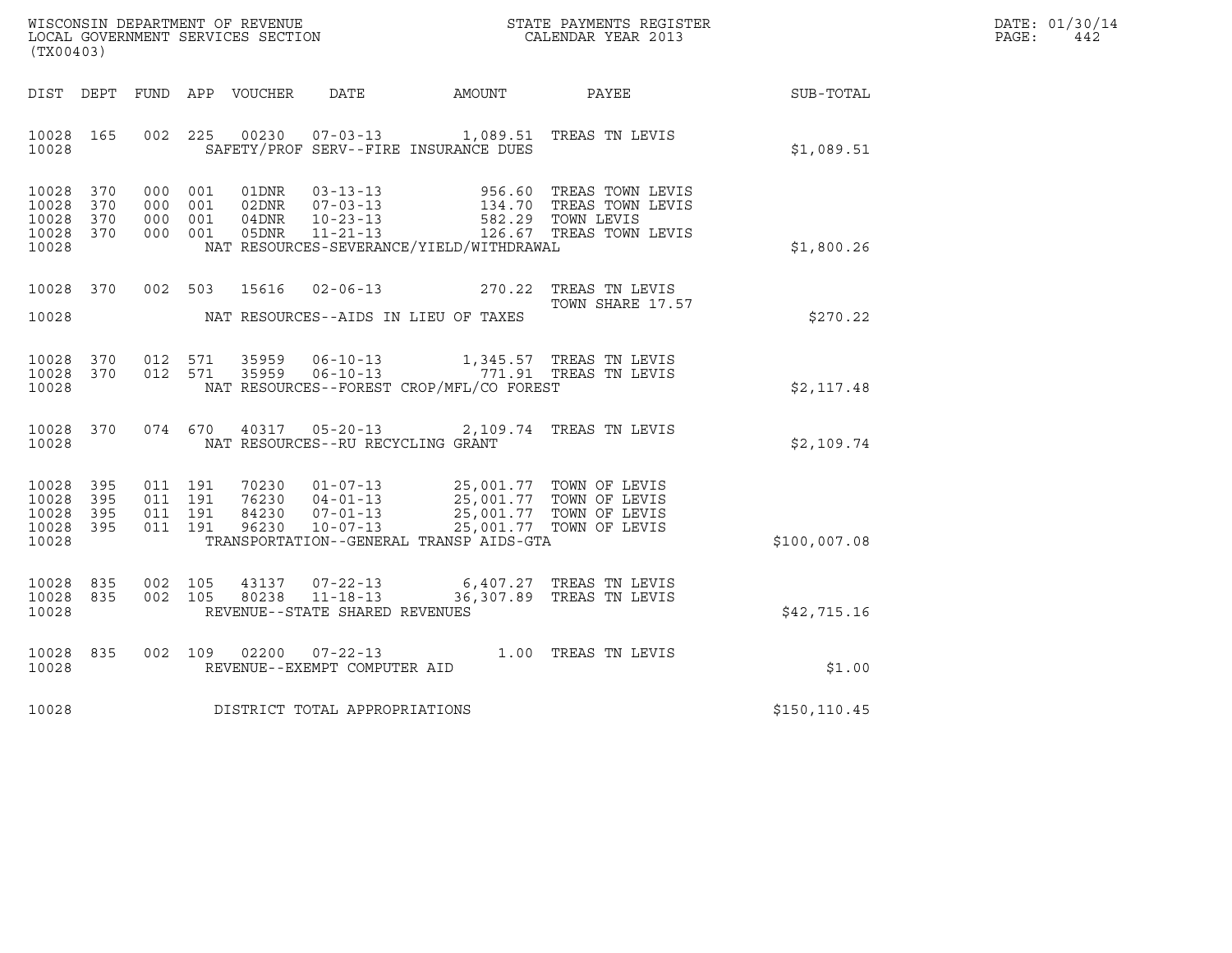| (TX00403)                                         |            |                               |         |                            | WISCONSIN DEPARTMENT OF REVENUE<br>LOCAL GOVERNMENT SERVICES SECTION |                                          | STATE PAYMENTS REGISTER<br>CALENDAR YEAR 2013                                                                                                                                                                                                                                                                                     |                 | DATE: 01/30/14<br>PAGE:<br>443 |
|---------------------------------------------------|------------|-------------------------------|---------|----------------------------|----------------------------------------------------------------------|------------------------------------------|-----------------------------------------------------------------------------------------------------------------------------------------------------------------------------------------------------------------------------------------------------------------------------------------------------------------------------------|-----------------|--------------------------------|
|                                                   |            |                               |         | DIST DEPT FUND APP VOUCHER | DATE                                                                 | AMOUNT                                   |                                                                                                                                                                                                                                                                                                                                   | PAYEE SUB-TOTAL |                                |
| 10030 165<br>10030                                |            | 002 225                       |         |                            |                                                                      | SAFETY/PROF SERV--FIRE INSURANCE DUES    | 00231  07-03-13  1,316.04 TREAS TN LONGWOOD                                                                                                                                                                                                                                                                                       | \$1,316.04      |                                |
| 10030 370<br>10030                                |            |                               | 012 571 |                            | 35960 06-10-13                                                       | NAT RESOURCES--FOREST CROP/MFL/CO FOREST | 197.99 TREAS TN LONGWOOD                                                                                                                                                                                                                                                                                                          | \$197.99        |                                |
| 10030 370<br>10030                                |            |                               | 012 579 | 18256                      | $04 - 15 - 13$                                                       | NAT RESOURCES--AIDS IN LIEU OF TAXES     | 4.00 TREAS TOWN LONGWOOD                                                                                                                                                                                                                                                                                                          | \$4.00          |                                |
| 10030 370<br>10030                                |            |                               |         |                            | NAT RESOURCES--RU RECYCLING GRANT                                    |                                          | 074 670 40318 05-20-13 516.40 TREAS TN LONGWOOD                                                                                                                                                                                                                                                                                   | \$516.40        |                                |
| 10030 395<br>10030<br>10030<br>10030 395<br>10030 | 395<br>395 | 011 191<br>011 191<br>011 191 | 011 191 |                            |                                                                      | TRANSPORTATION--GENERAL TRANSP AIDS-GTA  | $\begin{array}{cccc} 70231 & 01\hbox{-}07\hbox{-}13 & 21,334.06 & \text{TOWN OF LONGWOOD} \\ 76231 & 04\hbox{-}01\hbox{-}13 & 21,334.06 & \text{TOWN OF LONGWOOD} \\ 84231 & 07\hbox{-}01\hbox{-}13 & 21,334.06 & \text{TOWN OF LONGWOOD} \\ 96231 & 10\hbox{-}07\hbox{-}13 & 21,334.09 & \text{TOWN OF LONGWOOD} \\ \end{array}$ | \$85,336.27     |                                |
| 10030 505<br>10030                                |            |                               | 002 174 |                            |                                                                      | DOA--TRANSMISSION LINE FEE DISTRIBUTION  | 58370  04-26-13  37,353.00  TREAS TN LONGWOOD                                                                                                                                                                                                                                                                                     | \$37,353.00     |                                |
| 10030 835<br>10030 835<br>10030                   |            | 002 105<br>002 105            |         |                            | REVENUE--STATE SHARED REVENUES                                       |                                          | 43138  07-22-13  5,655.80  TREAS TN LONGWOOD<br>80239 11-18-13 32,051.62 TREAS TN LONGWOOD                                                                                                                                                                                                                                        | \$37,707.42     |                                |
| 10030 835<br>10030                                |            |                               |         |                            | REVENUE--EXEMPT COMPUTER AID                                         |                                          | 002 109 02201 07-22-13 1.00 TREAS TN LONGWOOD                                                                                                                                                                                                                                                                                     | \$1.00          |                                |
| 10030                                             |            |                               |         |                            | DISTRICT TOTAL APPROPRIATIONS                                        |                                          |                                                                                                                                                                                                                                                                                                                                   | \$162, 432.12   |                                |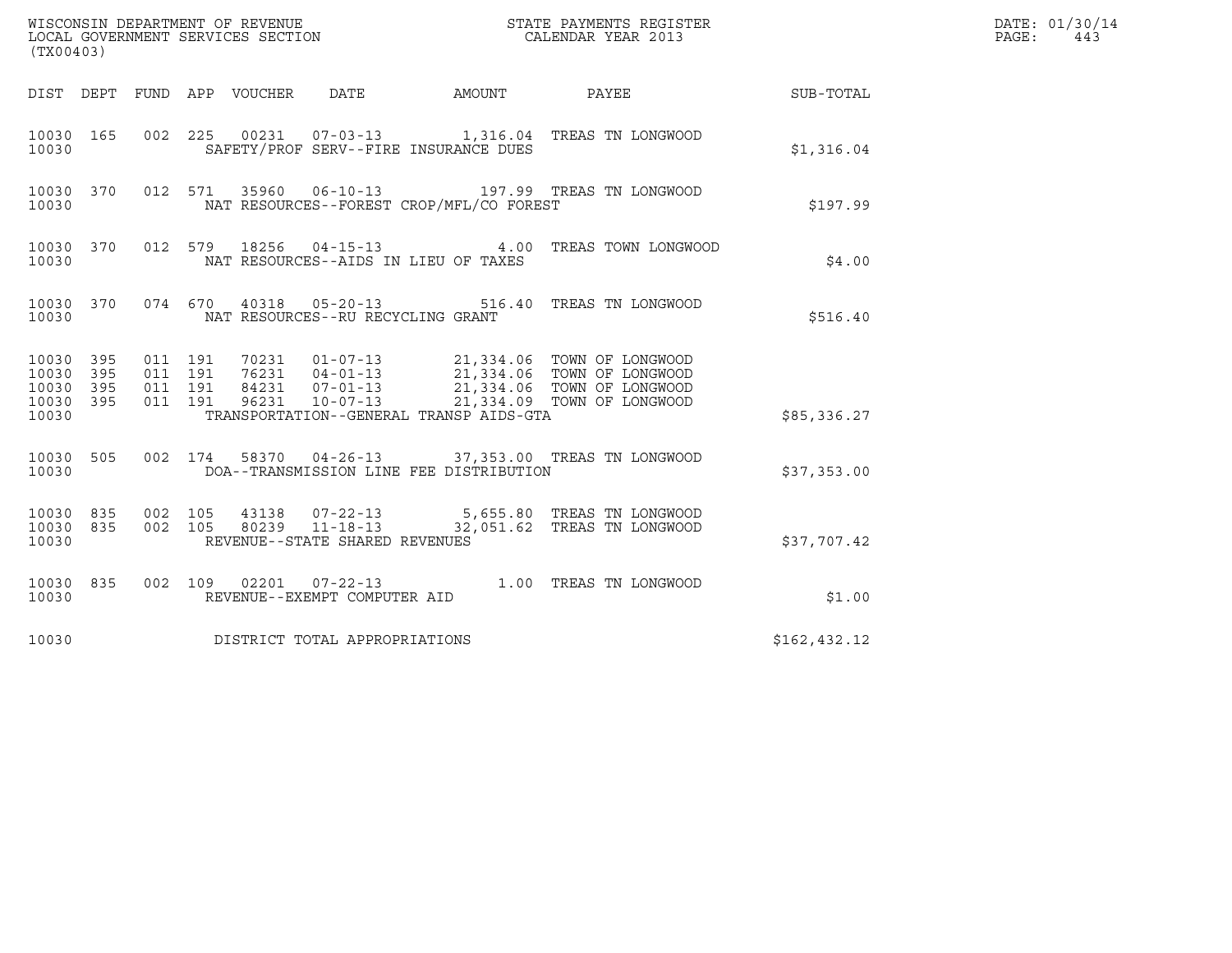| (TX00403)                                                    | WISCONSIN DEPARTMENT OF REVENUE<br>LOCAL GOVERNMENT SERVICES SECTION                                                                                                       | STATE PAYMENTS REGISTER<br>CALENDAR YEAR 2013 | DATE: 01/30/14<br>PAGE:<br>444 |
|--------------------------------------------------------------|----------------------------------------------------------------------------------------------------------------------------------------------------------------------------|-----------------------------------------------|--------------------------------|
|                                                              | DIST DEPT FUND APP VOUCHER DATE                                                                                                                                            | AMOUNT PAYEE SUB-TOTAL                        |                                |
| 10032 165<br>10032                                           | 002 225 00232 07-03-13 1,365.56 TREAS TN LOYAL<br>SAFETY/PROF SERV--FIRE INSURANCE DUES                                                                                    | \$1,365.56                                    |                                |
| 10032 370<br>10032                                           | 012 571 35961 06-10-13 73.33 TREAS TN LOYAL<br>NAT RESOURCES--FOREST CROP/MFL/CO FOREST                                                                                    | \$73.33                                       |                                |
| 10032                                                        | 10032 370 074 670 40319 05-20-13 1,637.91 TREAS TN LOYAL<br>NAT RESOURCES--RU RECYCLING GRANT                                                                              | \$1,637.91                                    |                                |
| 10032 395<br>10032<br>395<br>10032 395<br>10032 395<br>10032 | 011 191<br>011 191<br>84232  07-01-13  29,839.11  TOWN OF LOYAL<br>011 191<br>96232 10-07-13 29,839.13 TOWN OF LOYAL<br>011 191<br>TRANSPORTATION--GENERAL TRANSP AIDS-GTA | \$119,356.46                                  |                                |
| 10032 835<br>10032 835<br>10032                              | 43139  07-22-13  12,135.99  TREAS TN LOYAL<br>002 105<br>002 105 80240 11-18-13 68,795.80 TREAS TN LOYAL<br>REVENUE--STATE SHARED REVENUES                                 | \$80,931.79                                   |                                |
| 10032 835<br>10032                                           | 002 109 02202 07-22-13 20.00 TREAS TN LOYAL<br>REVENUE--EXEMPT COMPUTER AID                                                                                                | \$20.00                                       |                                |
| 10032                                                        | DISTRICT TOTAL APPROPRIATIONS                                                                                                                                              | \$203, 385.05                                 |                                |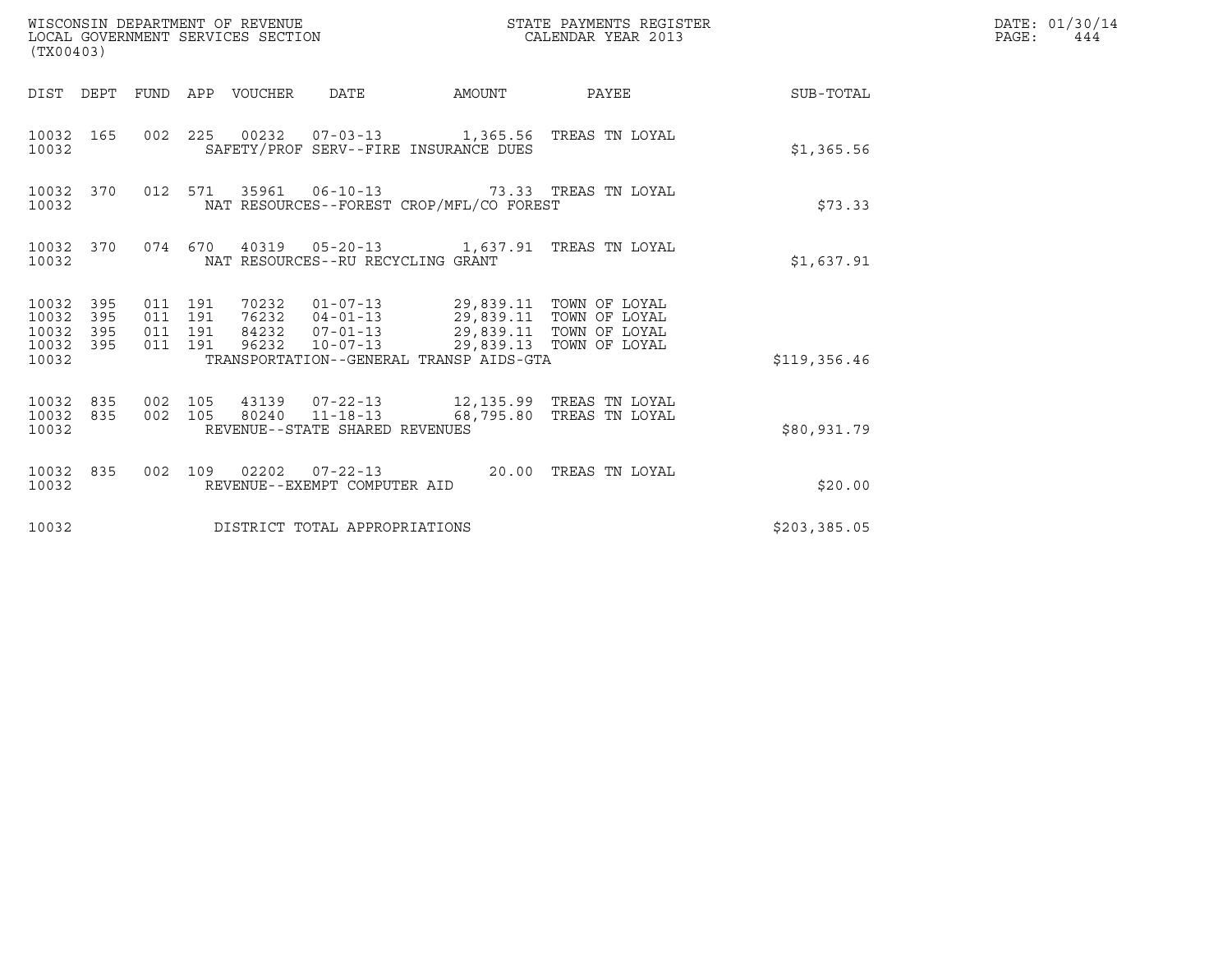| (TX00403)                                                 |                                          | $\tt WISCONSIM DEPARTMENT OF REVENUE$ $\tt WISCONMIN SERS THE RAYMENT S REGISTERLOCAL GOVERNMENT SERVICES SECTION CALENDAR YEAR 2013$                                                                                                                                        |               | DATE: 01/30/14<br>PAGE:<br>445 |
|-----------------------------------------------------------|------------------------------------------|------------------------------------------------------------------------------------------------------------------------------------------------------------------------------------------------------------------------------------------------------------------------------|---------------|--------------------------------|
|                                                           |                                          |                                                                                                                                                                                                                                                                              | SUB-TOTAL     |                                |
| 10034 165<br>10034                                        |                                          | 002 225 00233 07-03-13 1,406.42 TREAS TN LYNN<br>SAFETY/PROF SERV--FIRE INSURANCE DUES                                                                                                                                                                                       | \$1,406.42    |                                |
| 10034 370 000 001<br>10034 370<br>10034                   |                                          | 000 001 02DNR 07-03-13 434.05 TREAS TOWN 4000 001 04DNR 10-23-13 320.00 TOWN LYNN<br>434.05 TREAS TOWN LYNN<br>NAT RESOURCES-SEVERANCE/YIELD/WITHDRAWAL                                                                                                                      | \$754.05      |                                |
| 10034                                                     |                                          | 10034 370 012 571 35962 06-10-13 1,123.94 TREAS TN LYNN<br>NAT RESOURCES--FOREST CROP/MFL/CO FOREST                                                                                                                                                                          | \$1,123.94    |                                |
| 10034                                                     |                                          | 10034 370 074 670 00219 05-31-13 329.79 TREAS TN LYNN<br>NAT RESOURCES--RU RECYCLING GRANT                                                                                                                                                                                   | \$329.79      |                                |
| 10034                                                     |                                          | 10034 370 074 673 00219 05-31-13 226.47 TREAS TN LYNN<br>NAT RESOURCES--RU CONSOLIDATED GRANT                                                                                                                                                                                | \$226.47      |                                |
| 10034 395<br>10034 395<br>10034 395<br>10034 395<br>10034 | 011 191<br>011 191<br>011 191<br>011 191 | $\begin{tabular}{cccc} 70233 & 01-07-13 & 27,748.57 & TOWN OF LYNN \\ 76233 & 04-01-13 & 27,748.57 & TOWN OF LYNN \\ 84233 & 07-01-13 & 27,748.57 & TOWN OF LYNN \\ 96233 & 10-07-13 & 27,748.60 & TOWN OF LYNN \\ \end{tabular}$<br>TRANSPORTATION--GENERAL TRANSP AIDS-GTA | \$110,994.31  |                                |
| 10034 835<br>10034 835<br>10034                           |                                          | $\begin{array}{cccc} 002 & 105 & 43140 & 07-22-13 & 7,711.23 & \text{TREAS TN LYNN} \\ 002 & 105 & 80241 & 11-18-13 & 43,687.21 & \text{TREAS TN LYNN} \end{array}$<br>REVENUE--STATE SHARED REVENUES                                                                        | \$51,398.44   |                                |
| 10034 835<br>10034                                        |                                          | 002 109 02203 07-22-13 17.00 TREAS TN LYNN<br>REVENUE--EXEMPT COMPUTER AID                                                                                                                                                                                                   | \$17.00       |                                |
| 10034                                                     |                                          | DISTRICT TOTAL APPROPRIATIONS                                                                                                                                                                                                                                                | \$166, 250.42 |                                |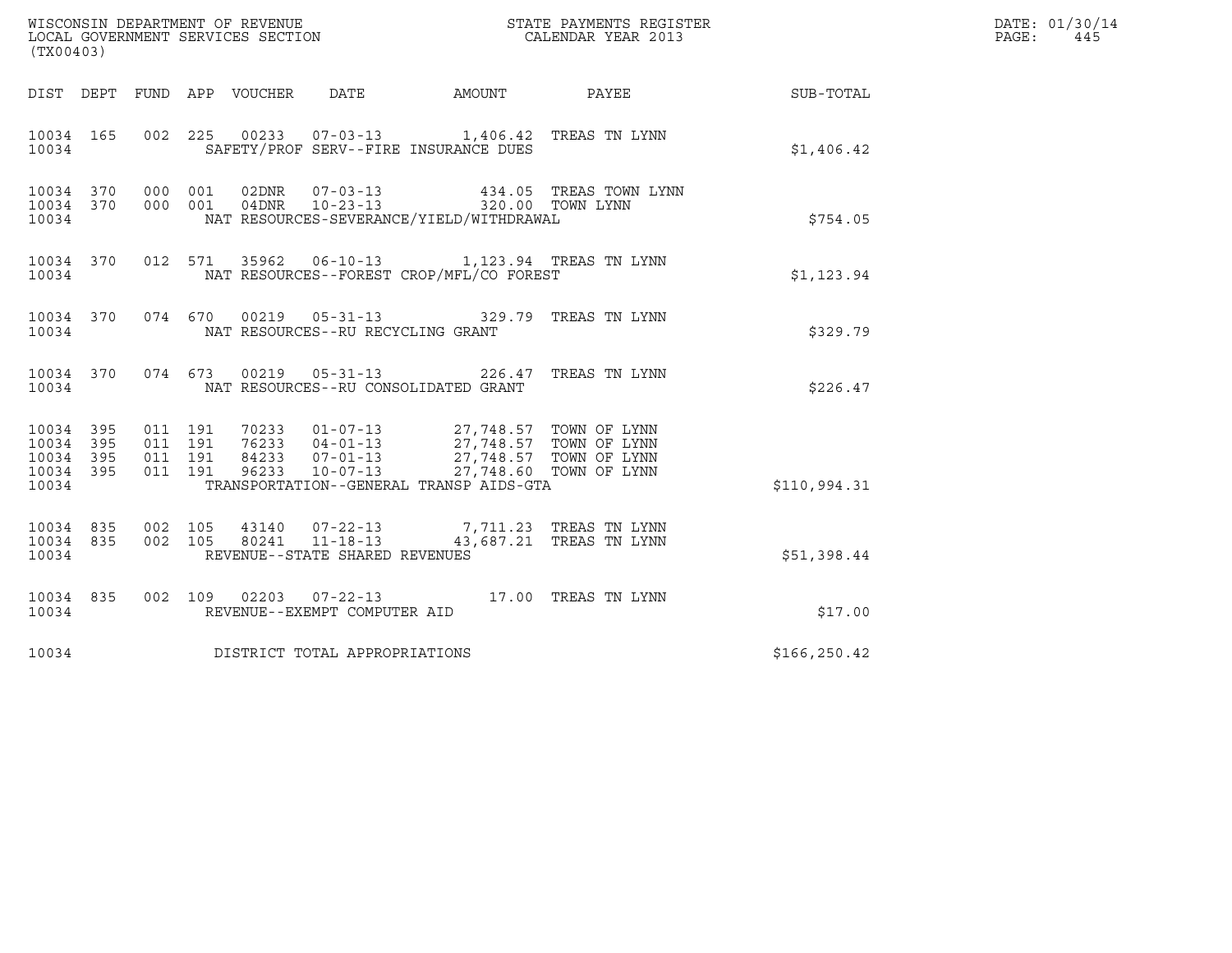| (TX00403)                                         |            |                                          |                                 |                                   |                                          | ${\tt WISCONSIM\ DEPARTMENT\ OF\ REVENUE}\qquad \qquad {\tt STATE\ PAYMENTS\ REGISTER\ LOCAL\ GOVERNMENT\ SERVICES\ SECTION\qquad \qquad {\tt CALENDAR\ YEAR\ 2013}}$                     |              | DATE: 01/30/14<br>$\mathtt{PAGE}$ :<br>446 |
|---------------------------------------------------|------------|------------------------------------------|---------------------------------|-----------------------------------|------------------------------------------|-------------------------------------------------------------------------------------------------------------------------------------------------------------------------------------------|--------------|--------------------------------------------|
|                                                   |            |                                          | DIST DEPT FUND APP VOUCHER DATE |                                   | AMOUNT                                   | PAYEE                                                                                                                                                                                     | SUB-TOTAL    |                                            |
| 10036 165<br>10036                                |            |                                          |                                 |                                   | SAFETY/PROF SERV--FIRE INSURANCE DUES    | 002  225  00234  07-03-13  1,701.63  TREAS TN MAYVILLE                                                                                                                                    | \$1,701.63   |                                            |
| 10036 370<br>10036                                |            |                                          |                                 |                                   | NAT RESOURCES--FOREST CROP/MFL/CO FOREST | 012 571 35963 06-10-13 68.72 TREAS TN MAYVILLE                                                                                                                                            | \$68.72      |                                            |
| 10036                                             | 10036 370  |                                          |                                 | NAT RESOURCES--RU RECYCLING GRANT |                                          | 074 670 40320 05-20-13 525.91 TREAS TN MAYVILLE                                                                                                                                           | \$525.91     |                                            |
| 10036 395<br>10036<br>10036<br>10036 395<br>10036 | 395<br>395 | 011 191<br>011 191<br>011 191<br>011 191 |                                 |                                   | TRANSPORTATION--GENERAL TRANSP AIDS-GTA  | 70234  01-07-13  29,119.33  TOWN OF MAYVILLE<br>76234  04-01-13  29,119.33  TOWN OF MAYVILLE<br>84234  07-01-13  29,119.33  TOWN OF MAYVILLE<br>96234 10-07-13 29,119.35 TOWN OF MAYVILLE | \$116,477.34 |                                            |
| 10036                                             | 10036 835  | 10036 835 002 105                        |                                 | REVENUE--STATE SHARED REVENUES    |                                          | $\begin{array}{cccc} 002 & 105 & 43141 & 07-22-13 & 10,293.01 & \text{TREAS TN MAYVILLE} \\ 002 & 105 & 80242 & 11-18-13 & 58,338.91 & \text{TREAS TN MAYVILLE} \end{array}$              | \$68,631.92  |                                            |
| 10036 835<br>10036                                |            |                                          |                                 | REVENUE--EXEMPT COMPUTER AID      |                                          | 002 109 02204 07-22-13 9.00 TREAS TN MAYVILLE                                                                                                                                             | \$9.00       |                                            |
| 10036 835<br>10036                                |            |                                          |                                 | REVENUE--LOTTERY CREDIT -         |                                          | 021  363  CR150  03-29-13  92.64  TREAS TN MAYVILLE                                                                                                                                       | \$92.64      |                                            |
| 10036                                             |            |                                          |                                 | DISTRICT TOTAL APPROPRIATIONS     |                                          |                                                                                                                                                                                           | \$187,507.16 |                                            |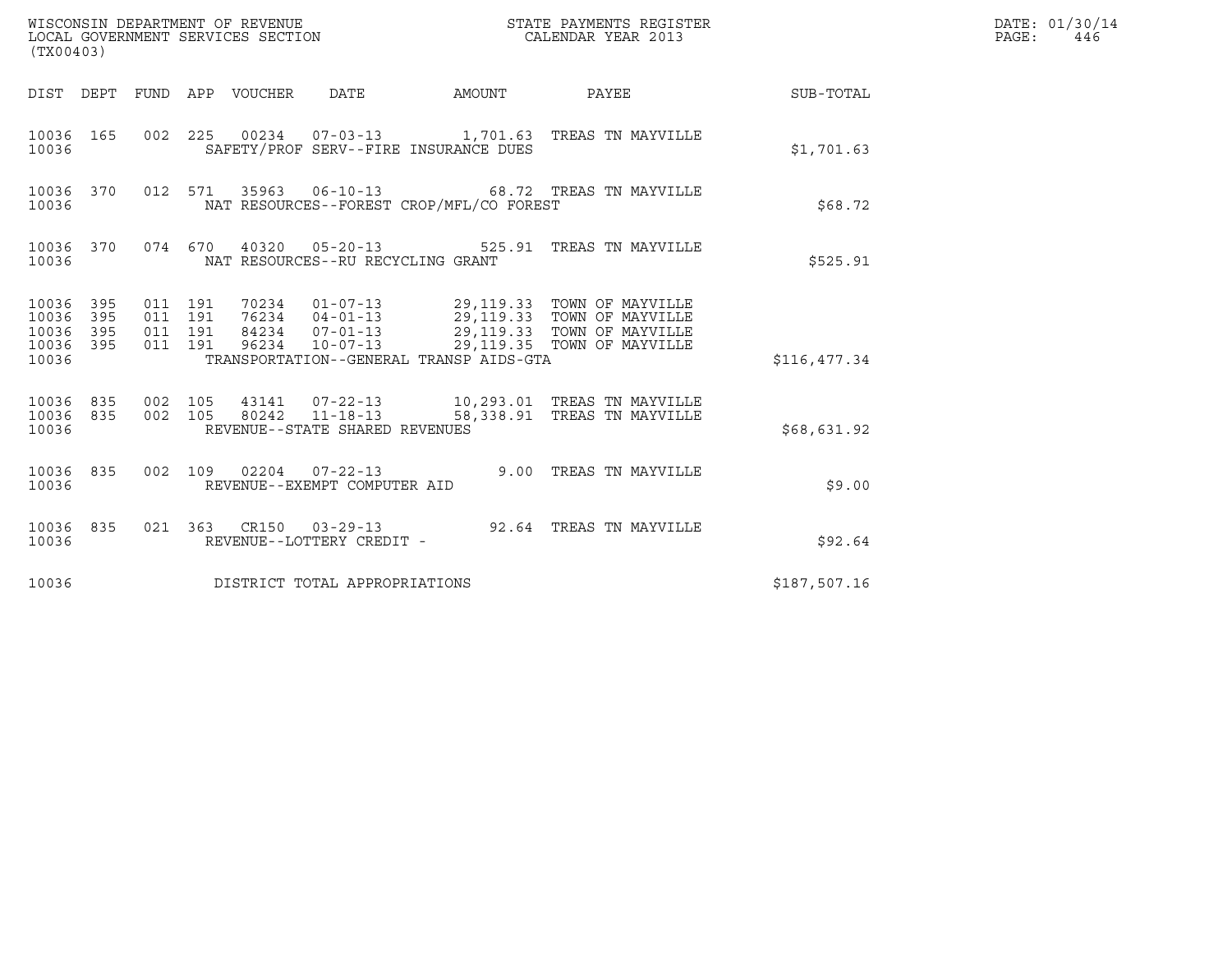| (TX00403)                                 |                          |                                          |         |                                 | WISCONSIN DEPARTMENT OF REVENUE<br>LOCAL GOVERNMENT SERVICES SECTION |                                                                                                                                                | STATE PAYMENTS REGISTER<br>CALENDAR YEAR 2013 |  | DATE: 01/30/14<br>PAGE: 447 |  |
|-------------------------------------------|--------------------------|------------------------------------------|---------|---------------------------------|----------------------------------------------------------------------|------------------------------------------------------------------------------------------------------------------------------------------------|-----------------------------------------------|--|-----------------------------|--|
|                                           |                          |                                          |         | DIST DEPT FUND APP VOUCHER DATE |                                                                      |                                                                                                                                                |                                               |  | AMOUNT PAYEE SUB-TOTAL      |  |
| 10038 165<br>10038                        |                          |                                          |         |                                 |                                                                      | 002 225 00235 07-03-13 1,041.24 TREAS TN MEAD<br>SAFETY/PROF SERV--FIRE INSURANCE DUES                                                         |                                               |  | \$1,041.24                  |  |
| 10038<br>10038<br>10038                   | 370<br>370               | 000<br>000 001                           | 001     |                                 |                                                                      | 01DNR  03-13-13  911.92 TREAS TOWN MEAD<br>02DNR  07-03-13  1,452.85 TREAS TOWN MEAD<br>NAT RESOURCES-SEVERANCE/YIELD/WITHDRAWAL               |                                               |  | \$2,364.77                  |  |
| 10038<br>10038 370<br>10038               |                          |                                          |         |                                 |                                                                      | 370 012 571 35964 06-10-13 1,167.59 TREAS TN MEAD<br>012 571 35964 06-10-13 1,452.99 TREAS TN MEAD<br>NAT RESOURCES--FOREST CROP/MFL/CO FOREST |                                               |  | \$2,620.58                  |  |
| 10038 370<br>10038                        |                          |                                          |         |                                 | NAT RESOURCES--RU RECYCLING GRANT                                    | 074 670 40321 05-20-13 834.80 TREAS TN MEAD                                                                                                    |                                               |  | \$834.80                    |  |
| 10038<br>10038<br>10038<br>10038<br>10038 | 395<br>395<br>395<br>395 | 011 191<br>011 191<br>011 191<br>011 191 |         |                                 |                                                                      | TRANSPORTATION--GENERAL TRANSP AIDS-GTA                                                                                                        |                                               |  | \$93,105.66                 |  |
| 10038<br>10038<br>10038                   | 835<br>835               | 002 105                                  | 002 105 |                                 | REVENUE--STATE SHARED REVENUES                                       | 43142  07-22-13  1,356.53  TREAS TN MEAD<br>80243  11-18-13  7,687.01 TREAS TN MEAD                                                            |                                               |  | \$9,043.54                  |  |
| 10038<br>10038                            | 835                      |                                          |         |                                 | 002 109 02205 07-22-13<br>REVENUE--EXEMPT COMPUTER AID               |                                                                                                                                                | 3.00 TREAS TN MEAD                            |  | \$3.00                      |  |
| 10038                                     |                          |                                          |         |                                 | DISTRICT TOTAL APPROPRIATIONS                                        |                                                                                                                                                |                                               |  | \$109,013.59                |  |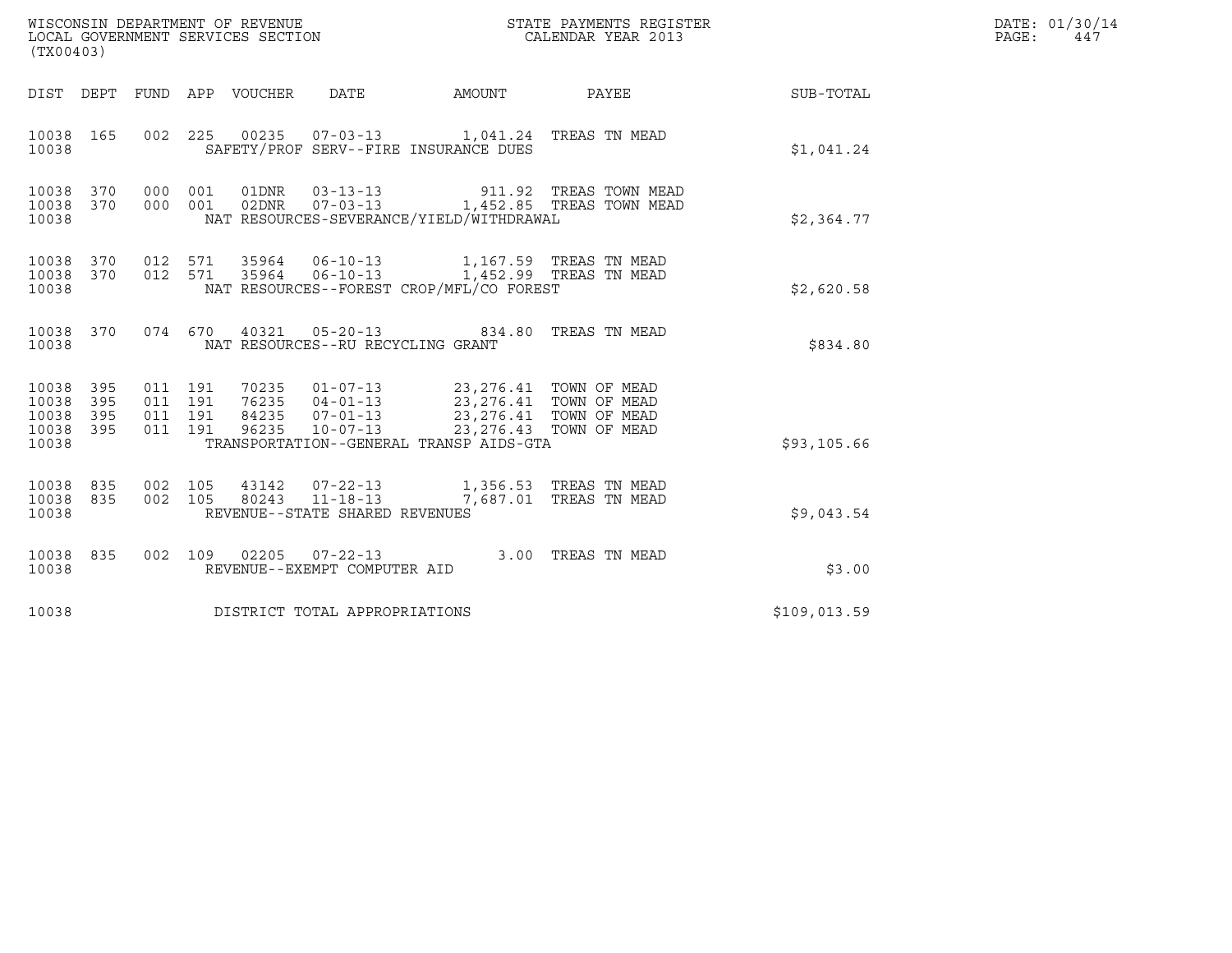| (TX00403)                                 |                          |                                          |     | WISCONSIN DEPARTMENT OF REVENUE<br>LOCAL GOVERNMENT SERVICES SECTION |                                                        | STATE PAYMENTS REGISTER<br>CALENDAR YEAR 2013                                      |                                                                                        | DATE: 01/30/14<br>PAGE:<br>448 |  |
|-------------------------------------------|--------------------------|------------------------------------------|-----|----------------------------------------------------------------------|--------------------------------------------------------|------------------------------------------------------------------------------------|----------------------------------------------------------------------------------------|--------------------------------|--|
|                                           |                          |                                          |     | DIST DEPT FUND APP VOUCHER DATE                                      |                                                        | AMOUNT                                                                             | PAYEE                                                                                  | <b>SUB-TOTAL</b>               |  |
| 10040 165<br>10040                        |                          |                                          |     |                                                                      |                                                        | SAFETY/PROF SERV--FIRE INSURANCE DUES                                              | 002  225  00236  07-03-13  924.07  TREAS TN MENTOR                                     | \$924.07                       |  |
| 10040<br>10040<br>10040                   | 370<br>370               | 000<br>000 001                           | 001 |                                                                      |                                                        | 04DNR  10-23-13  1,312.30  TOWN MENTOR<br>NAT RESOURCES-SEVERANCE/YIELD/WITHDRAWAL | 02DNR  07-03-13  712.94 TREAS TOWN MENTOR                                              | \$2,025.24                     |  |
| 10040<br>10040<br>10040                   | 370                      | 370 012 571<br>012 571                   |     |                                                                      |                                                        | NAT RESOURCES--FOREST CROP/MFL/CO FOREST                                           | 35965  06-10-13  345.19  TREAS TN MENTOR<br>35965  06-10-13  2,734.59  TREAS TN MENTOR | \$3,079.78                     |  |
| 10040 370<br>10040                        |                          |                                          |     |                                                                      | NAT RESOURCES--RU RECYCLING GRANT                      |                                                                                    | 074 670 40322 05-20-13 3,656.27 TREAS TN MENTOR                                        | \$3,656.27                     |  |
| 10040<br>10040<br>10040<br>10040<br>10040 | 395<br>395<br>395<br>395 | 011 191<br>011 191<br>011 191<br>011 191 |     |                                                                      |                                                        | TRANSPORTATION--GENERAL TRANSP AIDS-GTA                                            |                                                                                        | \$83,380.75                    |  |
| 10040<br>10040<br>10040                   | 835<br>835               | 002 105<br>002 105                       |     |                                                                      | 80244 11-18-13<br>REVENUE--STATE SHARED REVENUES       |                                                                                    | 43143  07-22-13  7,704.62  TREAS TN MENTOR<br>43,603.38 TREAS TN MENTOR                | \$51,308.00                    |  |
| 10040 835<br>10040                        |                          |                                          |     |                                                                      | 002 109 02206 07-22-13<br>REVENUE--EXEMPT COMPUTER AID |                                                                                    | 9.00 TREAS TN MENTOR                                                                   | \$9.00                         |  |
| 10040                                     |                          |                                          |     |                                                                      | DISTRICT TOTAL APPROPRIATIONS                          |                                                                                    |                                                                                        | \$144,383.11                   |  |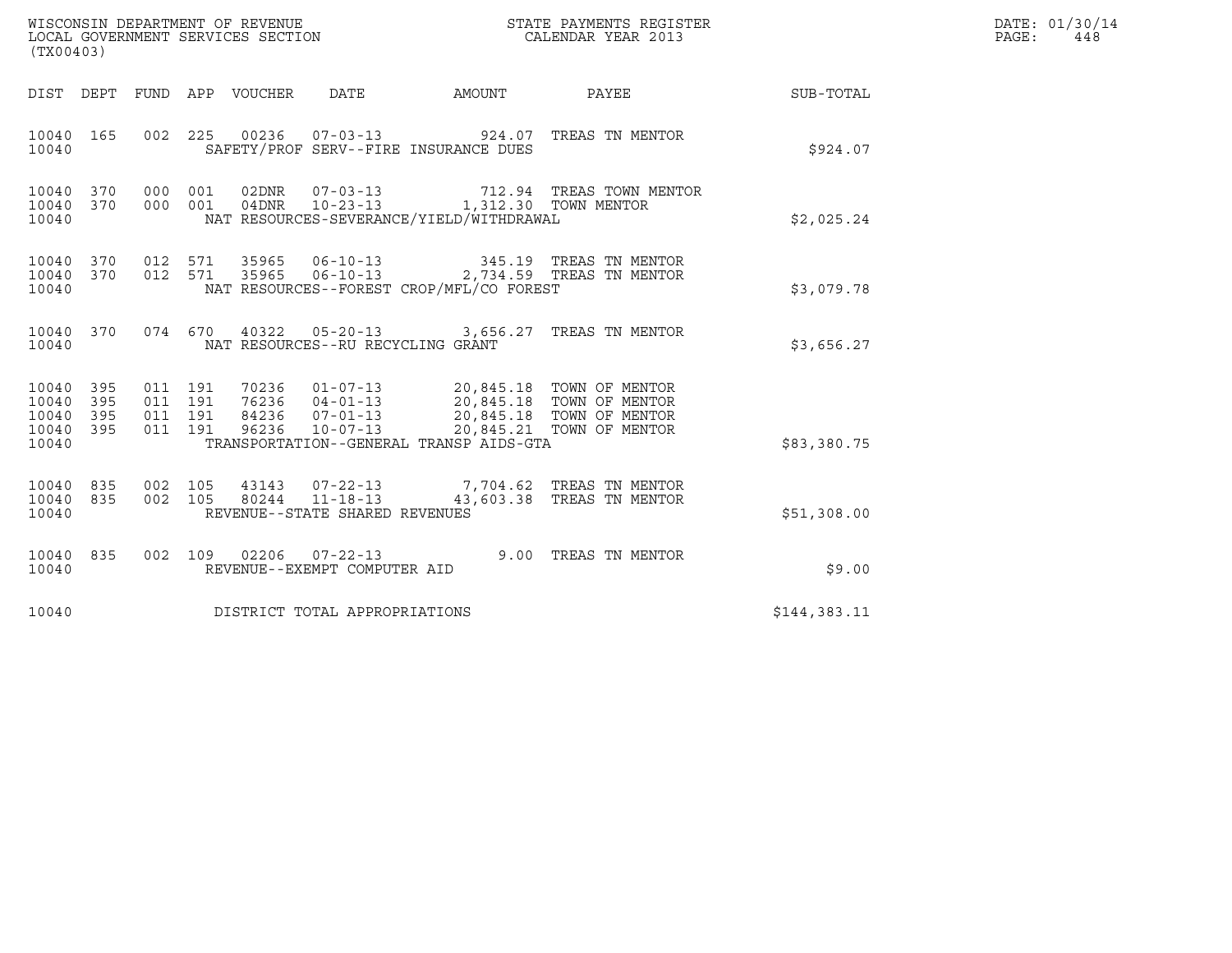| (TX00403)                                                 |     |                                          |                               |       |                                                  |                                              |                                                                                                                                                                                                          |               | DATE: 01/30/14<br>PAGE:<br>449 |
|-----------------------------------------------------------|-----|------------------------------------------|-------------------------------|-------|--------------------------------------------------|----------------------------------------------|----------------------------------------------------------------------------------------------------------------------------------------------------------------------------------------------------------|---------------|--------------------------------|
|                                                           |     |                                          |                               |       |                                                  | DIST DEPT FUND APP VOUCHER DATE AMOUNT PAYEE | <b>SUB-TOTAL</b>                                                                                                                                                                                         |               |                                |
| 10042 165<br>10042                                        |     |                                          |                               |       |                                                  | SAFETY/PROF SERV--FIRE INSURANCE DUES        | 002 225 00237 07-03-13 2,913.45 TREAS TN PINE VALLEY                                                                                                                                                     | \$2,913.45    |                                |
| 10042                                                     |     | 10042 370 000 001<br>10042 370 000 001   |                               |       |                                                  | NAT RESOURCES-SEVERANCE/YIELD/WITHDRAWAL     |                                                                                                                                                                                                          | \$536.75      |                                |
| 10042 370<br>10042                                        |     |                                          |                               |       |                                                  | NAT RESOURCES--FOREST CROP/MFL/CO FOREST     | 012 571 35966 06-10-13 307.25 TREAS TN PINE VALLEY                                                                                                                                                       | \$307.25      |                                |
| 10042 370<br>10042                                        |     |                                          |                               |       |                                                  | NAT RESOURCES--AIDS IN LIEU OF TAXES         | 012 579 18257 04-15-13 1.42 TREAS TOWN PINE VALLEY                                                                                                                                                       | \$1.42        |                                |
| 10042                                                     |     |                                          |                               |       |                                                  | NAT RESOURCES--RU RECYCLING GRANT            | 10042 370 074 670 00207 05-30-13 3,774.80 TREAS TN PINE VALLEY                                                                                                                                           | \$3,774.80    |                                |
| 10042 395<br>10042 395<br>10042 395<br>10042 395<br>10042 |     | 011 191                                  | 011 191<br>011 191<br>011 191 |       |                                                  | TRANSPORTATION--GENERAL TRANSP AIDS-GTA      | 70237  01-07-13  30,315.44  TOWN OF PINE VALLEY<br>76237  04-01-13  30,315.44  TOWN OF PINE VALLEY<br>84237  07-01-13  30,315.44  TOWN OF PINE VALLEY<br>96237  10-07-13  30,315.44  TOWN OF PINE VALLEY | \$121,261.76  |                                |
| 10042 465<br>10042 465<br>10042                           |     | 002 305<br>002 305<br>10042 465 002 305  |                               |       |                                                  | MILITARY AFFAIRS-EMER MGMT-DISASTER RECO     |                                                                                                                                                                                                          | \$3,801.47    |                                |
| 10042 465<br>10042<br>10042 465<br>10042 465<br>10042     | 465 | 002 342<br>002 342<br>002 342<br>002 342 |                               |       |                                                  | MILITARY AFFAIRS-EMERGENCY MGMT-FED FUND     |                                                                                                                                                                                                          | \$24, 269.77  |                                |
| 10042<br>10042 835<br>10042                               | 835 | 002 105<br>002 105                       |                               | 80245 | $11 - 18 - 13$<br>REVENUE--STATE SHARED REVENUES |                                              | 43144  07-22-13  8,994.33  TREAS TN PINE VALLEY<br>51,301.87 TREAS TN PINE VALLEY                                                                                                                        | \$60, 296.20  |                                |
| 10042 835<br>10042                                        |     |                                          |                               |       | REVENUE--EXEMPT COMPUTER AID                     |                                              | 002 109 02207 07-22-13 17.00 TREAS TN PINE VALLEY                                                                                                                                                        | \$17.00       |                                |
| 10042 835<br>10042                                        |     |                                          |                               |       | REVENUE--LOTTERY CREDIT -                        |                                              | 021  363  35539  03-25-13  1,175.62  TREAS TN PINE VALLEY                                                                                                                                                | \$1,175.62    |                                |
| 10042                                                     |     |                                          |                               |       | DISTRICT TOTAL APPROPRIATIONS                    |                                              |                                                                                                                                                                                                          | \$218, 355.49 |                                |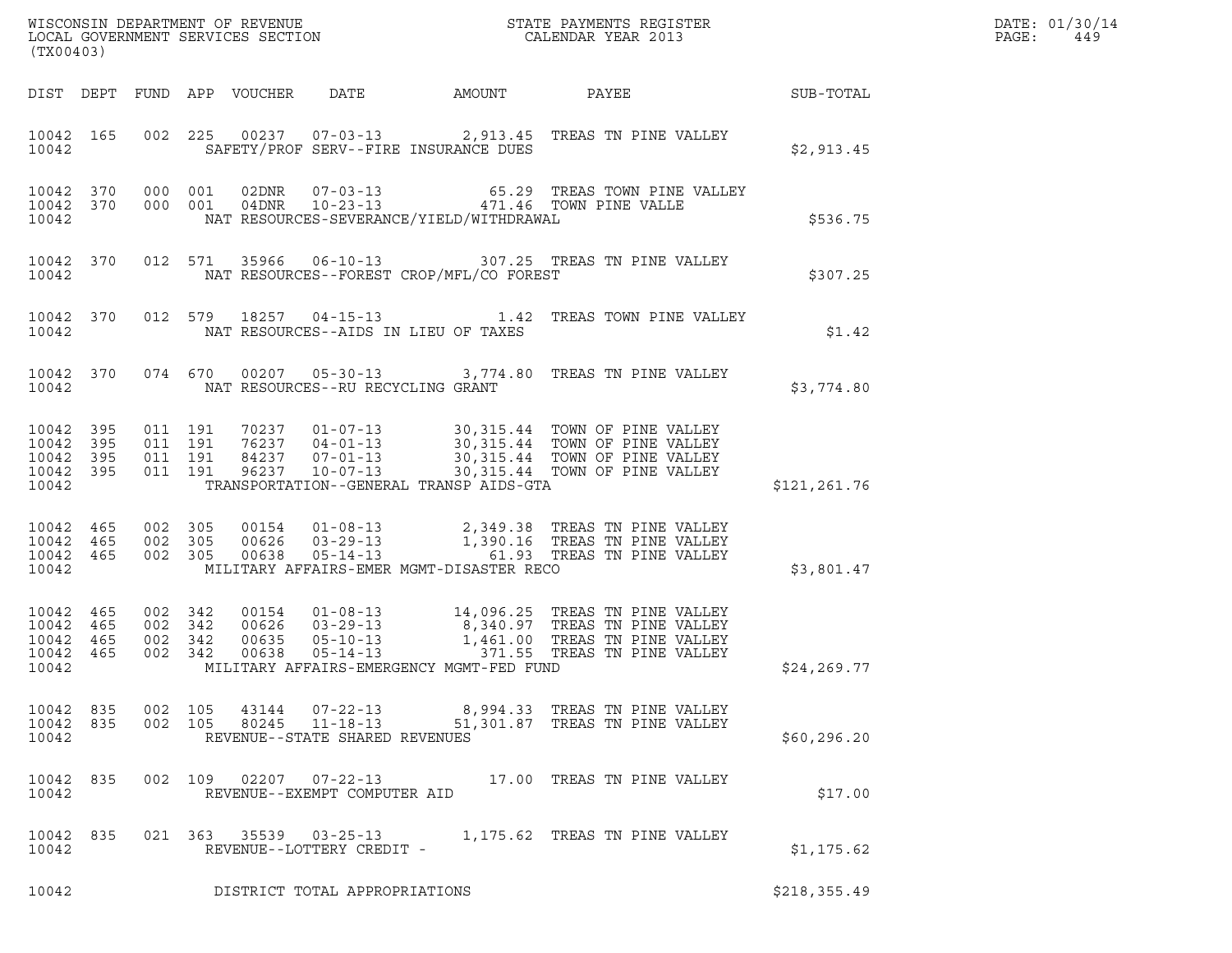| (TX00403)                                |                  |                               |         |                                 | WISCONSIN DEPARTMENT OF REVENUE<br>LOCAL GOVERNMENT SERVICES SECTION |                                          | STATE PAYMENTS REGISTER<br>CALENDAR YEAR 2013                                                                                                                                                         |              | DATE: 01/30/14<br>PAGE:<br>450 |
|------------------------------------------|------------------|-------------------------------|---------|---------------------------------|----------------------------------------------------------------------|------------------------------------------|-------------------------------------------------------------------------------------------------------------------------------------------------------------------------------------------------------|--------------|--------------------------------|
|                                          |                  |                               |         | DIST DEPT FUND APP VOUCHER DATE |                                                                      |                                          | AMOUNT PAYEE SUB-TOTAL                                                                                                                                                                                |              |                                |
| 10044                                    | 10044 165        |                               |         |                                 |                                                                      | SAFETY/PROF SERV--FIRE INSURANCE DUES    | 002 225 00238 07-03-13 1,109.27 TREAS TN RESEBURG                                                                                                                                                     | \$1,109.27   |                                |
| 10044                                    | 10044 370        |                               |         |                                 |                                                                      | NAT RESOURCES--FOREST CROP/MFL/CO FOREST | 012 571 35967 06-10-13 88.10 TREAS TN RESEBURG                                                                                                                                                        | \$88.10      |                                |
| 10044                                    |                  |                               |         |                                 | NAT RESOURCES--RU RECYCLING GRANT                                    |                                          | 10044 370 074 670 40323 05-20-13 2,479.04 TREAS TN RESEBURG                                                                                                                                           | \$2.479.04   |                                |
| 10044 395<br>10044<br>10044 395<br>10044 | 395<br>10044 395 | 011 191<br>011 191<br>011 191 | 011 191 |                                 |                                                                      | TRANSPORTATION--GENERAL TRANSP AIDS-GTA  | 70238   01-07-13   29,458.05   TOWN OF RESEBURG<br>76238   04-01-13   29,458.05   TOWN OF RESEBURG<br>84238   07-01-13   29,458.05   TOWN OF RESEBURG<br>96238  10-07-13  29,458.07  TOWN OF RESEBURG | \$117,832.22 |                                |
| 10044                                    | 10044 835        |                               |         |                                 | REVENUE--STATE SHARED REVENUES                                       |                                          | 10044 835 002 105 43145 07-22-13 6,319.30 TREAS TN RESEBURG<br>002 105 80246 11-18-13 35,809.37 TREAS TN RESEBURG                                                                                     | \$42,128.67  |                                |
| 10044                                    |                  |                               |         |                                 | REVENUE--EXEMPT COMPUTER AID                                         |                                          | 10044 835 002 109 02208 07-22-13 30.00 TREAS TN RESEBURG                                                                                                                                              | \$30.00      |                                |
| 10044                                    |                  |                               |         |                                 | DISTRICT TOTAL APPROPRIATIONS                                        |                                          |                                                                                                                                                                                                       | \$163,667.30 |                                |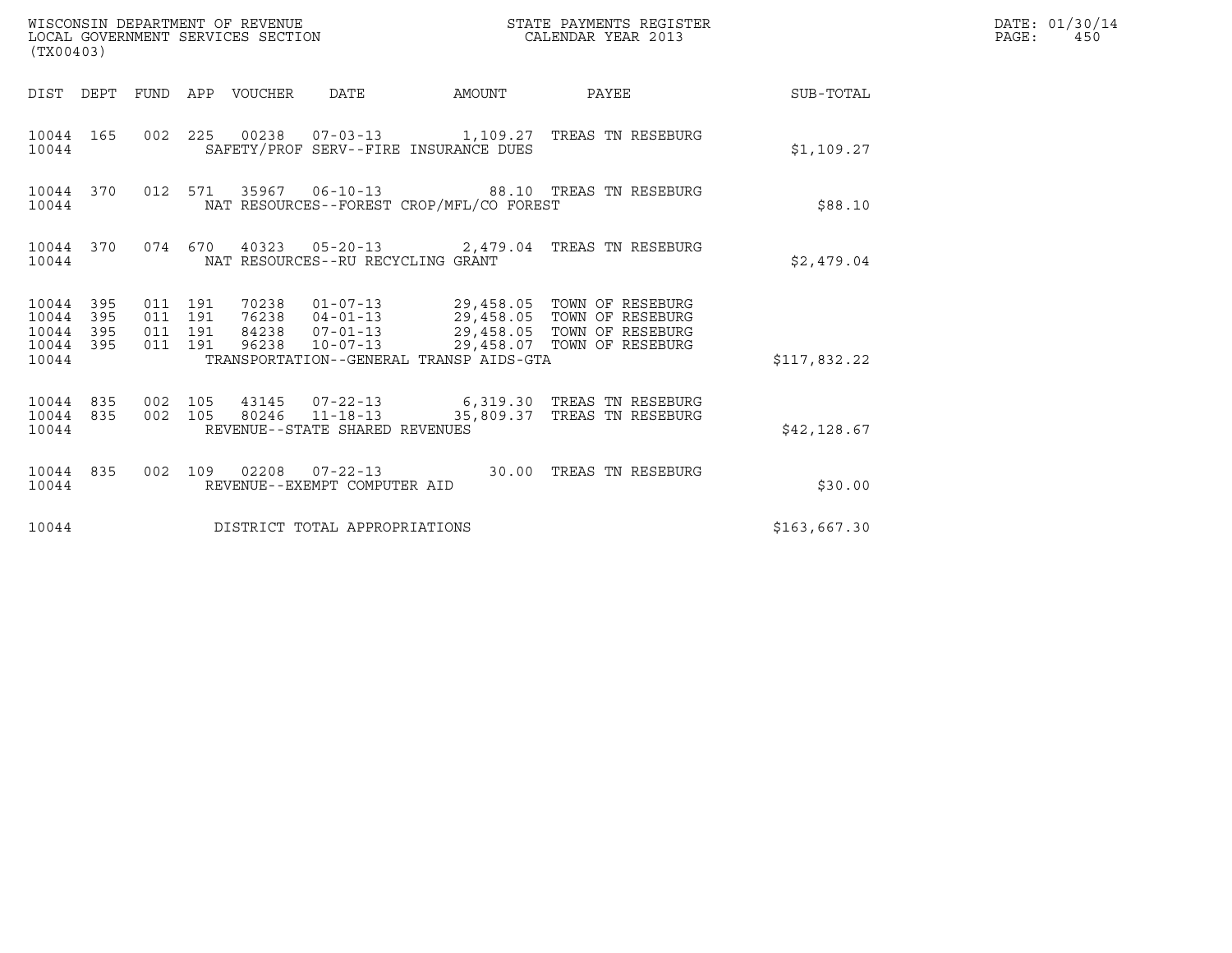| (TX00403)                                                 |                                          |       | WISCONSIN DEPARTMENT OF REVENUE<br>LOCAL GOVERNMENT SERVICES SECTION |                                                                                                                                                                                                                            | STATE PAYMENTS REGISTER<br>CALENDAR YEAR 2013             |              | DATE: 01/30/14<br>PAGE: 451 |
|-----------------------------------------------------------|------------------------------------------|-------|----------------------------------------------------------------------|----------------------------------------------------------------------------------------------------------------------------------------------------------------------------------------------------------------------------|-----------------------------------------------------------|--------------|-----------------------------|
|                                                           |                                          |       |                                                                      |                                                                                                                                                                                                                            | DIST DEPT FUND APP VOUCHER DATE AMOUNT PAYEE TO SUB-TOTAL |              |                             |
| 10046 165<br>10046                                        |                                          |       |                                                                      | 002 225 00239 07-03-13 457.41 TREAS TN SEIF<br>SAFETY/PROF SERV--FIRE INSURANCE DUES                                                                                                                                       |                                                           | \$457.41     |                             |
| 10046                                                     |                                          |       |                                                                      | NAT RESOURCES-SEVERANCE/YIELD/WITHDRAWAL                                                                                                                                                                                   | 10046 370 000 001 01DNR 03-13-13 523.25 TREAS TOWN SEIF   | \$523.25     |                             |
| 10046                                                     |                                          |       |                                                                      | $10046 \quad 370 \qquad 012 \quad 571 \qquad 35968 \qquad 06-10-13 \qquad \qquad 647.99 \quad \text{TREAS TN SEIF}$<br>10046 370 012 571 35968 06-10-13 3,514.73 TREAS TN SEIF<br>NAT RESOURCES--FOREST CROP/MFL/CO FOREST |                                                           | \$4,162.72   |                             |
| 10046                                                     |                                          |       | NAT RESOURCES--RU RECYCLING GRANT                                    | 10046 370 074 670 40324 05-20-13 707.28 TREAS TN SEIF                                                                                                                                                                      |                                                           | \$707.28     |                             |
| 10046 395<br>10046 395<br>10046 395<br>10046 395<br>10046 | 011 191<br>011 191<br>011 191<br>011 191 | 96239 | $10 - 07 - 13$                                                       | 70239  01-07-13  11,426.50  TOWN OF SEIF<br>76239  04-01-13  11,426.50  TOWN OF SEIF<br>84239  07-01-13  11,426.50  TOWN OF SEIF<br>TRANSPORTATION--GENERAL TRANSP AIDS-GTA                                                | 11,426.53 TOWN OF SEIF                                    | \$45,706.03  |                             |
| 10046 835 002 105<br>10046 835<br>10046                   | 002 105                                  |       | 80247 11-18-13<br>REVENUE--STATE SHARED REVENUES                     | 43146  07-22-13  2,942.90 TREAS TN SEIF                                                                                                                                                                                    | 16,676.46 TREAS TN SEIF                                   | \$19,619.36  |                             |
| 10046 835<br>10046                                        |                                          |       | REVENUE--EXEMPT COMPUTER AID                                         | 002 109 02209 07-22-13 1.00 TREAS TN SEIF                                                                                                                                                                                  |                                                           | \$1.00       |                             |
| 10046                                                     |                                          |       | DISTRICT TOTAL APPROPRIATIONS                                        |                                                                                                                                                                                                                            |                                                           | \$71, 177.05 |                             |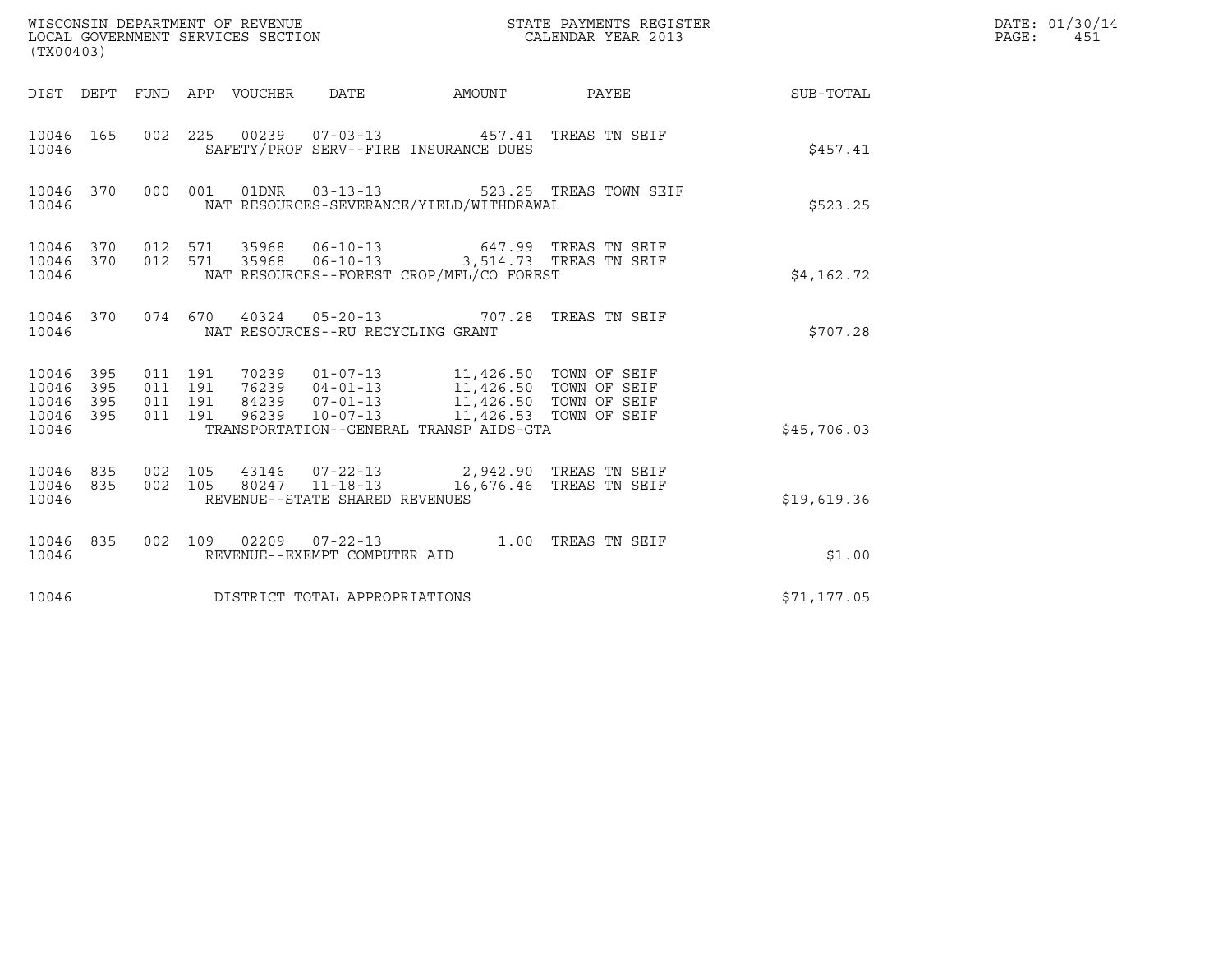| (TX00403)                                                       | WISCONSIN DEPARTMENT OF REVENUE<br>LOCAL GOVERNMENT SERVICES SECTION                                                                                                                                                                                                                  |              | STATE PAYMENTS REGISTER<br>CALENDAR YEAR 2013 |                  | DATE: 01/30/14<br>PAGE:<br>452 |
|-----------------------------------------------------------------|---------------------------------------------------------------------------------------------------------------------------------------------------------------------------------------------------------------------------------------------------------------------------------------|--------------|-----------------------------------------------|------------------|--------------------------------|
|                                                                 | DIST DEPT FUND APP VOUCHER DATE                                                                                                                                                                                                                                                       | AMOUNT PAYEE |                                               | <b>SUB-TOTAL</b> |                                |
| 10048 165<br>10048                                              | 002 225 00240 07-03-13 1,736.85 TREAS TN SHERMAN<br>SAFETY/PROF SERV--FIRE INSURANCE DUES                                                                                                                                                                                             |              |                                               | \$1,736.85       |                                |
| 10048 370<br>10048                                              | 012 571 35969 06-10-13 162.94 TREAS TN SHERMAN<br>NAT RESOURCES--FOREST CROP/MFL/CO FOREST                                                                                                                                                                                            |              |                                               | \$162.94         |                                |
| 10048                                                           | 10048 370 074 670 40325 05-20-13 562.34 TREAS TN SHERMAN<br>NAT RESOURCES--RU RECYCLING GRANT                                                                                                                                                                                         |              |                                               | \$562.34         |                                |
| 10048 395<br>10048<br>395<br>10048<br>395<br>10048 395<br>10048 | 70240   01-07-13   24,827.50   TOWN OF SHERMAN<br>76240   04-01-13   24,827.50   TOWN OF SHERMAN<br>011 191<br>011 191<br>84240  07-01-13  24,827.50  TOWN OF SHERMAN<br>011 191<br>96240  10-07-13  24,827.53  TOWN OF SHERMAN<br>011 191<br>TRANSPORTATION--GENERAL TRANSP AIDS-GTA |              |                                               | \$99,310.03      |                                |
| 10048 835 002 105<br>10048 835<br>10048                         | 43147  07-22-13  8,615.28  TREAS TN SHERMAN<br>002 105 80248 11-18-13<br>REVENUE--STATE SHARED REVENUES                                                                                                                                                                               |              | 48,766.46 TREAS TN SHERMAN                    | \$57,381.74      |                                |
| 10048 835<br>10048                                              | 002 109 02210 07-22-13 4.00 TREAS TN SHERMAN<br>REVENUE--EXEMPT COMPUTER AID                                                                                                                                                                                                          |              |                                               | \$4.00           |                                |
| 10048                                                           | DISTRICT TOTAL APPROPRIATIONS                                                                                                                                                                                                                                                         |              |                                               | \$159, 157.90    |                                |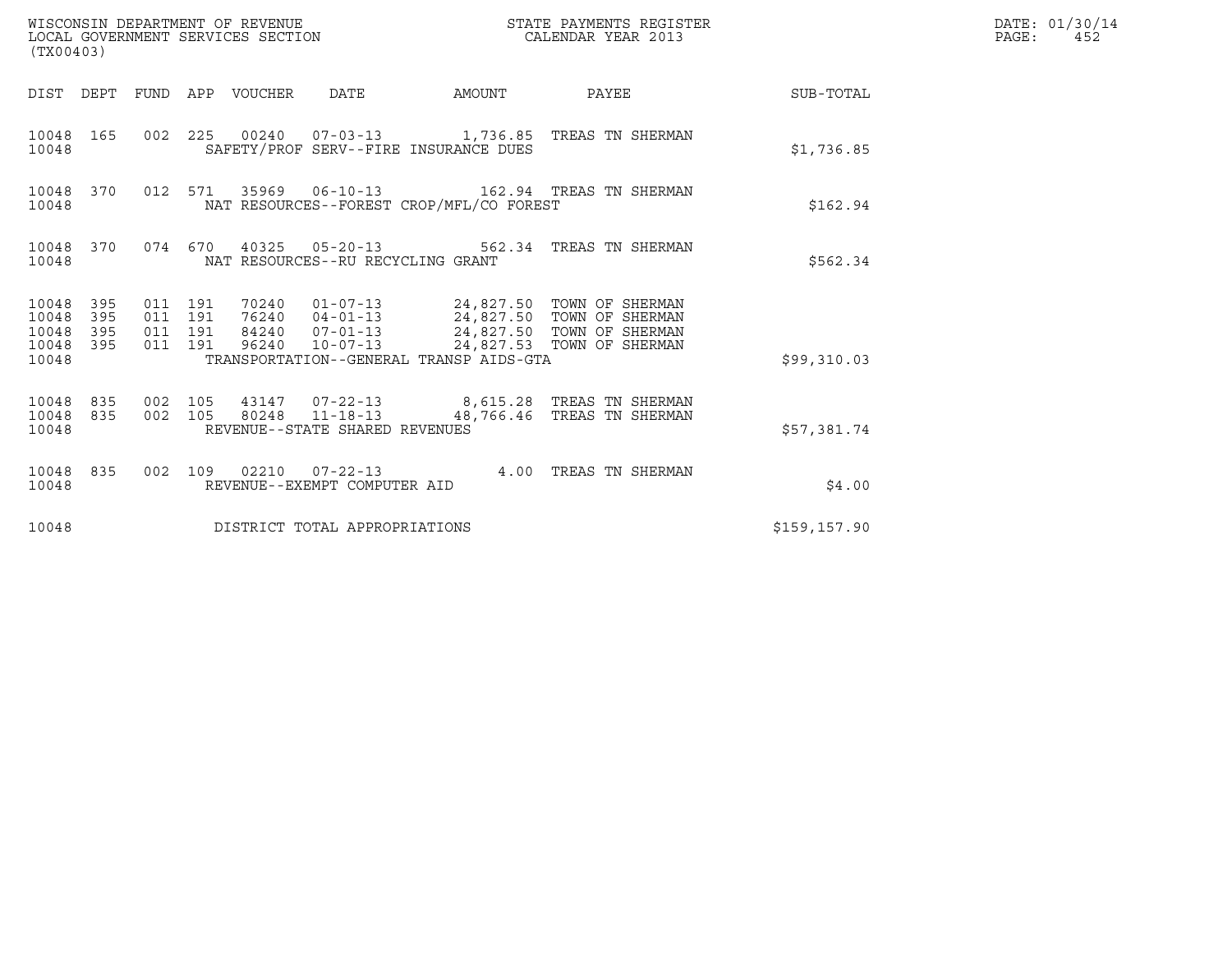|                                               | WISCONSIN DEPARTMENT OF REVENUE<br>LOCAL GOVERNMENT SERVICES SECTION<br>(TX00403) |  |  |                                 |                                   |                                                                                           | STATE PAYMENTS REGISTER<br>CALENDAR YEAR 2013                                                                                                                                                                                                                                                                               |             | DATE: 01/30/14<br>PAGE: 453 |
|-----------------------------------------------|-----------------------------------------------------------------------------------|--|--|---------------------------------|-----------------------------------|-------------------------------------------------------------------------------------------|-----------------------------------------------------------------------------------------------------------------------------------------------------------------------------------------------------------------------------------------------------------------------------------------------------------------------------|-------------|-----------------------------|
|                                               |                                                                                   |  |  | DIST DEPT FUND APP VOUCHER DATE |                                   | AMOUNT                                                                                    | <b>PAYEE</b>                                                                                                                                                                                                                                                                                                                | SUB-TOTAL   |                             |
| 10050 165<br>10050                            |                                                                                   |  |  |                                 |                                   | SAFETY/PROF SERV--FIRE INSURANCE DUES                                                     | 002  225  00241  07-03-13  526.76  TREAS TN SHERWOOD                                                                                                                                                                                                                                                                        | \$526.76    |                             |
| 10050 370<br>10050<br>10050                   | 370                                                                               |  |  |                                 |                                   | 000 001 04DNR 10-23-13 2,776.44 TOWN SHERWOOD<br>NAT RESOURCES-SEVERANCE/YIELD/WITHDRAWAL | 000 001 02DNR 07-03-13 807.77 TREAS TOWN SHERWOOD                                                                                                                                                                                                                                                                           | \$3,584.21  |                             |
| 10050<br>10050                                | 370                                                                               |  |  |                                 |                                   | NAT RESOURCES--FOREST CROP/MFL/CO FOREST                                                  | 10050 370 012 571 35970 06-10-13 2,264.53 TREAS TN SHERWOOD<br>012 571 35970 06-10-13 1,112.28 TREAS TN SHERWOOD                                                                                                                                                                                                            | \$3,376.81  |                             |
| 10050                                         |                                                                                   |  |  |                                 | NAT RESOURCES--RU RECYCLING GRANT |                                                                                           | 10050 370 074 670 40326 05-20-13 478.38 TREAS TN SHERWOOD                                                                                                                                                                                                                                                                   | \$478.38    |                             |
| 10050 395<br>10050<br>10050<br>10050<br>10050 | 395<br>395<br>395                                                                 |  |  |                                 |                                   | TRANSPORTATION--GENERAL TRANSP AIDS-GTA                                                   | $\begin{array}{cccccc} 011 & 191 & 70241 & 01-07-13 & 11,298.27 & \text{TOWN OF SHERWOOD} \\ 011 & 191 & 76241 & 04-01-13 & 11,298.27 & \text{TOWN OF SHERWOOD} \\ 011 & 191 & 84241 & 07-01-13 & 11,298.27 & \text{TOWN OF SHERWOOD} \\ 011 & 191 & 96241 & 10-07-13 & 11,298.27 & \text{TOWN OF SHERWOOD} \\ \end{array}$ | \$45,193.08 |                             |
| 10050 835<br>10050 835<br>10050               |                                                                                   |  |  |                                 | REVENUE--STATE SHARED REVENUES    |                                                                                           | 002 105 43148 07-22-13 2,343.94 TREAS TN SHERWOOD<br>002 105 80249 11-18-13 13,283.75 TREAS TN SHERWOOD                                                                                                                                                                                                                     | \$15,627.69 |                             |
| 10050                                         | 10050 835                                                                         |  |  |                                 | REVENUE--EXEMPT COMPUTER AID      |                                                                                           | 002 109 02211 07-22-13 1.00 TREAS TN SHERWOOD                                                                                                                                                                                                                                                                               | \$1.00      |                             |
| 10050                                         |                                                                                   |  |  |                                 | DISTRICT TOTAL APPROPRIATIONS     |                                                                                           |                                                                                                                                                                                                                                                                                                                             | \$68,787.93 |                             |
|                                               |                                                                                   |  |  |                                 |                                   |                                                                                           |                                                                                                                                                                                                                                                                                                                             |             |                             |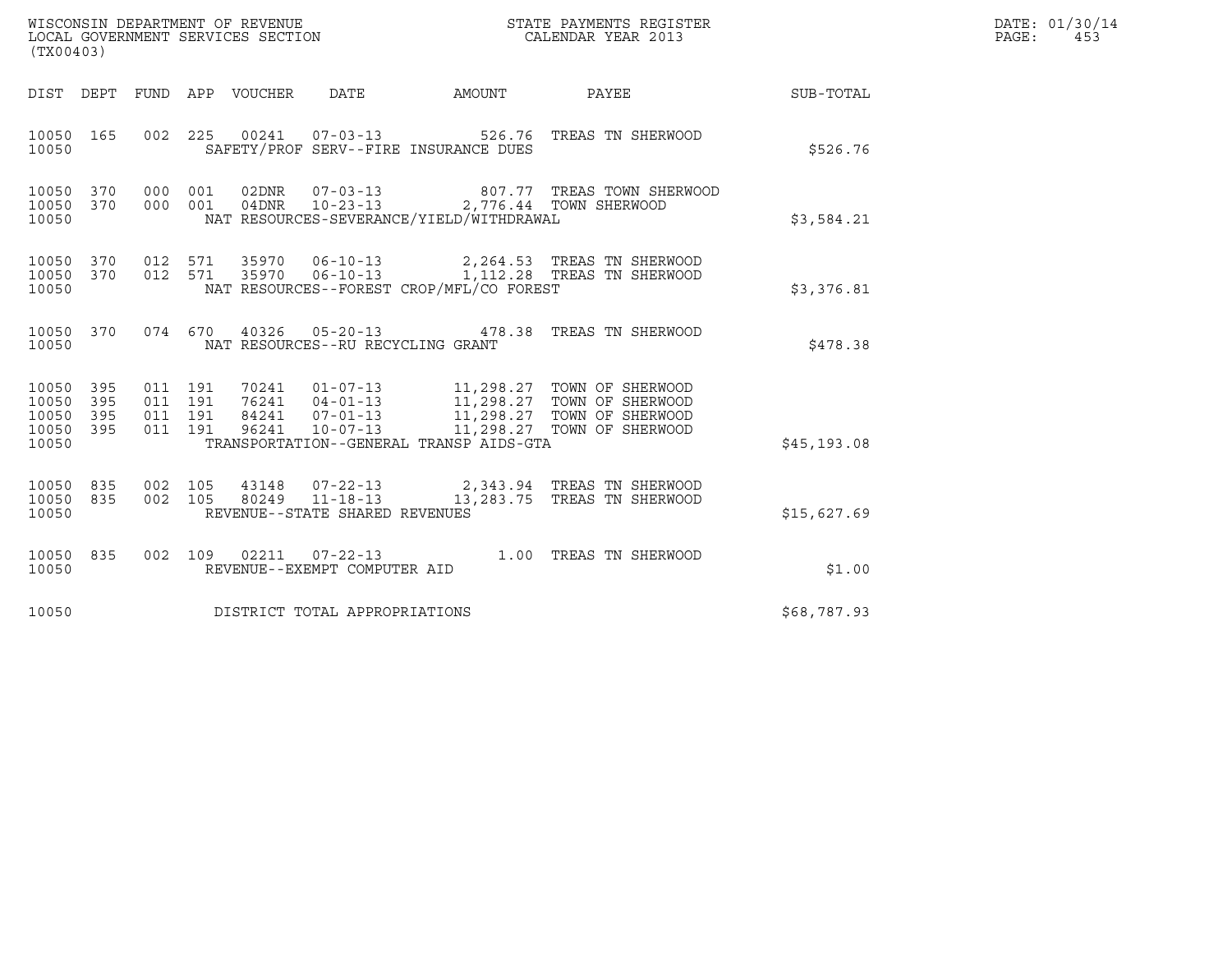| WISCONSIN DEPARTMENT OF REVENUE<br>LOCAL GOVERNMENT SERVICES SECTION<br>(TX00403) |            |                                          |  |                                 |                                                          |                                                                                                                                                                                                                                     | STATE PAYMENTS REGISTER<br>CALENDAR YEAR 2013 |                        | DATE: 01/30/14<br>$\mathtt{PAGE}$ :<br>454 |
|-----------------------------------------------------------------------------------|------------|------------------------------------------|--|---------------------------------|----------------------------------------------------------|-------------------------------------------------------------------------------------------------------------------------------------------------------------------------------------------------------------------------------------|-----------------------------------------------|------------------------|--------------------------------------------|
|                                                                                   |            |                                          |  | DIST DEPT FUND APP VOUCHER DATE |                                                          |                                                                                                                                                                                                                                     |                                               | AMOUNT PAYEE SUB-TOTAL |                                            |
| 10052 165<br>10052                                                                |            |                                          |  |                                 |                                                          | 002 225 00242 07-03-13 1,468.95 TREAS TN THORP<br>SAFETY/PROF SERV--FIRE INSURANCE DUES                                                                                                                                             |                                               | \$1,468.95             |                                            |
| 10052 370<br>10052                                                                |            |                                          |  |                                 |                                                          | 012 571 35971 06-10-13 32.80 TREAS TN THORP<br>NAT RESOURCES--FOREST CROP/MFL/CO FOREST                                                                                                                                             |                                               | \$32.80                |                                            |
| 10052 370<br>10052                                                                |            |                                          |  |                                 | NAT RESOURCES--RU RECYCLING GRANT                        | 074  670  40327  05-20-13  2,793.83  TREAS TN THORP                                                                                                                                                                                 |                                               | \$2,793.83             |                                            |
| 10052 395<br>10052<br>10052<br>10052 395<br>10052                                 | 395<br>395 | 011 191<br>011 191<br>011 191<br>011 191 |  |                                 |                                                          | 70242   01-07-13   33,734.39   TOWN OF THORP<br>76242   04-01-13   33,734.39   TOWN OF THORP<br>84242  07-01-13  33, 734.39  TOWN OF THORP<br>96242  10-07-13  33, 734.41  TOWN OF THORP<br>TRANSPORTATION--GENERAL TRANSP AIDS-GTA |                                               | \$134,937.58           |                                            |
| 10052 835<br>10052 835<br>10052                                                   |            | 002 105                                  |  |                                 | 002 105 80250 11-18-13<br>REVENUE--STATE SHARED REVENUES | 43149  07-22-13  8,369.12  TREAS TN THORP                                                                                                                                                                                           | 47,441.31 TREAS TN THORP                      | \$55,810.43            |                                            |
| 10052 835<br>10052                                                                |            |                                          |  |                                 | REVENUE--EXEMPT COMPUTER AID                             | 002 109 02212 07-22-13 18.00 TREAS TN THORP                                                                                                                                                                                         |                                               | \$18.00                |                                            |
| 10052                                                                             |            |                                          |  |                                 | DISTRICT TOTAL APPROPRIATIONS                            |                                                                                                                                                                                                                                     |                                               | \$195,061.59           |                                            |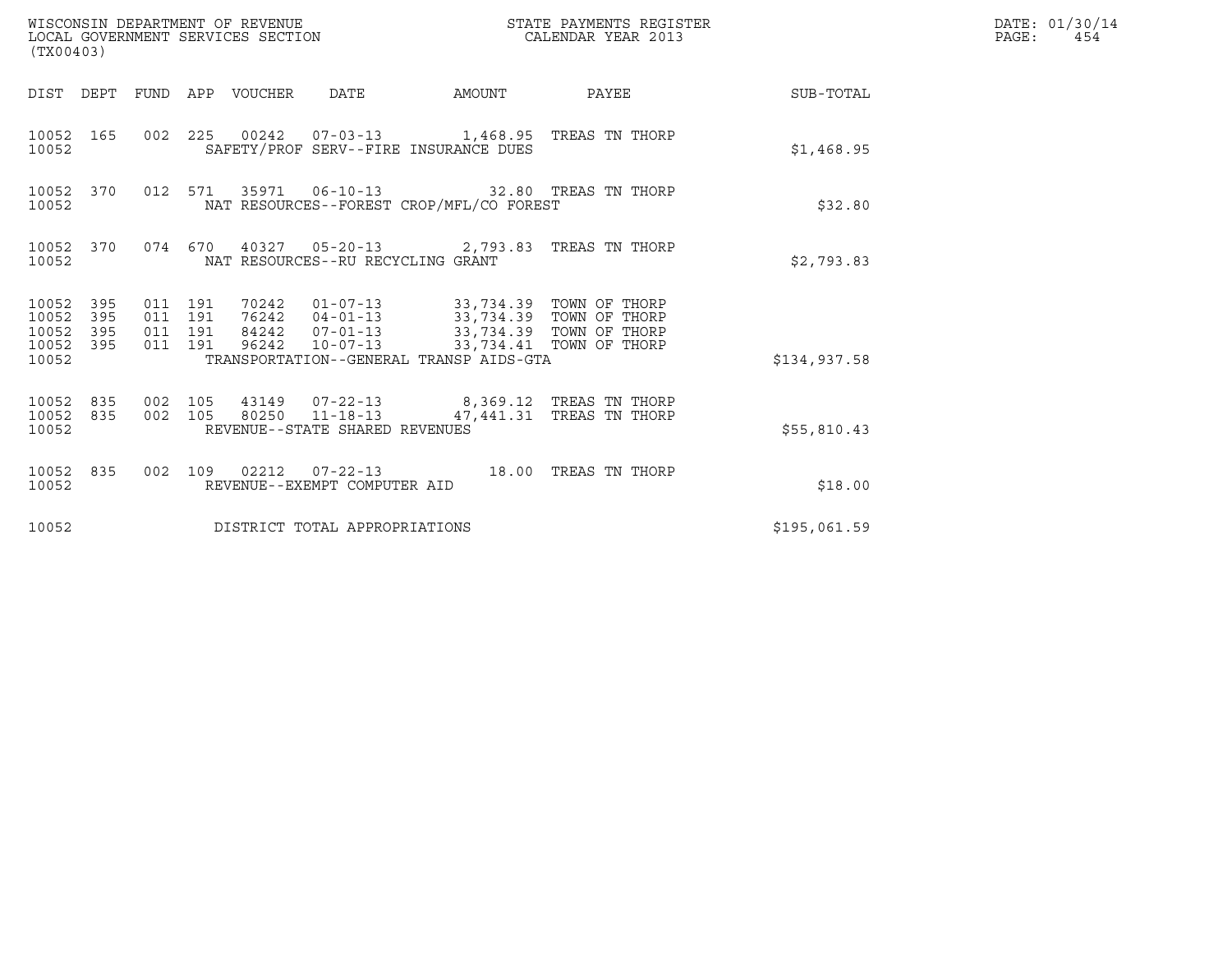| WISCONSIN DEPARTMENT OF REVENUE<br>LOCAL GOVERNMENT SERVICES SECTION<br>(TX00403) |           |                    |                    |                                 |                                                        |                                                                                                                                                                                                                                   | STATE PAYMENTS REGISTER<br>CALENDAR YEAR 2013 |              | DATE: 01/30/14<br>$\mathtt{PAGE}$ :<br>455 |
|-----------------------------------------------------------------------------------|-----------|--------------------|--------------------|---------------------------------|--------------------------------------------------------|-----------------------------------------------------------------------------------------------------------------------------------------------------------------------------------------------------------------------------------|-----------------------------------------------|--------------|--------------------------------------------|
|                                                                                   |           |                    |                    | DIST DEPT FUND APP VOUCHER DATE |                                                        | AMOUNT                                                                                                                                                                                                                            | PAYEE                                         | SUB-TOTAL    |                                            |
| 10054 165<br>10054                                                                |           |                    |                    |                                 |                                                        | 002 225 00243 07-03-13 1,453.61 TREAS TN UNITY<br>SAFETY/PROF SERV--FIRE INSURANCE DUES                                                                                                                                           |                                               | \$1,453.61   |                                            |
| 10054                                                                             | 10054 370 |                    |                    |                                 | 012 571 35972 06-10-13                                 | NAT RESOURCES--FOREST CROP/MFL/CO FOREST                                                                                                                                                                                          | 153.52 TREAS TN UNITY                         | \$153.52     |                                            |
| 10054                                                                             | 10054 370 |                    |                    |                                 | NAT RESOURCES--RU RECYCLING GRANT                      | 074 670 40328 05-20-13 3,498.19 TREAS TN UNITY                                                                                                                                                                                    |                                               | \$3,498.19   |                                            |
| 10054 395<br>10054 395<br>10054<br>10054 395<br>10054                             | 395       | 011 191<br>011 191 | 011 191<br>011 191 |                                 |                                                        | 70243   01-07-13   32,162.52   TOWN OF UNITY<br>76243   04-01-13   32,162.52   TOWN OF UNITY<br>84243  07-01-13  32,162.52  TOWN OF UNITY<br>96243  10-07-13  32,162.53  TOWN OF UNITY<br>TRANSPORTATION--GENERAL TRANSP AIDS-GTA |                                               | \$128,650.09 |                                            |
| 10054                                                                             | 10054 395 |                    |                    |                                 |                                                        | 011 278 60912 01-03-13 28,000.00 TREAS TN UNITY<br>TRANSPORTATION--LRIP/TRIP/MSIP GRANTS                                                                                                                                          |                                               | \$28,000.00  |                                            |
| 10054 835<br>10054 835<br>10054                                                   |           | 002 105<br>002 105 |                    |                                 | 80251 11-18-13<br>REVENUE--STATE SHARED REVENUES       | 43150  07-22-13  13,328.31  TREAS TN UNITY                                                                                                                                                                                        | 75,541.33 TREAS TN UNITY                      | \$88,869.64  |                                            |
| 10054 835<br>10054                                                                |           |                    |                    |                                 | 002 109 02213 07-22-13<br>REVENUE--EXEMPT COMPUTER AID |                                                                                                                                                                                                                                   | 3.00 TREAS TN UNITY                           | \$3.00       |                                            |
| 10054                                                                             |           |                    |                    |                                 | DISTRICT TOTAL APPROPRIATIONS                          |                                                                                                                                                                                                                                   |                                               | \$250,628.05 |                                            |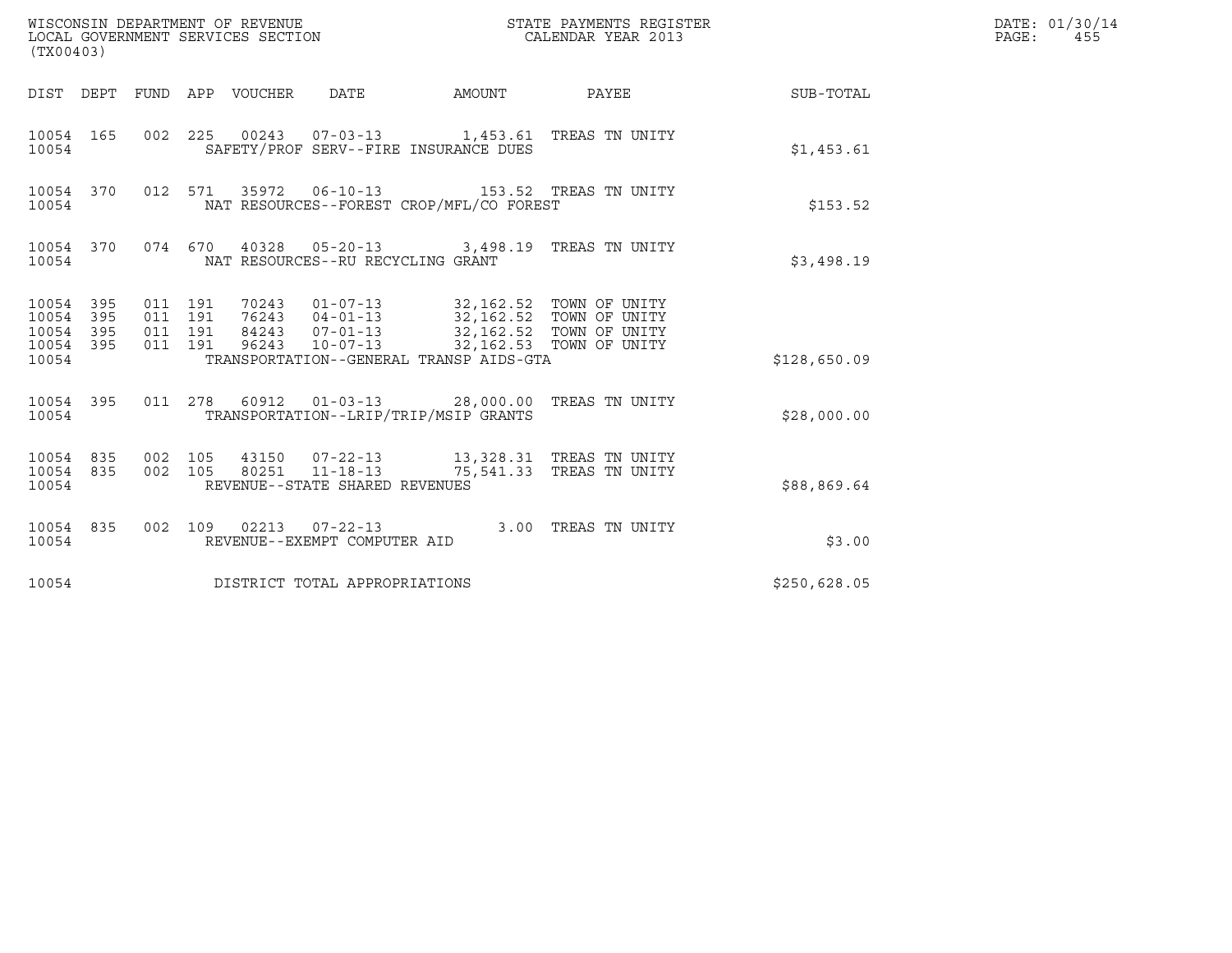| WISCONSIN DEPARTMENT OF REVENUE<br>LOCAL GOVERNMENT SERVICES SECTION<br>(TX00403) |                   |                               |         |                                 |                                                          |                                                                                                                                                                                                                     | STATE PAYMENTS REGISTER<br>CALENDAR YEAR 2013                                                        |              | DATE: 01/30/14<br>PAGE: 456 |
|-----------------------------------------------------------------------------------|-------------------|-------------------------------|---------|---------------------------------|----------------------------------------------------------|---------------------------------------------------------------------------------------------------------------------------------------------------------------------------------------------------------------------|------------------------------------------------------------------------------------------------------|--------------|-----------------------------|
|                                                                                   |                   |                               |         | DIST DEPT FUND APP VOUCHER DATE |                                                          |                                                                                                                                                                                                                     | AMOUNT PAYEE SUB-TOTAL                                                                               |              |                             |
| 10056 165<br>10056                                                                |                   |                               |         |                                 |                                                          | SAFETY/PROF SERV--FIRE INSURANCE DUES                                                                                                                                                                               | 002  225  00244  07-03-13  1,042.72  TREAS TN WARNER                                                 | \$1,042.72   |                             |
| 10056<br>10056 370<br>10056                                                       |                   | 370 000 001                   | 000 001 |                                 |                                                          | 04DNR  10-23-13  3,624.90 TOWN WARNER<br>NAT RESOURCES-SEVERANCE/YIELD/WITHDRAWAL                                                                                                                                   |                                                                                                      | \$3,961.10   |                             |
| 10056<br>10056 370<br>10056                                                       |                   |                               |         |                                 |                                                          | NAT RESOURCES--FOREST CROP/MFL/CO FOREST                                                                                                                                                                            | 370 012 571 35973 06-10-13 5.85 TREAS TN WARNER<br>370 012 571 35973 06-10-13 504.69 TREAS TN WARNER | \$510.54     |                             |
| 10056 370<br>10056                                                                |                   |                               |         |                                 | NAT RESOURCES--RU RECYCLING GRANT                        |                                                                                                                                                                                                                     | 074 670 40329 05-20-13 2,292.92 TREAS TN WARNER                                                      | \$2,292.92   |                             |
| 10056 395<br>10056<br>10056<br>10056<br>10056                                     | 395<br>395<br>395 | 011 191<br>011 191<br>011 191 | 011 191 |                                 |                                                          | 70244 01-07-13 25,668.62 TOWN OF WARNER<br>76244 04-01-13 25,668.62 TOWN OF WARNER<br>84244 07-01-13 25,668.62 TOWN OF WARNER<br>96244 10-07-13 25,668.64 TOWN OF WARNER<br>TRANSPORTATION--GENERAL TRANSP AIDS-GTA |                                                                                                      | \$102,674.50 |                             |
| 10056<br>10056 835<br>10056                                                       | 835               | 002 105                       |         |                                 | 002 105 80252 11-18-13<br>REVENUE--STATE SHARED REVENUES |                                                                                                                                                                                                                     | 43151 07-22-13 7,825.28 TREAS TN WARNER<br>44,343.22 TREAS TN WARNER                                 | \$52,168.50  |                             |
| 10056 835<br>10056                                                                |                   |                               |         |                                 | REVENUE--EXEMPT COMPUTER AID                             |                                                                                                                                                                                                                     | 002 109 02214 07-22-13 32.00 TREAS TN WARNER                                                         | \$32.00      |                             |
| 10056                                                                             |                   |                               |         |                                 | DISTRICT TOTAL APPROPRIATIONS                            |                                                                                                                                                                                                                     |                                                                                                      | \$162,682.28 |                             |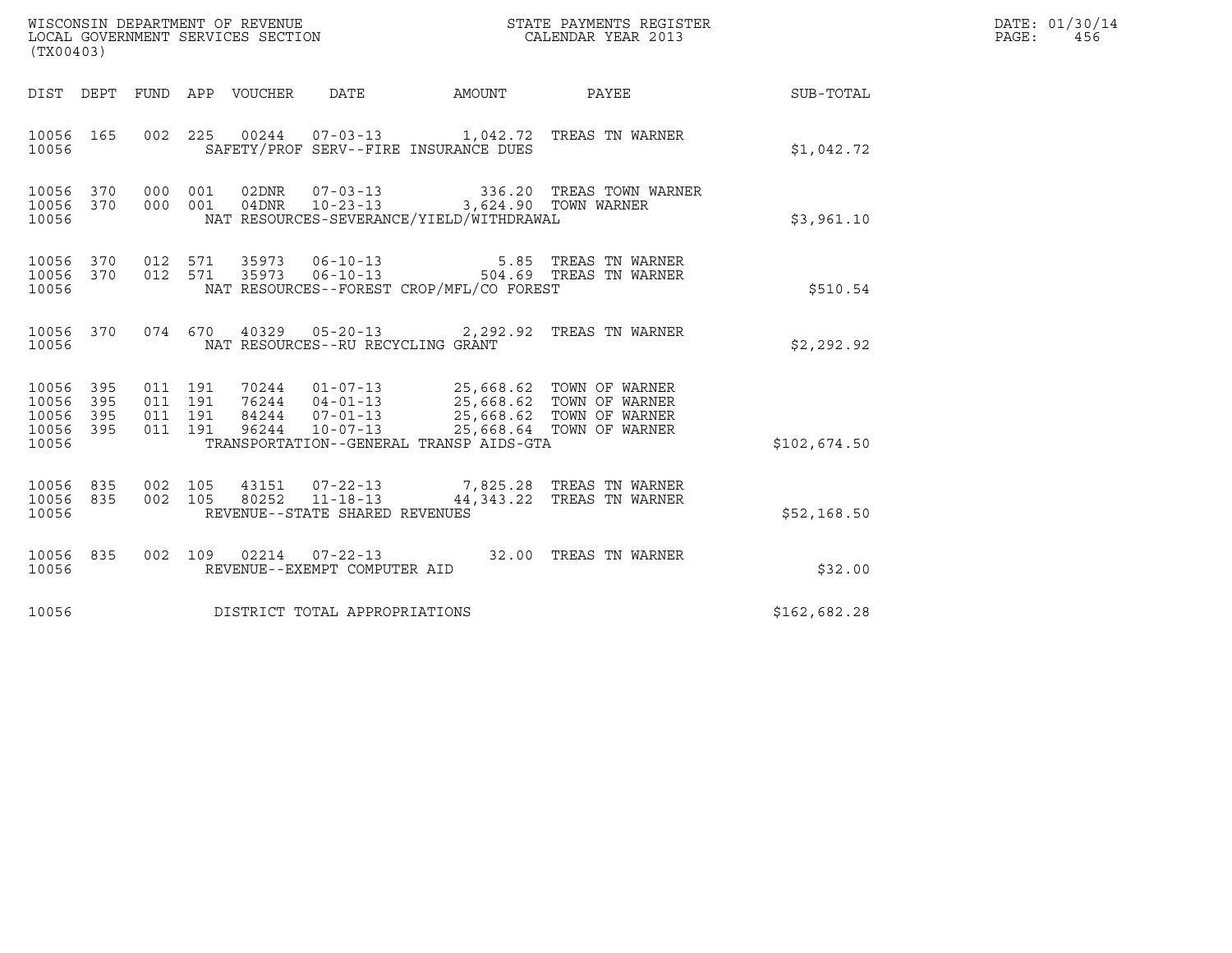| WISCONSIN DEPARTMENT OF REVENUE<br>LOCAL GOVERNMENT SERVICES SECTION | STATE PAYMENTS REGISTER<br>CALENDAR YEAR 2013 | DATE: 01/30/14<br>PAGE:<br>457 |
|----------------------------------------------------------------------|-----------------------------------------------|--------------------------------|

|                                                            | (TX00403)         |                                                     |  |                                 |                                   |                                                                                    |                                                                                                                                                                                                                                            | DATE: 01/30/14<br>PAGE:<br>457 |  |
|------------------------------------------------------------|-------------------|-----------------------------------------------------|--|---------------------------------|-----------------------------------|------------------------------------------------------------------------------------|--------------------------------------------------------------------------------------------------------------------------------------------------------------------------------------------------------------------------------------------|--------------------------------|--|
|                                                            |                   |                                                     |  | DIST DEPT FUND APP VOUCHER DATE |                                   | AMOUNT                                                                             | PAYEE                                                                                                                                                                                                                                      | SUB-TOTAL                      |  |
| 10058 165<br>10058                                         |                   |                                                     |  |                                 |                                   | SAFETY/PROF SERV--FIRE INSURANCE DUES                                              | 002  225  00245  07-03-13  565.30  TREAS TN WASHBURN                                                                                                                                                                                       | \$565.30                       |  |
| 10058                                                      |                   | 10058 370 000 001                                   |  |                                 |                                   | 04DNR  10-23-13  200.35  TOWN WASHBURN<br>NAT RESOURCES-SEVERANCE/YIELD/WITHDRAWAL |                                                                                                                                                                                                                                            | \$200.35                       |  |
| 10058                                                      |                   |                                                     |  |                                 |                                   | NAT RESOURCES--FOREST CROP/MFL/CO FOREST                                           | $\begin{array}{cccccc} 10058 & 370 & 012 & 571 & 35974 & 06-10-13 & & 2,747.11 & \text{TREAS TN WASHBURN} \\ 10058 & 370 & 012 & 571 & 35974 & 06-10-13 & & 421.07 & \text{TREAS TN WASHBURN} \end{array}$                                 | \$3,168.18                     |  |
| 10058                                                      |                   |                                                     |  |                                 | NAT RESOURCES--RU RECYCLING GRANT |                                                                                    | 10058 370 074 670 40330 05-20-13 999.97 TREAS TN WASHBURN                                                                                                                                                                                  | \$999.97                       |  |
| 10058 370<br>10058                                         |                   |                                                     |  |                                 |                                   | NAT RESOURCES--RU CONSOLIDATED GRANT                                               | 074 673 40330 05-20-13 77.08 TREAS TN WASHBURN                                                                                                                                                                                             | \$77.08                        |  |
| 10058 395<br>10058<br>10058<br>10058<br>10058 395<br>10058 | 395<br>395<br>395 | 011 191<br>011 191<br>011 191<br>011 191<br>011 191 |  |                                 |                                   | TRANSPORTATION--GENERAL TRANSP AIDS-GTA                                            | 70245  01-07-13  21,064.15  TOWN OF WASHBURN<br>76245  04-01-13  21,064.15  TOWN OF WASHBURN<br>80943  07-16-13  21,064.15  TREAS  TN WASHBURN<br>84245  07-01-13  21,064.15  TOWN OF WASHBURN<br>96245  10-07-13  21,064.15  TOWN OF WASH | \$105,320.75                   |  |
| 10058 835<br>10058 835<br>10058                            |                   |                                                     |  |                                 | REVENUE--STATE SHARED REVENUES    |                                                                                    | $0.02$ 105 43152 07-22-13 4,388.47 TREAS TN WASHBURN $0.02$ 105 80253 11-18-13 24,868.01 TREAS TN WASHBURN                                                                                                                                 | \$29,256.48                    |  |
| 10058                                                      |                   |                                                     |  |                                 | DISTRICT TOTAL APPROPRIATIONS     |                                                                                    |                                                                                                                                                                                                                                            | \$139,588.11                   |  |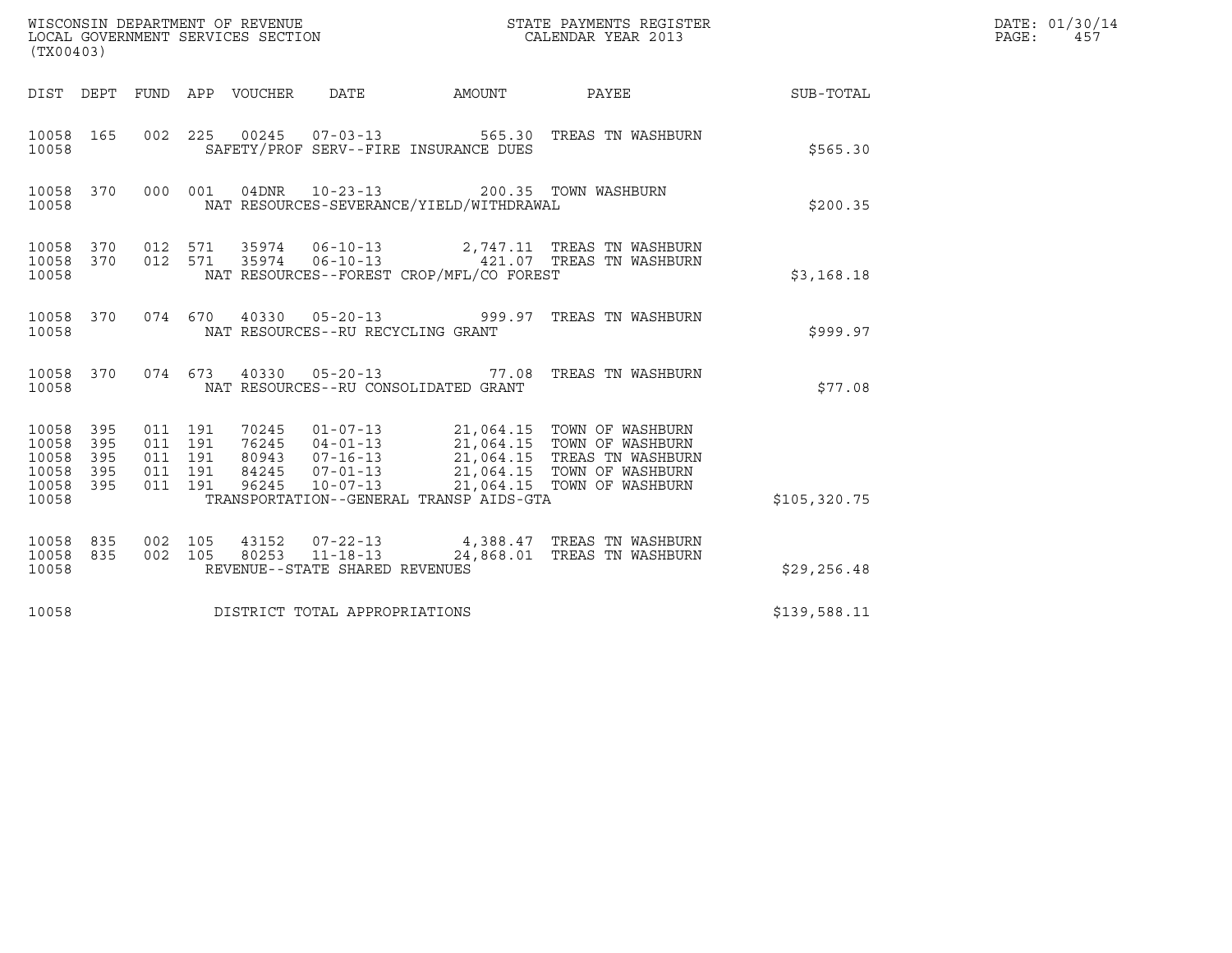| WISCONSIN DEPARTMENT OF REVENUE   | STATE PAYMENTS REGISTER | DATE: 01/30/14 |
|-----------------------------------|-------------------------|----------------|
| LOCAL GOVERNMENT SERVICES SECTION | CALENDAR YEAR 2013      | PAGE:<br>458   |

| (TX00403)                                                       |               |                                                                                                                                                                                                                                                                                                                                                                |              | DATE: 01/30/14<br>PAGE:<br>458 |
|-----------------------------------------------------------------|---------------|----------------------------------------------------------------------------------------------------------------------------------------------------------------------------------------------------------------------------------------------------------------------------------------------------------------------------------------------------------------|--------------|--------------------------------|
|                                                                 |               | DIST DEPT FUND APP VOUCHER DATE AMOUNT PAYEE SUB-TOTAL                                                                                                                                                                                                                                                                                                         |              |                                |
| 10060 165<br>10060                                              |               | 002 225 00246 07-03-13 1,337.45 TREAS TN WESTON<br>SAFETY/PROF SERV--FIRE INSURANCE DUES                                                                                                                                                                                                                                                                       | \$1,337.45   |                                |
| 10060 370<br>10060<br>370<br>10060 370<br>10060                 |               | NAT RESOURCES-SEVERANCE/YIELD/WITHDRAWAL                                                                                                                                                                                                                                                                                                                       | \$1,281.19   |                                |
| 10060 370<br>10060                                              |               | 012 571 35975 06-10-13 480.07 TREAS TN WESTON<br>NAT RESOURCES--FOREST CROP/MFL/CO FOREST                                                                                                                                                                                                                                                                      | \$480.07     |                                |
| 10060                                                           |               | 10060 370 074 670 40331 05-20-13 2,343.61 TREAS TN WESTON<br>NAT RESOURCES--RU RECYCLING GRANT                                                                                                                                                                                                                                                                 | \$2,343.61   |                                |
| 10060 395<br>10060<br>395<br>10060<br>395<br>10060 395<br>10060 |               | $\begin{array}{cccccc} 011 & 191 & 70246 & 01-07-13 & 21,693.95 & \text{TOWN OF WESTON} \\ 011 & 191 & 76246 & 04-01-13 & 21,693.95 & \text{TOWN OF WESTON} \\ 011 & 191 & 84246 & 07-01-13 & 21,693.95 & \text{TOWN OF WESTON} \\ 011 & 191 & 96246 & 10-07-13 & 21,693.98 & \text{TOWN OF WESTON} \\ \end{array}$<br>TRANSPORTATION--GENERAL TRANSP AIDS-GTA | \$86,775.83  |                                |
| 10060 835<br>10060 835<br>10060                                 |               | 002 105 43153 07-22-13 6,839.95 TREAS TN WESTON 002 105 80254 11-18-13 38,759.71 TREAS TN WESTON<br>REVENUE--STATE SHARED REVENUES                                                                                                                                                                                                                             | \$45,599.66  |                                |
| 10060 835<br>10060                                              | 002 109 02215 | 07-22-13 11.00 TREAS TN WESTON<br>REVENUE--EXEMPT COMPUTER AID                                                                                                                                                                                                                                                                                                 | \$11.00      |                                |
| 10060                                                           |               | DISTRICT TOTAL APPROPRIATIONS                                                                                                                                                                                                                                                                                                                                  | \$137,828.81 |                                |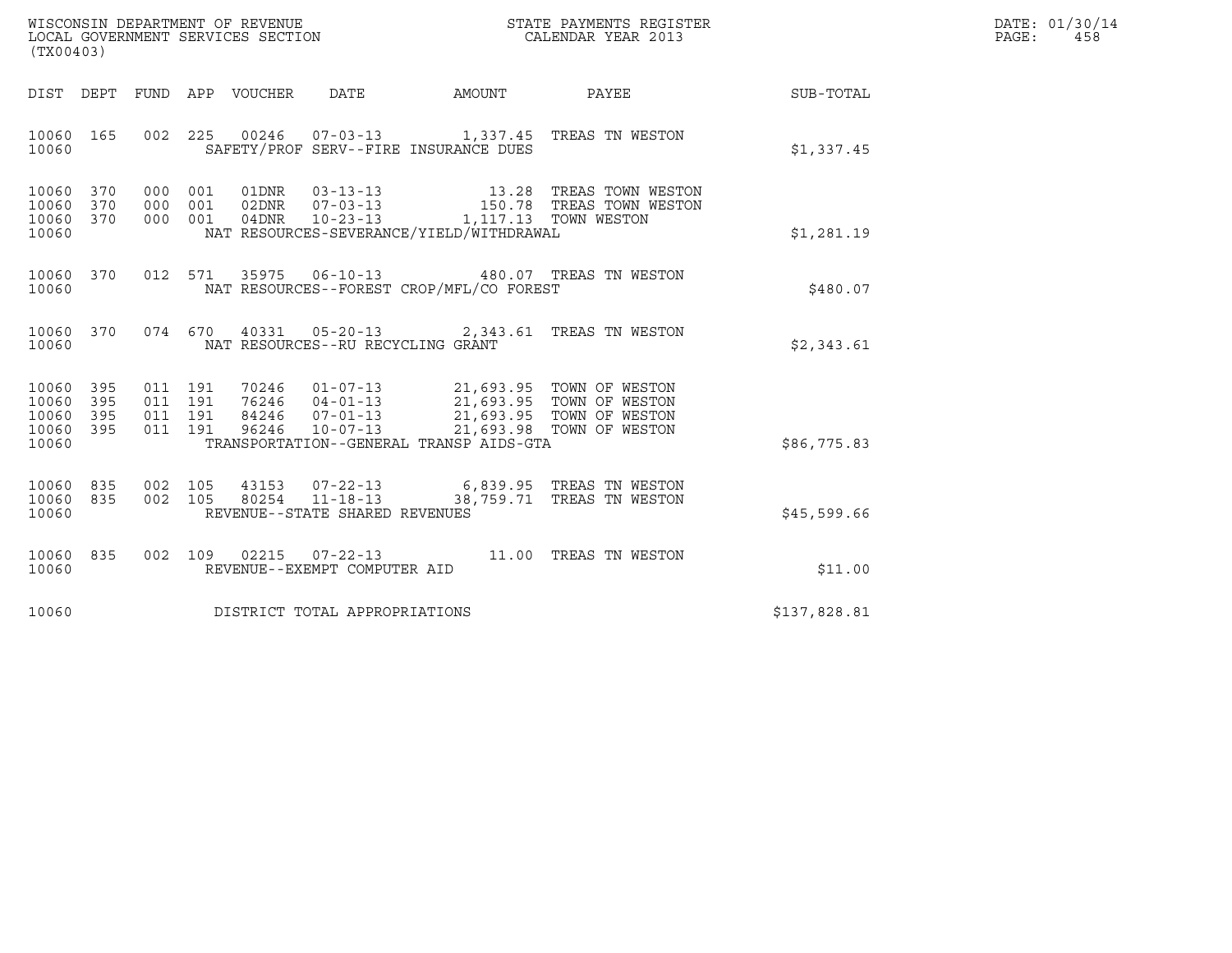| WISCONSIN DEPARTMENT OF REVENUE<br>LOCAL GOVERNMENT SERVICES SECTION<br>(TX00403) |     |                                          |  |                                 |                                                          |                                          | STATE PAYMENTS REGISTER<br>CALENDAR YEAR 2013                                                                                                                                                 |                        | DATE: 01/30/14<br>$\mathtt{PAGE:}$<br>459 |
|-----------------------------------------------------------------------------------|-----|------------------------------------------|--|---------------------------------|----------------------------------------------------------|------------------------------------------|-----------------------------------------------------------------------------------------------------------------------------------------------------------------------------------------------|------------------------|-------------------------------------------|
|                                                                                   |     |                                          |  | DIST DEPT FUND APP VOUCHER DATE |                                                          |                                          |                                                                                                                                                                                               | AMOUNT PAYEE SUB-TOTAL |                                           |
| 10062 165<br>10062                                                                |     |                                          |  |                                 |                                                          | SAFETY/PROF SERV--FIRE INSURANCE DUES    | 002 225 00247 07-03-13 1,603.15 TREAS TN WITHEE                                                                                                                                               | \$1,603.15             |                                           |
| 10062 370<br>10062                                                                |     |                                          |  |                                 |                                                          | NAT RESOURCES--FOREST CROP/MFL/CO FOREST | 012 571 35976 06-10-13 71.00 TREAS TN WITHEE                                                                                                                                                  | \$71.00                |                                           |
| 10062 370<br>10062                                                                |     |                                          |  |                                 | NAT RESOURCES--RU RECYCLING GRANT                        |                                          | 074 670 40332 05-20-13 1,366.25 TREAS TN WITHEE                                                                                                                                               | \$1,366.25             |                                           |
| 10062 395<br>10062<br>10062 395<br>10062 395<br>10062                             | 395 | 011 191<br>011 191<br>011 191<br>011 191 |  |                                 |                                                          | TRANSPORTATION--GENERAL TRANSP AIDS-GTA  | 70247   01-07-13   30,537.72   TOWN OF WITHEE<br>76247   04-01-13   30,537.72   TOWN OF WITHEE<br>84247   07-01-13   30,537.72   TOWN OF WITHEE<br>96247  10-07-13  30,537.74  TOWN OF WITHEE | \$122,150.90           |                                           |
| 10062 835 002 105<br>10062 835<br>10062                                           |     |                                          |  |                                 | 002 105 80255 11-18-13<br>REVENUE--STATE SHARED REVENUES |                                          | 43154  07-22-13  8,397.78  TREAS TN WITHEE<br>47,712.35 TREAS TN WITHEE                                                                                                                       | \$56, 110.13           |                                           |
| 10062 835<br>10062                                                                |     |                                          |  |                                 | REVENUE--EXEMPT COMPUTER AID                             |                                          | 002 109 02216 07-22-13 43.00 TREAS TN WITHEE                                                                                                                                                  | \$43.00                |                                           |
| 10062                                                                             |     |                                          |  |                                 | DISTRICT TOTAL APPROPRIATIONS                            |                                          |                                                                                                                                                                                               | \$181,344.43           |                                           |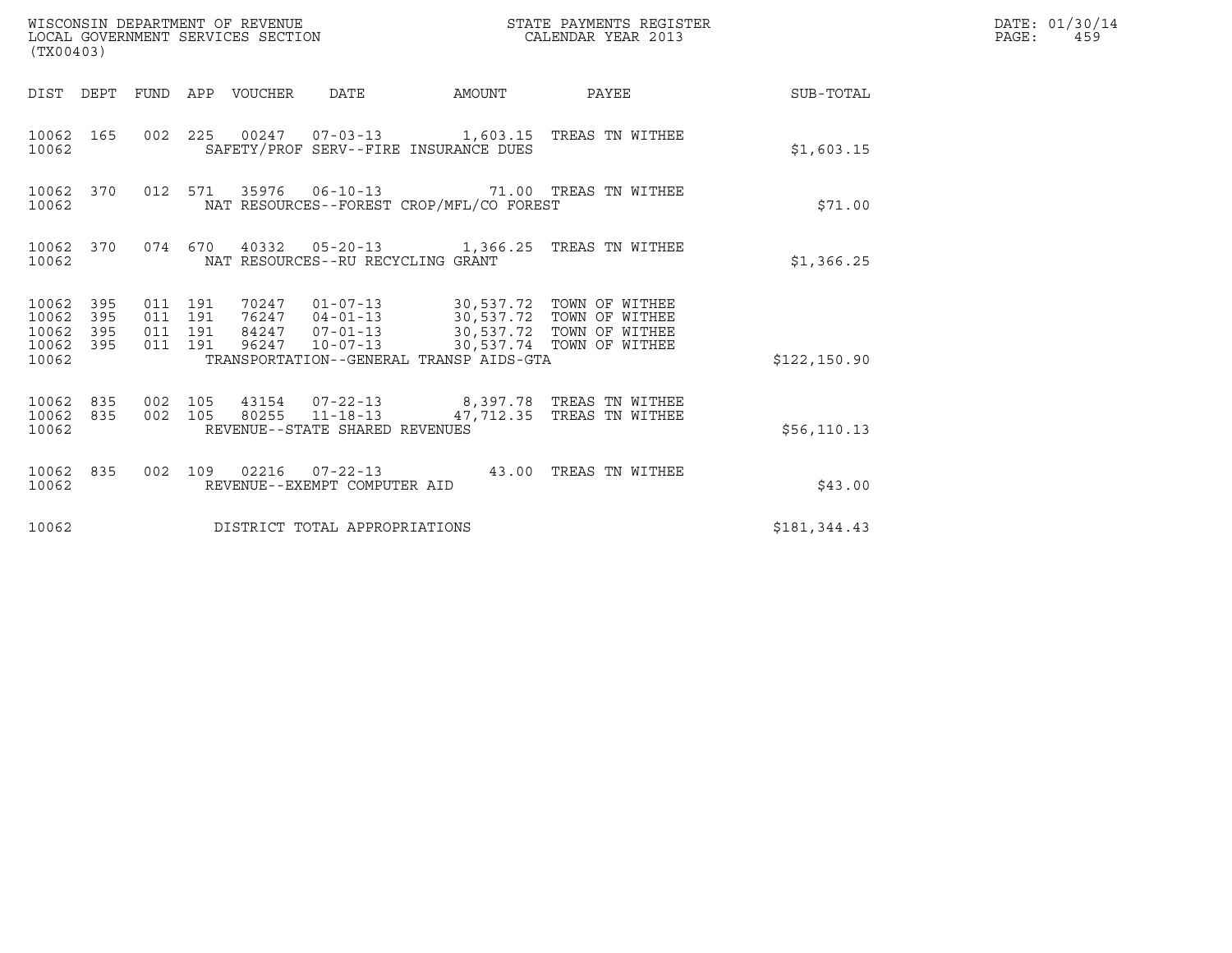| WISCONSIN DEPARTMENT OF REVENUE   | STATE PAYMENTS REGISTER | DATE: 01/30/14 |
|-----------------------------------|-------------------------|----------------|
| LOCAL GOVERNMENT SERVICES SECTION | CALENDAR YEAR 2013      | PAGE :<br>460  |

| (TX00403)                                                 |                                                                                                                                                                                                                                                                                                                                                                |  |  |              | DATE: 01/30/14<br>PAGE:<br>460 |
|-----------------------------------------------------------|----------------------------------------------------------------------------------------------------------------------------------------------------------------------------------------------------------------------------------------------------------------------------------------------------------------------------------------------------------------|--|--|--------------|--------------------------------|
|                                                           | DIST DEPT FUND APP VOUCHER DATE AMOUNT PAYEE                                                                                                                                                                                                                                                                                                                   |  |  | SUB-TOTAL    |                                |
| 10064                                                     | 10064 165 002 225 00248 07-03-13 1,220.88 TREAS TN WORDEN<br>SAFETY/PROF SERV--FIRE INSURANCE DUES                                                                                                                                                                                                                                                             |  |  | \$1,220.88   |                                |
| 10064 370<br>10064 370<br>10064 370<br>10064              | 000 001 01DNR 03-13-13 183.60 TREAS TOWN WORDEN<br>000 001 02DNR 07-03-13 286.88 TREAS TOWN WORDEN<br>000 001 04DNR 10-23-13 151.60 TOWN WORDEN<br>NAT RESOURCES-SEVERANCE/YIELD/WITHDRAWAL                                                                                                                                                                    |  |  | \$622.08     |                                |
| 10064                                                     | 10064 370 012 571 35977 06-10-13 319.60 TREAS TN WORDEN<br>NAT RESOURCES--FOREST CROP/MFL/CO FOREST                                                                                                                                                                                                                                                            |  |  | \$319.60     |                                |
| 10064                                                     | 10064 370 074 670 40333 05-20-13 1,997.49 TREAS TN WORDEN<br>NAT RESOURCES--RU RECYCLING GRANT                                                                                                                                                                                                                                                                 |  |  | \$1,997.49   |                                |
| 10064 395<br>10064 395<br>10064 395<br>10064 395<br>10064 | $\begin{array}{cccccc} 011 & 191 & 70248 & 01-07-13 & 28,754.15 & \text{TOWN OF WORDEN} \\ 011 & 191 & 76248 & 04-01-13 & 28,754.15 & \text{TOWN OF WORDEN} \\ 011 & 191 & 84248 & 07-01-13 & 28,754.15 & \text{TOWN OF WORDEN} \\ 011 & 191 & 96248 & 10-07-13 & 28,754.16 & \text{TOWN OF WORDEN} \\ \end{array}$<br>TRANSPORTATION--GENERAL TRANSP AIDS-GTA |  |  | \$115,016.61 |                                |
| 10064 835<br>10064 835<br>10064                           | 002 105 43155 07-22-13 7,447.84 TREAS TN WORDEN<br>002 105 80256 11-18-13 42,204.42 TREAS TN WORDEN<br>REVENUE--STATE SHARED REVENUES                                                                                                                                                                                                                          |  |  | \$49,652.26  |                                |
| 10064 835<br>10064                                        | 002 109 02217 07-22-13 13.00 TREAS TN WORDEN<br>REVENUE--EXEMPT COMPUTER AID                                                                                                                                                                                                                                                                                   |  |  | \$13.00      |                                |
|                                                           | 10064 DISTRICT TOTAL APPROPRIATIONS                                                                                                                                                                                                                                                                                                                            |  |  | \$168,841.92 |                                |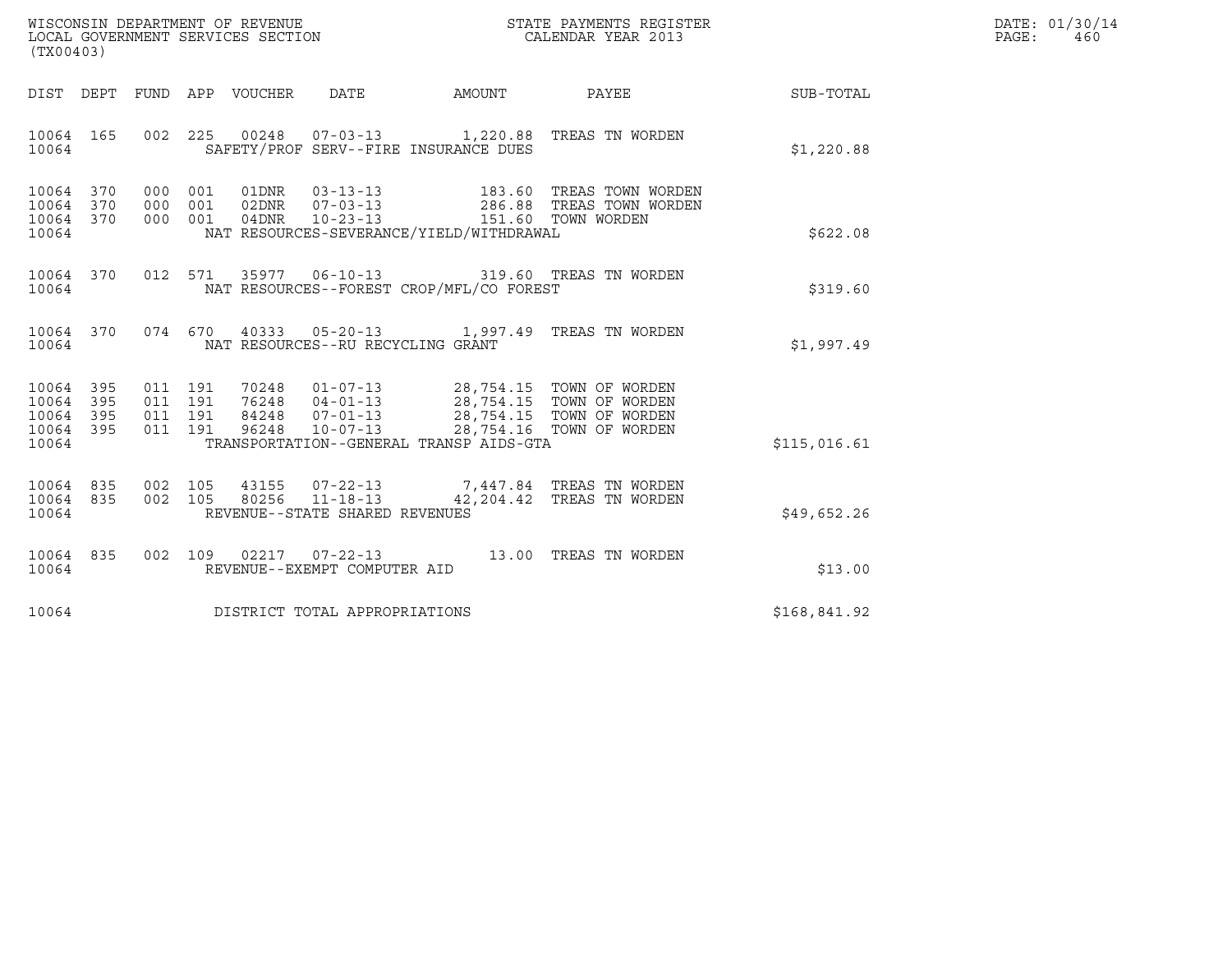| WISCONSIN DEPARTMENT OF REVENUE<br>LOCAL GOVERNMENT SERVICES SECTION<br>(TX00403) |           |         |                               |  |                                |                                                                                                  | STATE PAYMENTS REGISTER<br>CALENDAR YEAR 2013   |                 | DATE: 01/30/14<br>$\mathtt{PAGE}$ :<br>461 |
|-----------------------------------------------------------------------------------|-----------|---------|-------------------------------|--|--------------------------------|--------------------------------------------------------------------------------------------------|-------------------------------------------------|-----------------|--------------------------------------------|
|                                                                                   |           |         |                               |  |                                | DIST DEPT FUND APP VOUCHER DATE AMOUNT                                                           |                                                 | PAYEE SUB-TOTAL |                                            |
| 10066                                                                             |           |         |                               |  |                                | 10066 165 002 225 00249 07-03-13 1,220.69 TREAS TN YORK<br>SAFETY/PROF SERV--FIRE INSURANCE DUES |                                                 | \$1,220.69      |                                            |
| 10066                                                                             | 10066 370 |         |                               |  |                                | NAT RESOURCES-SEVERANCE/YIELD/WITHDRAWAL                                                         | 000 001 03DNR  07-03-13  191.09 TREAS TOWN YORK | \$191.09        |                                            |
| 10066                                                                             |           |         |                               |  |                                | 10066 370 012 571 35978 06-10-13 27.40 TREAS TN YORK<br>NAT RESOURCES--FOREST CROP/MFL/CO FOREST |                                                 | \$27.40         |                                            |
| 10066                                                                             |           |         |                               |  |                                | 10066 370 074 670 40334 05-20-13 1,977.69 TREAS TN YORK<br>NAT RESOURCES--RU RECYCLING GRANT     |                                                 | \$1,977.69      |                                            |
| 10066 395<br>10066 395<br>10066 395<br>10066 395<br>10066                         |           | 011 191 | 011 191<br>011 191<br>011 191 |  |                                | TRANSPORTATION--GENERAL TRANSP AIDS-GTA                                                          |                                                 | \$119,441.14    |                                            |
| 10066 835<br>10066                                                                | 10066 835 | 002 105 | 002 105                       |  | REVENUE--STATE SHARED REVENUES | 80257 11-18-13 72,256.59 TREAS TN YORK                                                           |                                                 | \$85,010.04     |                                            |
| 10066                                                                             |           |         |                               |  | DISTRICT TOTAL APPROPRIATIONS  | \$207,868.05                                                                                     |                                                 |                 |                                            |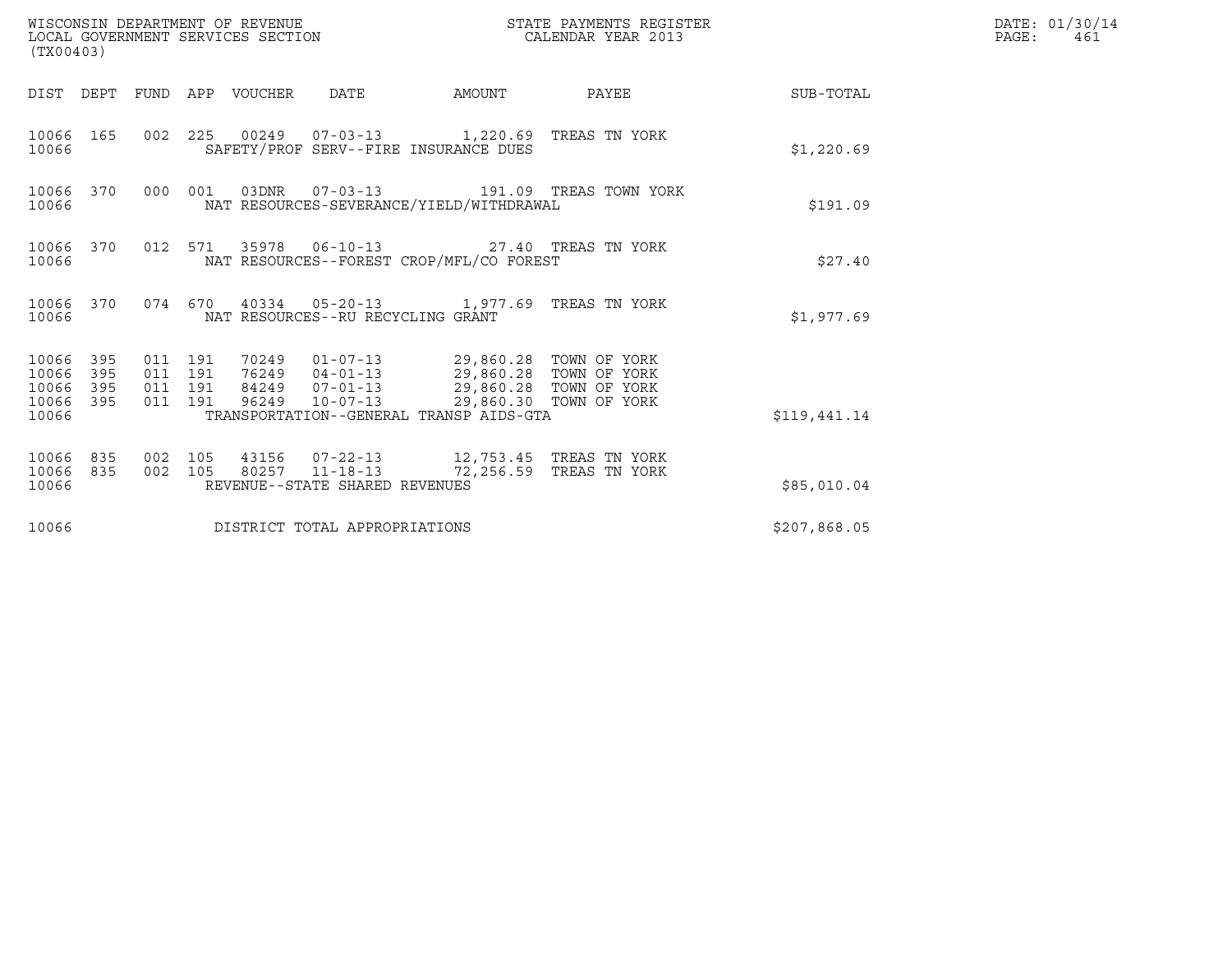| (TX00403)                                                       |                                          |                                 | WISCONSIN DEPARTMENT OF REVENUE<br>LOCAL GOVERNMENT SERVICES SECTION | STATE PAYMENTS REGISTER<br>CALENDAR YEAR 2013                                                                                                                                              |             | DATE: 01/30/14<br>$\mathtt{PAGE:}$<br>462 |
|-----------------------------------------------------------------|------------------------------------------|---------------------------------|----------------------------------------------------------------------|--------------------------------------------------------------------------------------------------------------------------------------------------------------------------------------------|-------------|-------------------------------------------|
|                                                                 |                                          | DIST DEPT FUND APP VOUCHER DATE |                                                                      | AMOUNT PAYEE SUB-TOTAL                                                                                                                                                                     |             |                                           |
| 10111 165<br>10111                                              |                                          |                                 | SAFETY/PROF SERV--FIRE INSURANCE DUES                                | 002  225  00250  07-03-13  558.72  TREAS VIL CURTISS                                                                                                                                       | \$558.72    |                                           |
| 10111                                                           |                                          |                                 | NAT RESOURCES--RU RECYCLING GRANT                                    | 10111 370 074 670 40335 05-20-13 632.04 TREAS VIL CURTISS                                                                                                                                  | \$632.04    |                                           |
| 10111 395<br>10111<br>395<br>10111<br>395<br>10111 395<br>10111 | 011 191<br>011 191<br>011 191<br>011 191 |                                 | TRANSPORTATION--GENERAL TRANSP AIDS-GTA                              | 70250  01-07-13  4,483.20  VILLAGE OF CURTISS<br>76250 04-01-13 4,483.20 VILLAGE OF CURTISS<br>84250 07-01-13 4,483.20 VILLAGE OF CURTISS<br>96250  10-07-13  4,483.23  VILLAGE OF CURTISS | \$17,932.83 |                                           |
| 10111 835<br>10111 835<br>10111                                 | 002 105                                  | 002 105                         | REVENUE--STATE SHARED REVENUES                                       |                                                                                                                                                                                            | \$63,349.71 |                                           |
| 10111 835<br>10111 835<br>10111                                 | 002 109                                  | 002 109                         | REVENUE--EXEMPT COMPUTER AID                                         |                                                                                                                                                                                            | \$516.00    |                                           |
| 10111 835<br>10111                                              |                                          |                                 | REVENUE--LOTTERY CREDIT -                                            | 021 363 35540 03-25-13 436.00 TREAS VIL CURTISS                                                                                                                                            | \$436.00    |                                           |
| 10111                                                           |                                          |                                 | DISTRICT TOTAL APPROPRIATIONS                                        |                                                                                                                                                                                            | \$83,425.30 |                                           |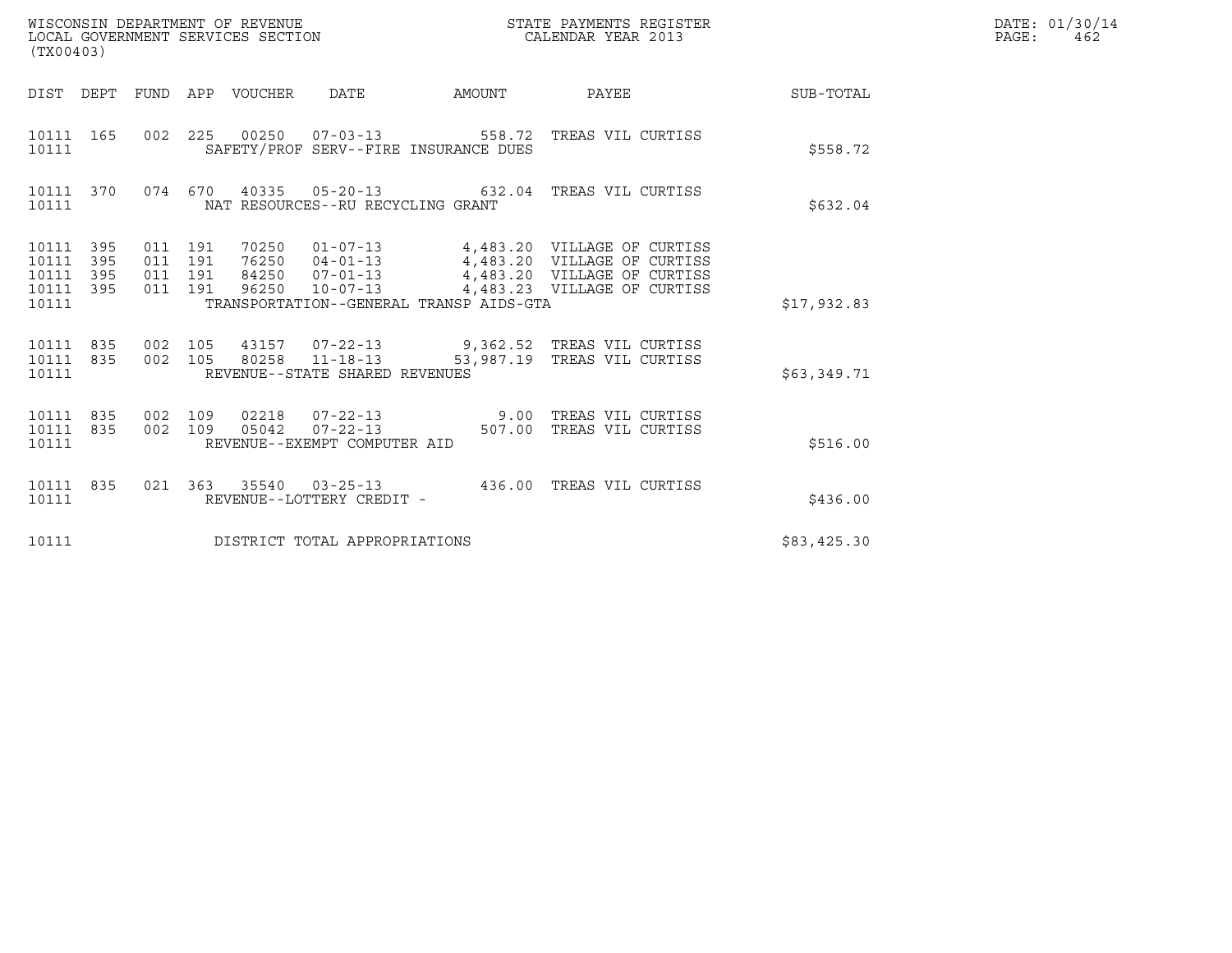| (TX00403)                                                 |                               |                    |                                   |                                         |                                                                                                                                                                                                                                  |               | DATE: 01/30/14<br>PAGE:<br>463 |
|-----------------------------------------------------------|-------------------------------|--------------------|-----------------------------------|-----------------------------------------|----------------------------------------------------------------------------------------------------------------------------------------------------------------------------------------------------------------------------------|---------------|--------------------------------|
|                                                           |                               |                    |                                   |                                         |                                                                                                                                                                                                                                  |               |                                |
| 10116                                                     |                               |                    |                                   | SAFETY/PROF SERV--FIRE INSURANCE DUES   | 10116  165  002  225  00251  07-03-13   1,793.91  TREAS VIL DORCHESTER                                                                                                                                                           | \$1,793.91    |                                |
| 10116                                                     |                               |                    | NAT RESOURCES--RU RECYCLING GRANT |                                         | 10116 370 074 670 40336 05-20-13 1,534.15 TREAS VIL DORCHESTER                                                                                                                                                                   | \$1,534.15    |                                |
| 10116                                                     |                               |                    |                                   | TRANSPORTATION--HIGHWAY SAFETY-FEDERAL  | 10116 395 011 185 94574 11-18-13 5,096.00 TREAS VIL DORCHESTER                                                                                                                                                                   | \$5,096.00    |                                |
| 10116 395<br>10116 395<br>10116 395<br>10116 395<br>10116 | 011 191<br>011 191            | 011 191<br>011 191 |                                   | TRANSPORTATION--GENERAL TRANSP AIDS-GTA | 70251   01-07-13   13,658.77   TREAS   VIL DORCHESTER<br>76251   04-01-13   13,658.77   TREAS   VIL DORCHESTER<br>84251   07-01-13   13,658.77   TREAS   VIL DORCHESTER<br>96251   10-07-13   13,658.77   TREAS   VIL DORCHESTER | \$54,635.08   |                                |
| 10116                                                     |                               |                    | JUSTICE--LAW ENFORCEMENT TRAINING |                                         | 10116 455 002 231 00240 02-07-13 160.00 TREAS VIL DORCHESTER                                                                                                                                                                     | \$160.00      |                                |
| 10116                                                     |                               |                    | REVENUE--STATE SHARED REVENUES    |                                         | $10116 835 002 105 43158 07-22-13 30,675.16 TREAS VIL DORCHESTER10116 835 002 105 80259 11-18-13 178,665.30 TREAS VIL DORCHESTER$                                                                                                | \$209, 340.46 |                                |
| 10116 835<br>10116 835<br>10116 835<br>10116              | 002 109<br>002 109<br>002 109 |                    | REVENUE--EXEMPT COMPUTER AID      |                                         |                                                                                                                                                                                                                                  | \$4,527.00    |                                |
|                                                           |                               |                    |                                   |                                         | $\begin{tabular}{lllllllll} 10116 & 835 & 021 & 363 & 35541 & 03-25-13 & & 494.16 & \texttt{TREAS VIL DORCHESTER} \\ & & & \texttt{REVENUE--LOTTERY CREDIT} & - & & & \end{tabular}$                                             | \$494.16      |                                |
| 10116                                                     |                               |                    | DISTRICT TOTAL APPROPRIATIONS     |                                         |                                                                                                                                                                                                                                  | \$277,580.76  |                                |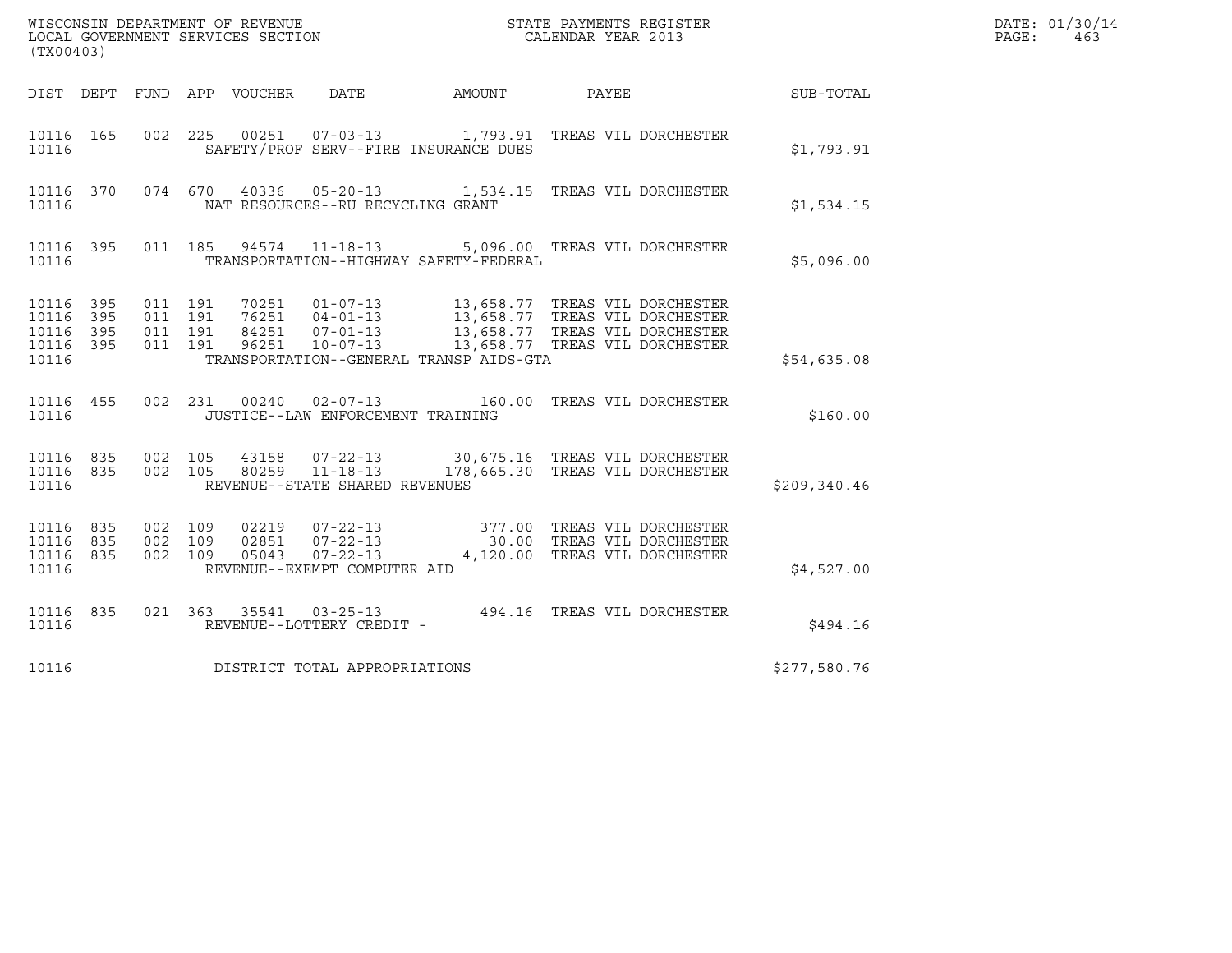| (TX00403)                                 |                          |                    |                    |                                 | WISCONSIN DEPARTMENT OF REVENUE<br>LOCAL GOVERNMENT SERVICES SECTION |                                         | STATE PAYMENTS REGISTER<br>CALENDAR YEAR 2013                                                                                                                                              |               | DATE: 01/30/14<br>PAGE: 464 |
|-------------------------------------------|--------------------------|--------------------|--------------------|---------------------------------|----------------------------------------------------------------------|-----------------------------------------|--------------------------------------------------------------------------------------------------------------------------------------------------------------------------------------------|---------------|-----------------------------|
|                                           |                          |                    |                    | DIST DEPT FUND APP VOUCHER DATE |                                                                      | AMOUNT                                  | PAYEE                                                                                                                                                                                      | SUB-TOTAL     |                             |
| 10131 165<br>10131                        |                          |                    |                    |                                 |                                                                      | SAFETY/PROF SERV--FIRE INSURANCE DUES   | 002  225  00252  07-03-13  473.18  TREAS VIL GRANTON                                                                                                                                       | \$473.18      |                             |
| 10131 370<br>10131                        |                          |                    |                    |                                 | NAT RESOURCES--RU RECYCLING GRANT                                    |                                         | 074 670 40337 05-20-13 1,338.52 TREAS VIL GRANTON                                                                                                                                          | \$1,338.52    |                             |
| 10131<br>10131<br>10131<br>10131<br>10131 | 395<br>395<br>395<br>395 | 011 191<br>011 191 | 011 191<br>011 191 | 96252                           |                                                                      | TRANSPORTATION--GENERAL TRANSP AIDS-GTA | 70252  01-07-13   6,872.04  VILLAGE OF GRANTON<br>76252  04-01-13   6,872.04  VILLAGE OF GRANTON<br>84252  07-01-13   6,872.04  VILLAGE OF GRANTON<br>10-07-13 6,872.06 VILLAGE OF GRANTON | \$27,488.18   |                             |
| 10131 455<br>10131                        |                          |                    |                    |                                 | JUSTICE--LAW ENFORCEMENT TRAINING                                    |                                         | 002 231 00302 02-08-13 320.00 TREAS VIL GRANTON                                                                                                                                            | \$320.00      |                             |
| 10131 835<br>10131                        |                          |                    | 002 105            |                                 | REVENUE--STATE SHARED REVENUES                                       |                                         | 10131 835 002 105 43159 07-22-13 30,810.54 TREAS VIL GRANTON<br>80260  11-18-13  171,008.01 TREAS VIL GRANTON                                                                              | \$201, 818.55 |                             |
| 10131 835<br>10131                        |                          |                    |                    |                                 | REVENUE--EXEMPT COMPUTER AID                                         |                                         | 002 109 02220 07-22-13 81.00 TREAS VIL GRANTON                                                                                                                                             | \$81.00       |                             |
| 10131 835<br>10131                        |                          |                    |                    |                                 | REVENUE--LOTTERY CREDIT -                                            |                                         |                                                                                                                                                                                            | \$189.48      |                             |
| 10131                                     |                          |                    |                    |                                 | DISTRICT TOTAL APPROPRIATIONS                                        |                                         |                                                                                                                                                                                            | \$231,708.91  |                             |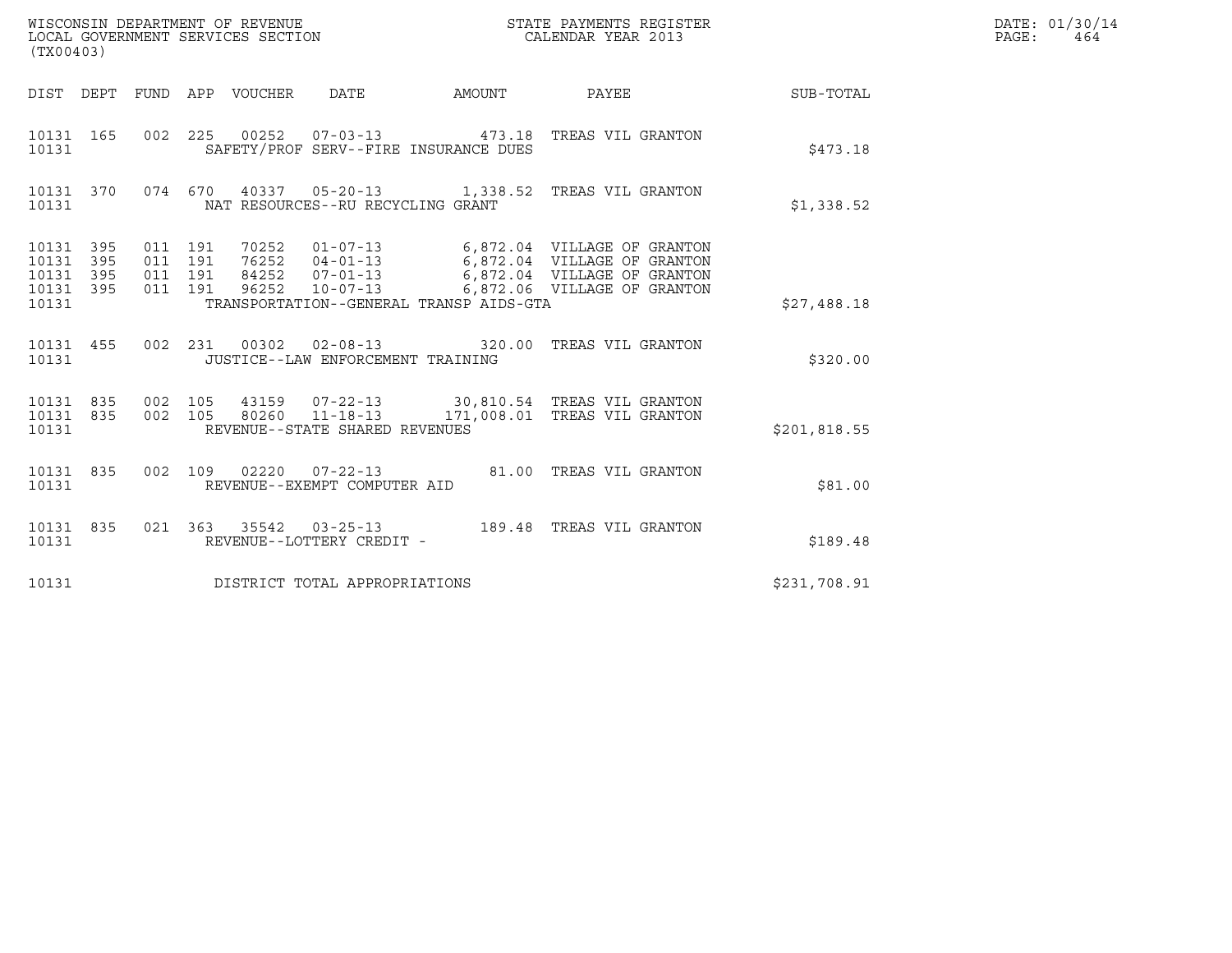| WISCONSIN DEPARTMENT OF REVENUE<br>LOCAL GOVERNMENT SERVICES SECTION<br>(TX00403)                                                                                                                                            |        | STATE PAYMENTS REGISTER<br>CALENDAR YEAR 2013                                                                               |              | DATE: 01/30/14<br>$\mathtt{PAGE}$ :<br>465 |
|------------------------------------------------------------------------------------------------------------------------------------------------------------------------------------------------------------------------------|--------|-----------------------------------------------------------------------------------------------------------------------------|--------------|--------------------------------------------|
| DIST DEPT FUND APP VOUCHER DATE                                                                                                                                                                                              | AMOUNT | PAYEE                                                                                                                       | SUB-TOTAL    |                                            |
| 002 225 00253 07-03-13 719.94 TREAS VIL WITHEE<br>10191 165<br>SAFETY/PROF SERV--FIRE INSURANCE DUES<br>10191                                                                                                                |        |                                                                                                                             | \$719.94     |                                            |
| 10191 370<br>074 670 40338 05-20-13 2,227.97 TREAS VIL WITHEE<br>NAT RESOURCES--RU RECYCLING GRANT<br>10191                                                                                                                  |        |                                                                                                                             | \$2,227.97   |                                            |
| 10191 395<br>011 191<br>70253<br>011 191<br>76253 04-01-13<br>10191<br>395<br>395<br>011 191<br>84253 07-01-13<br>10191<br>$96253$ $10-07-13$<br>011 191<br>10191<br>395<br>10191<br>TRANSPORTATION--GENERAL TRANSP AIDS-GTA |        | 01-07-13 6,226.91 TREAS VIL WITHEE<br>$6,226.91$ TREAS VIL WITHEE<br>6,226.91 TREAS VIL WITHEE<br>6,226.93 TREAS VIL WITHEE | \$24,907.66  |                                            |
| 10191 395<br>011  278  95715  11-26-13  14,180.75  TREAS VIL WITHEE<br>TRANSPORTATION--LRIP/TRIP/MSIP GRANTS<br>10191                                                                                                        |        |                                                                                                                             | \$14,180.75  |                                            |
| 10191 835<br>002 105<br>43160  07-22-13  34,095.82  TREAS VIL WITHEE<br>002 105<br>$11 - 18 - 13$<br>10191 835<br>80261<br>10191<br>REVENUE--STATE SHARED REVENUES                                                           |        | 177,305.29 TREAS VIL WITHEE                                                                                                 | \$211,401.11 |                                            |
| 10191 835<br>002 109<br>02222<br>$07 - 22 - 13$<br>$07 - 22 - 13$<br>002 109<br>05044<br>835<br>10191<br>10191<br>REVENUE--EXEMPT COMPUTER AID                                                                               |        | 620.00 TREAS VIL WITHEE<br>817.00 TREAS VIL WITHEE                                                                          | \$1,437.00   |                                            |
| 021  363  35543  03-25-13  1,130.88  TREAS VIL WITHEE<br>10191 835<br>REVENUE--LOTTERY CREDIT -<br>10191                                                                                                                     |        |                                                                                                                             | \$1,130.88   |                                            |
| 10191<br>DISTRICT TOTAL APPROPRIATIONS                                                                                                                                                                                       |        |                                                                                                                             | \$256,005.31 |                                            |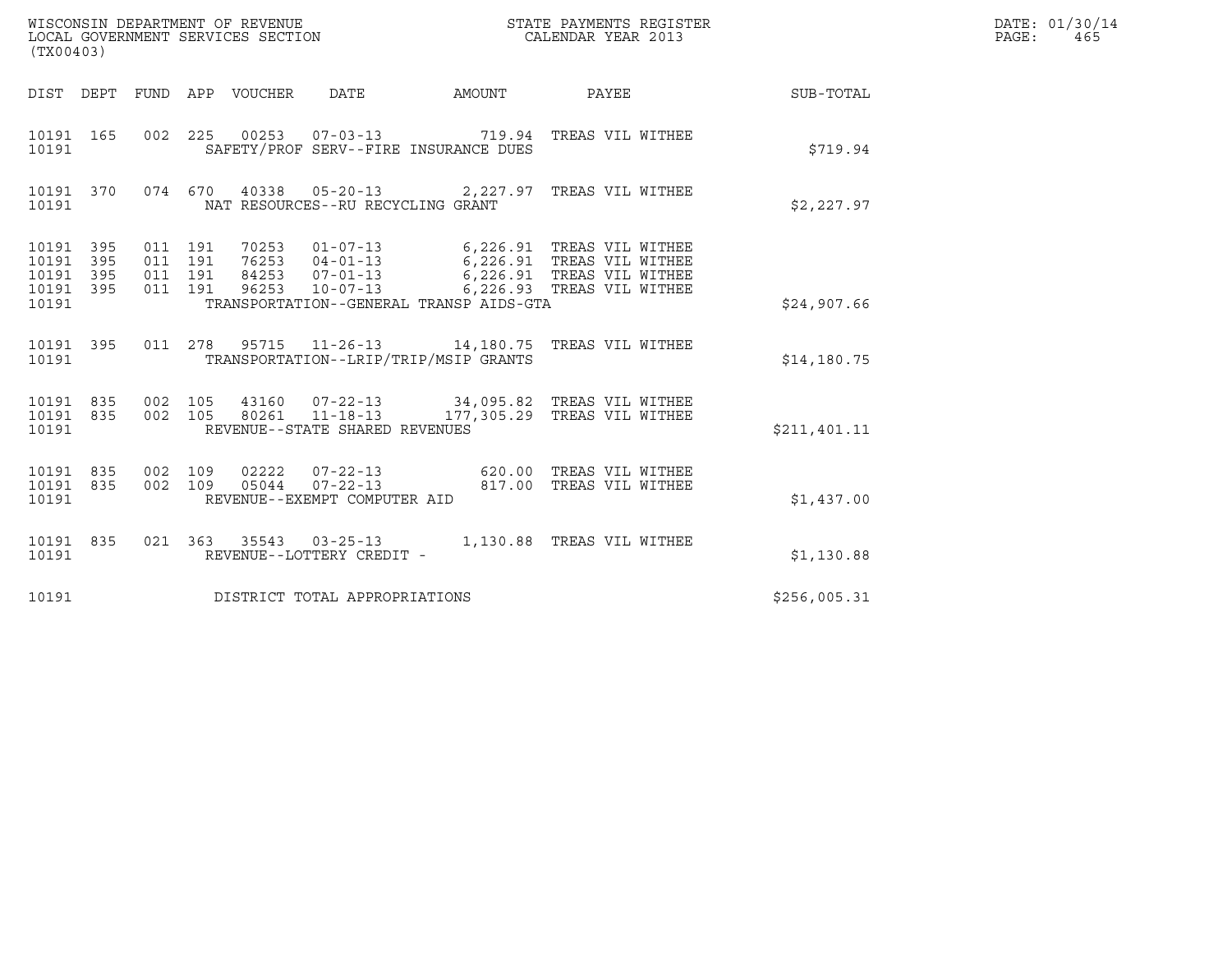| (TX00403)                                                 |                        |                                          |                    |                                 | $\tt WISCONSIM DEPARTMENT OF REVENUE$ $\tt WISCONSIMENT$ SERVICES SECTION $\tt CALENDAR$ YEAR 2013                                                                                                                             |        |                                                                |              | DATE: 01/30/14<br>PAGE:<br>466 |
|-----------------------------------------------------------|------------------------|------------------------------------------|--------------------|---------------------------------|--------------------------------------------------------------------------------------------------------------------------------------------------------------------------------------------------------------------------------|--------|----------------------------------------------------------------|--------------|--------------------------------|
|                                                           |                        |                                          |                    | DIST DEPT FUND APP VOUCHER DATE |                                                                                                                                                                                                                                | AMOUNT | PAYEE                                                          | SUB-TOTAL    |                                |
| 10201                                                     | 10201 165              |                                          |                    |                                 | 002  225  00254  07-03-13  4,263.74  TREAS CITY ABBOTSFORD<br>SAFETY/PROF SERV--FIRE INSURANCE DUES                                                                                                                            |        |                                                                | \$4,263.74   |                                |
| 10201                                                     |                        |                                          |                    |                                 | 10201 370 074 670 40339 05-20-13 7,816.28 TREAS CITY ABBOTSFORD<br>NAT RESOURCES--RU RECYCLING GRANT                                                                                                                           |        |                                                                | \$7,816.28   |                                |
| 10201 395<br>10201<br>10201 395<br>10201 395<br>10201     | 395                    | 011 191<br>011 191                       | 011 191<br>011 191 |                                 | TRANSPORTATION--GENERAL TRANSP AIDS-GTA                                                                                                                                                                                        |        |                                                                | \$123,641.43 |                                |
| 10201                                                     | 10201 435<br>10201 435 |                                          |                    |                                 | 005 162 01HSD 09-03-13 4,826.14 TREAS CITY ABBOTSFORD<br>005 162 01HSD 09-03-13 5,626.10 TREAS CITY ABBOTSFORD<br>HS--AMBULANCE FUNDING ASSISTANCE GRANTS                                                                      |        |                                                                | \$10,452.24  |                                |
| 10201                                                     |                        |                                          |                    |                                 | 10201 435 005 163 01LGS 11-18-13 8,300.00 ABBOTSFORD AMBULANCE SERVICE<br>HS--PREPAID MEDICAL TRANSPORT REIMBURSE                                                                                                              |        |                                                                | \$8,300.00   |                                |
| 10201                                                     |                        |                                          |                    |                                 | 10201 505 002 174 58370 04-26-13 4,523.00 TREAS CITY ABBOTSFORD<br>DOA--TRANSMISSION LINE FEE DISTRIBUTION                                                                                                                     |        |                                                                | \$4,523.00   |                                |
| 10201 835<br>10201                                        |                        | 10201 835 002 105<br>002 105             |                    |                                 | REVENUE--STATE SHARED REVENUES                                                                                                                                                                                                 |        |                                                                | \$463,373.68 |                                |
| 10201 835<br>10201 835<br>10201 835<br>10201 835<br>10201 |                        | 002 109<br>002 109<br>002 109<br>002 109 |                    |                                 | 00001 07-22-13 954.00 TREAS CITY ABBOTSFORD<br>02223 07-22-13 2,008.00 TREAS CITY ABBOTSFORD<br>02862 07-22-13 7,316.00 TREAS CITY ABBOTSFORD<br>05045 07-22-13 3,680.00 TREAS CITY ABBOTSFORD<br>REVENUE--EXEMPT COMPUTER AID |        |                                                                | \$13,958.00  |                                |
| 10201 835<br>10201                                        |                        |                                          | 002 501            |                                 | 00001  02-01-13<br>DOA-PAYMENT FOR MUNICIPAL SERVICES AID                                                                                                                                                                      |        | 2,990.79   TREAS CITY ABBOTSFORD                               | \$2,990.79   |                                |
| 10201 835<br>10201 835<br>10201                           |                        | 021 363<br>021 363                       |                    |                                 | 35544 03-25-13<br>35747 03-25-13<br>REVENUE--LOTTERY CREDIT -                                                                                                                                                                  |        | 437.62 TREAS CITY ABBOTSFORD<br>5,994.09 TREAS CITY ABBOTSFORD | \$6,431.71   |                                |
| 10201                                                     |                        |                                          |                    |                                 | DISTRICT TOTAL APPROPRIATIONS                                                                                                                                                                                                  |        |                                                                | \$645,750.87 |                                |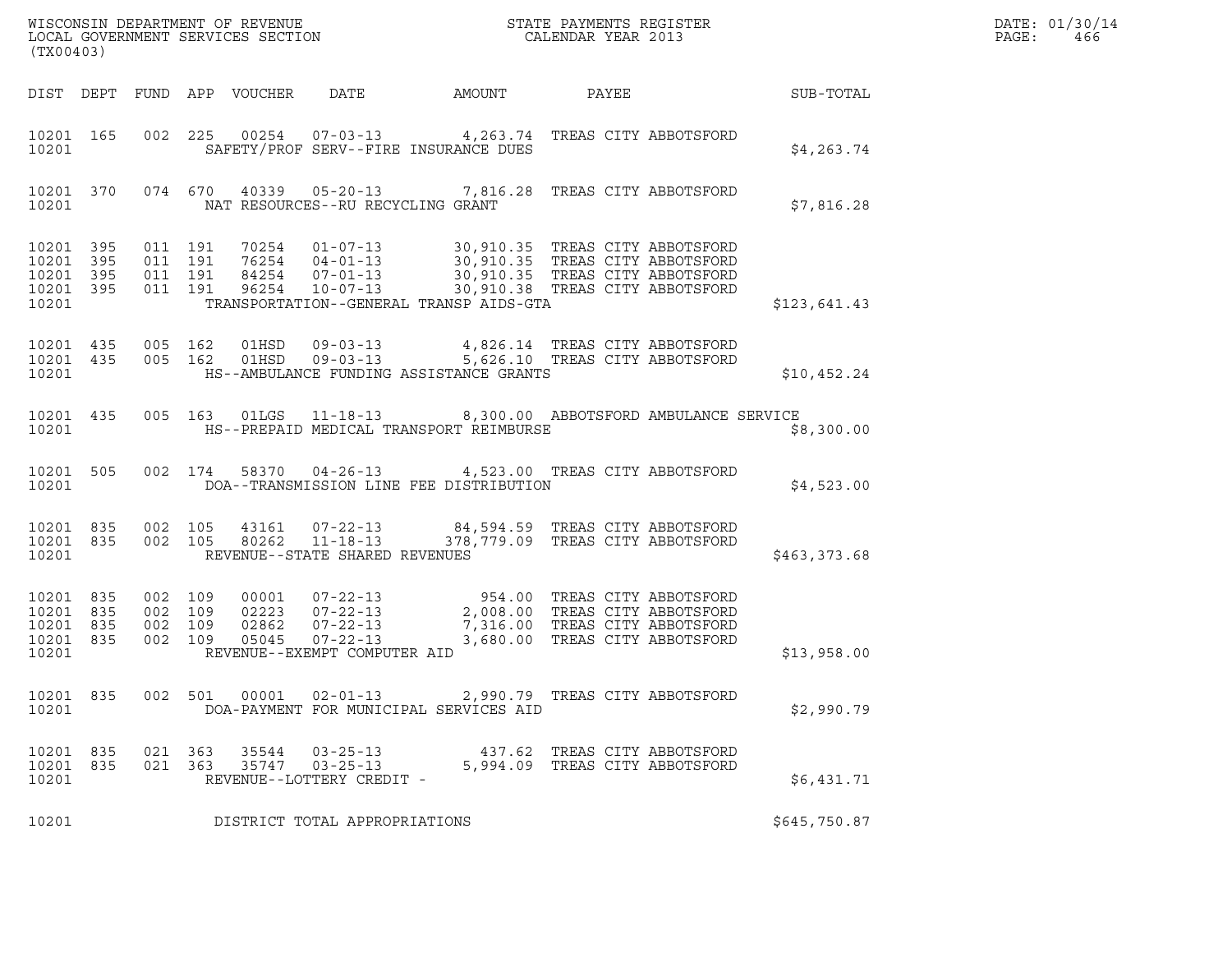| (TX00403)                                                         |                               |  |                                                                                                                                                                                                                                                         |                           |  | DATE: 01/30/14<br>PAGE:<br>467 |  |
|-------------------------------------------------------------------|-------------------------------|--|---------------------------------------------------------------------------------------------------------------------------------------------------------------------------------------------------------------------------------------------------------|---------------------------|--|--------------------------------|--|
|                                                                   |                               |  |                                                                                                                                                                                                                                                         |                           |  |                                |  |
| 10211                                                             |                               |  | 10211 165 002 225 00255 07-03-13 2,779.19 TREAS CITY COLBY<br>SAFETY/PROF SERV--FIRE INSURANCE DUES                                                                                                                                                     |                           |  | \$2,779.19                     |  |
| 10211                                                             |                               |  | 10211 370 074 670 40340 05-20-13 4,626.22 TREAS CITY COLBY<br>NAT RESOURCES--RU RECYCLING GRANT                                                                                                                                                         |                           |  | \$4,626.22                     |  |
| 10211 395 011 191<br>10211 395<br>10211 395<br>10211 395<br>10211 | 011 191<br>011 191<br>011 191 |  | 70255  01-07-13  37,494.79  TREAS CITY COLBY<br>76255  04-01-13  37,494.79  TREAS CITY COLBY<br>84255  07-01-13  37,494.79  TREAS CITY COLBY<br>96255  10-07-13  37,494.81  TREAS CITY COLBY<br>TRANSPORTATION--GENERAL TRANSP AIDS-GTA                 |                           |  | \$149,979.18                   |  |
| 10211 395<br>10211 395<br>10211                                   |                               |  | 011  278  63853  01-31-13   11,254.74  TREAS CITY COLBY<br>011  278  63853  01-31-13   14,180.76  TREAS CITY COLBY<br>TRANSPORTATION--LRIP/TRIP/MSIP GRANTS                                                                                             |                           |  | \$25,435.50                    |  |
|                                                                   |                               |  | 10211 435 005 162 01HSD 09-03-13 4,801.85 TREAS CITY COLBY<br>10211 HS--AMBULANCE FUNDING ASSISTANCE GRANTS                                                                                                                                             |                           |  | \$4,801.85                     |  |
| 10211                                                             |                               |  | 10211 435 005 163 01LGS 11-18-13 3,800.00 COLBY FIRE DEPT AMBULANCE<br>HS--PREPAID MEDICAL TRANSPORT REIMBURSE                                                                                                                                          |                           |  | \$3,800.00                     |  |
| 10211                                                             |                               |  | 10211 455 002 231 00210 02-07-13 320.00 TREAS CITY COLBY<br>JUSTICE--LAW ENFORCEMENT TRAINING                                                                                                                                                           |                           |  | \$320.00                       |  |
|                                                                   |                               |  | $\begin{array}{cccccccc} 10211 & 835 & 002 & 105 & 43162 & 07-22-13 & & 87,008.55 & \text{TREAS CITY COLBY} \\ 10211 & 835 & 002 & 105 & 80263 & 11-18-13 & & 369,805.64 & \text{TREAS CITY COLBY} \end{array}$<br>10211 REVENUE--STATE SHARED REVENUES |                           |  | \$456,814.19                   |  |
| 10211 835<br>10211 835<br>10211 835<br>10211                      | 002 109<br>002 109            |  | 002 109 05191 07-22-13<br>REVENUE--EXEMPT COMPUTER AID                                                                                                                                                                                                  | 6,367.00 TREAS CITY COLBY |  | \$7,403.00                     |  |
| 10211 835<br>10211                                                |                               |  | 021 363 35748 03-25-13<br>REVENUE--LOTTERY CREDIT -                                                                                                                                                                                                     | 2,928.60 TREAS CITY COLBY |  | \$2,928.60                     |  |
| 10211                                                             |                               |  | DISTRICT TOTAL APPROPRIATIONS                                                                                                                                                                                                                           |                           |  | \$658,887.73                   |  |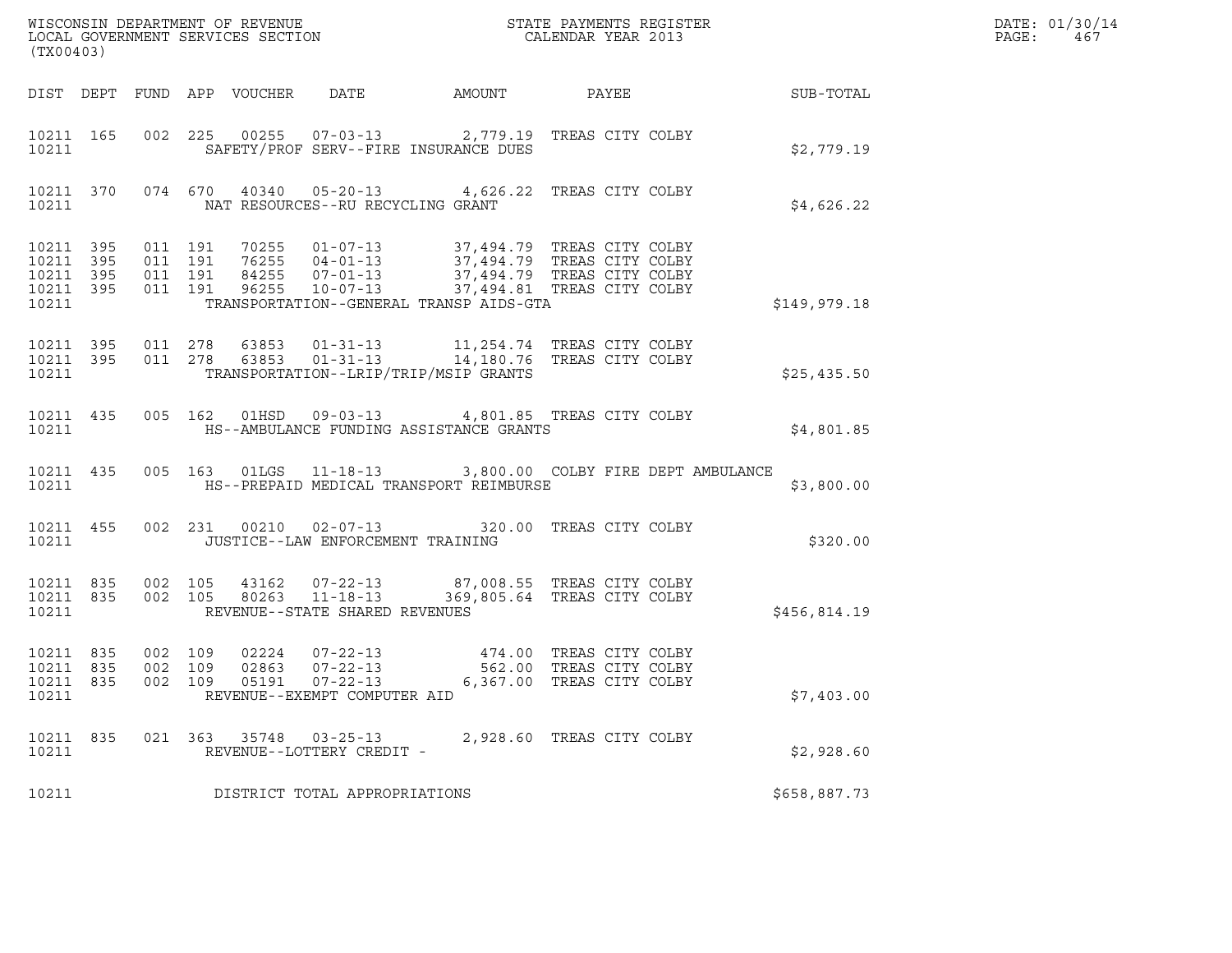| (TX00403)                                    |                                         |         |               |                                                     |                                                                                                     |                                                                                                                                                                                                  |              | DATE: 01/30/14<br>PAGE:<br>468 |
|----------------------------------------------|-----------------------------------------|---------|---------------|-----------------------------------------------------|-----------------------------------------------------------------------------------------------------|--------------------------------------------------------------------------------------------------------------------------------------------------------------------------------------------------|--------------|--------------------------------|
|                                              |                                         |         |               |                                                     |                                                                                                     |                                                                                                                                                                                                  |              |                                |
| 10231                                        |                                         |         |               |                                                     | SAFETY/PROF SERV--FIRE INSURANCE DUES                                                               | 10231 165 002 225 00256 07-03-13 1,588.38 TREAS CITY GREENWOOD                                                                                                                                   | \$1,588.38   |                                |
| 10231                                        |                                         |         |               |                                                     | NAT RESOURCES--FOREST CROP/MFL/CO FOREST                                                            | 10231 370 012 571 35979 06-10-13 8.20 TREAS CITY GREENWOOD                                                                                                                                       | \$8.20       |                                |
| 10231                                        |                                         |         |               | NAT RESOURCES--RU RECYCLING GRANT                   |                                                                                                     | 10231 370 074 670 40341 05-20-13 2,773.68 TREAS CITY GREENWOOD                                                                                                                                   | \$2,773.68   |                                |
| 10231 395<br>10231 395<br>10231 395<br>10231 | 10231 395 011 191<br>011 191<br>011 191 | 011 191 |               |                                                     | TRANSPORTATION--GENERAL TRANSP AIDS-GTA                                                             | 70256  01-07-13  29,064.57  CITY OF GREENWOOD<br>76256  04-01-13  29,064.57  CITY OF GREENWOOD<br>84256  07-01-13  29,064.57  CITY OF GREENWOOD<br>96256  10-07-13  29,064.58  CITY OF GREENWOOD | \$116,258.29 |                                |
| 10231                                        |                                         |         |               |                                                     | 10231 435 005 162 01HSD 09-03-13 4,612.67 CITY GREENWOOD<br>HS--AMBULANCE FUNDING ASSISTANCE GRANTS |                                                                                                                                                                                                  | \$4,612.67   |                                |
| 10231                                        |                                         |         |               |                                                     | HS--PREPAID MEDICAL TRANSPORT REIMBURSE                                                             | 10231 435 005 163 01LGS 11-18-13 3,500.00 GREENWOOD FIRE AND AMBULANCE                                                                                                                           | \$3,500.00   |                                |
| 10231 455<br>10231                           |                                         |         |               | JUSTICE--LAW ENFORCEMENT TRAINING                   |                                                                                                     | 002 231 00309 02-08-13 480.00 TREAS CITY GREENWOOD                                                                                                                                               | \$480.00     |                                |
| 10231 505<br>10231                           |                                         |         |               | DOA--HOUSING ASSISTANCE GRANTS                      |                                                                                                     | 002 743 11921 07-10-13 6,350.00 TREAS CITY GREENWOOD                                                                                                                                             | \$6,350.00   |                                |
| 10231 835<br>10231 835<br>10231              |                                         |         |               | REVENUE--STATE SHARED REVENUES                      |                                                                                                     | 002 105 43163 07-22-13 91,948.11 TREAS CITY GREENWOOD<br>002 105 80264 11-18-13 388,137.23 TREAS CITY GREENWOOD                                                                                  | \$480,085.34 |                                |
| 10231 835<br>10231                           |                                         |         | 002 109 02225 | 07-22-13<br>REVENUE--EXEMPT COMPUTER AID            |                                                                                                     | 883.00 TREAS CITY GREENWOOD                                                                                                                                                                      | \$883.00     |                                |
| 10231 835<br>10231                           |                                         |         |               | 021 363 35545 03-25-13<br>REVENUE--LOTTERY CREDIT - |                                                                                                     | 2,045.52 TREAS CITY GREENWOOD                                                                                                                                                                    | \$2,045.52   |                                |
| 10231                                        |                                         |         |               | DISTRICT TOTAL APPROPRIATIONS                       |                                                                                                     |                                                                                                                                                                                                  | \$618,585.08 |                                |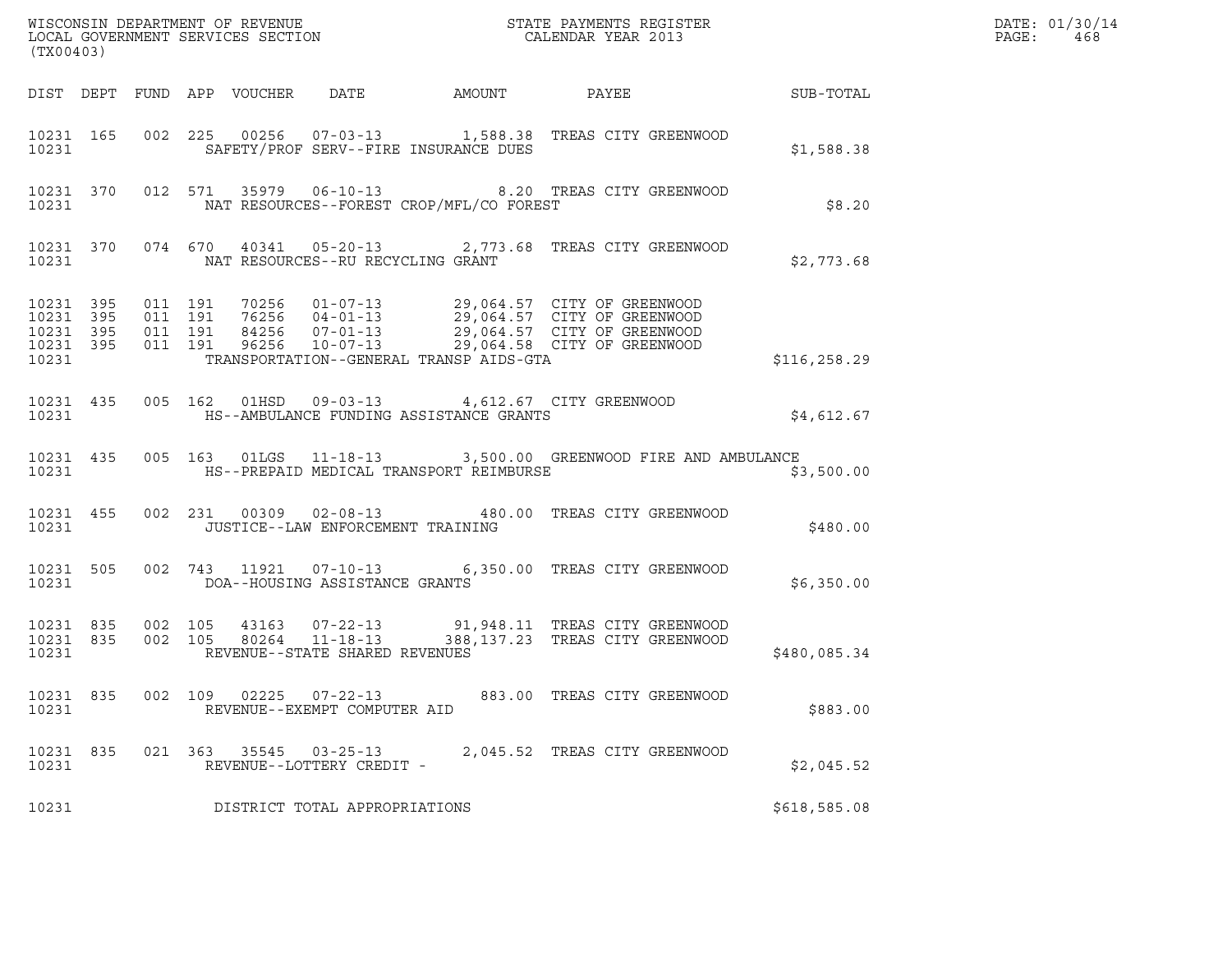| (TX00403)                                                 |     |                                          |                               |                            |                                                     |                                                                                                                                                                                | $\tt WISCONSIM DEPARTMENT OF REVENUE$ $\tt WISCONSIMENT$ SERVICES SECTION $\tt CALENDAR$ YEAR 2013                                                                                           |                  | DATE: 01/30/14<br>PAGE:<br>469 |
|-----------------------------------------------------------|-----|------------------------------------------|-------------------------------|----------------------------|-----------------------------------------------------|--------------------------------------------------------------------------------------------------------------------------------------------------------------------------------|----------------------------------------------------------------------------------------------------------------------------------------------------------------------------------------------|------------------|--------------------------------|
|                                                           |     |                                          |                               | DIST DEPT FUND APP VOUCHER | DATE                                                | AMOUNT                                                                                                                                                                         | PAYEE                                                                                                                                                                                        | <b>SUB-TOTAL</b> |                                |
| 10246 165<br>10246                                        |     |                                          |                               |                            |                                                     | SAFETY/PROF SERV--FIRE INSURANCE DUES                                                                                                                                          | 002 225 00257 07-03-13 2,008.73 TREAS CITY LOYAL                                                                                                                                             | \$2,008.73       |                                |
| 10246 370<br>10246                                        |     |                                          |                               |                            | NAT RESOURCES--RU RECYCLING GRANT                   |                                                                                                                                                                                | 074 670 40342 05-20-13 4,591.38 TREAS CITY LOYAL                                                                                                                                             | \$4,591.38       |                                |
| 10246 395<br>10246<br>10246 395<br>10246 395<br>10246     | 395 | 011 191                                  | 011 191<br>011 191<br>011 191 |                            | $96257$ $10-07-13$                                  | 70257  01-07-13  18,141.60  CITY OF LOYAL<br>76257  04-01-13  18,141.60  CITY OF LOYAL<br>84257  07-01-13  18,141.60  CITY OF LOYAL<br>TRANSPORTATION--GENERAL TRANSP AIDS-GTA | 18,141.62 CITY OF LOYAL                                                                                                                                                                      | \$72,566.42      |                                |
| 10246 395<br>10246                                        |     |                                          |                               |                            |                                                     | TRANSPORTATION--LRIP/TRIP/MSIP GRANTS                                                                                                                                          | 011  278  74486  05-09-13  14,180.76  TREAS CITY LOYAL                                                                                                                                       | \$14,180.76      |                                |
| 10246 455<br>10246                                        |     |                                          |                               |                            | JUSTICE--LAW ENFORCEMENT TRAINING                   |                                                                                                                                                                                | 002 231 00376 02-11-13 480.00 TREAS CITY LOYAL                                                                                                                                               | \$480.00         |                                |
| 10246 465<br>10246 465<br>10246 465<br>10246              |     | 002 305<br>002 305<br>002 305            |                               |                            |                                                     | MILITARY AFFAIRS-EMER MGMT-DISASTER RECO                                                                                                                                       | 00155  01-08-13   1,939.29  TREAS CITY LOYAL<br>00620  03-19-13   3,511.66  TREAS CITY LOYAL<br>00637  05-14-13   70.77  TREAS CITY LOYAL                                                    | \$5,521.72       |                                |
| 10246 465<br>10246 465<br>10246 465<br>10246 465<br>10246 |     | 002 342<br>002 342<br>002 342<br>002 342 |                               |                            |                                                     | MILITARY AFFAIRS-EMERGENCY MGMT-FED FUND                                                                                                                                       | 00155  01-08-13   11,635.71  TREAS CITY LOYAL<br>00620  03-19-13   21,069.97  TREAS CITY LOYAL<br>00637  05-14-13   1,984.00  TREAS CITY LOYAL<br>00637  05-14-13   424.63  TREAS CITY LOYAL | \$35,114.31      |                                |
| 10246 835<br>10246 835<br>10246                           |     | 002 105<br>002 105                       |                               | 80265                      | $11 - 18 - 13$<br>REVENUE--STATE SHARED REVENUES    |                                                                                                                                                                                | 43164  07-22-13  58,128.95  TREAS CITY LOYAL<br>329,397.41 TREAS CITY LOYAL                                                                                                                  | \$387,526.36     |                                |
| 10246 835<br>10246 835<br>10246                           |     | 002 109<br>002 109                       |                               | 02226<br>05046             | $07 - 22 - 13$<br>REVENUE--EXEMPT COMPUTER AID      |                                                                                                                                                                                | 07-22-13 2,246.00 TREAS CITY LOYAL<br>818.00 TREAS CITY LOYAL                                                                                                                                | \$3,064.00       |                                |
| 10246 835<br>10246                                        |     |                                          |                               |                            | 021 363 35546 03-25-13<br>REVENUE--LOTTERY CREDIT - |                                                                                                                                                                                | 1,347.96 TREAS CITY LOYAL                                                                                                                                                                    | \$1,347.96       |                                |
| 10246                                                     |     |                                          |                               |                            | DISTRICT TOTAL APPROPRIATIONS                       |                                                                                                                                                                                |                                                                                                                                                                                              | \$526,401.64     |                                |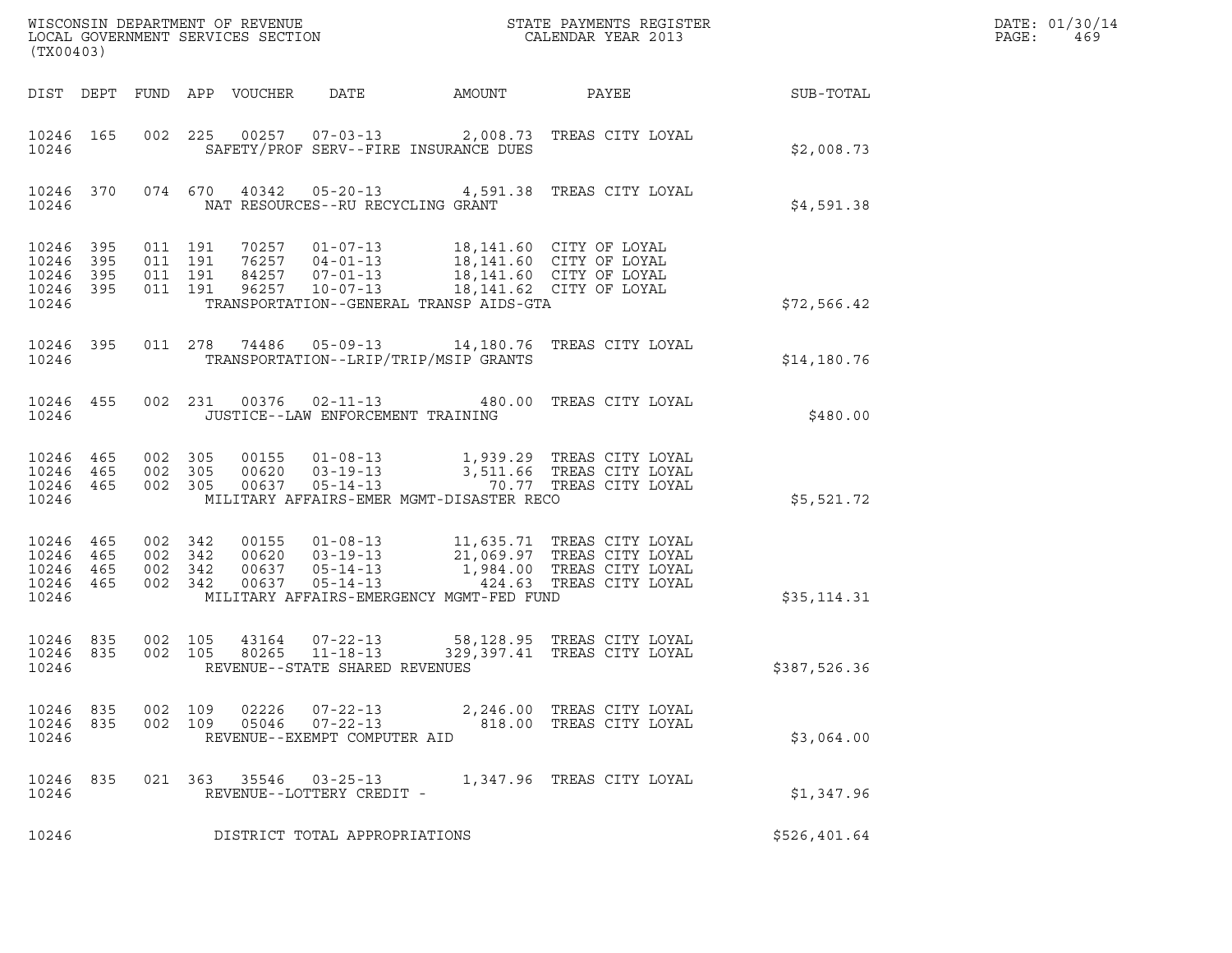| (TX00403)                                                 |           |                    |                               |                            |                                          |        |                                                                                                                                                                                                          |              | DATE: 01/30/14<br>PAGE:<br>470 |
|-----------------------------------------------------------|-----------|--------------------|-------------------------------|----------------------------|------------------------------------------|--------|----------------------------------------------------------------------------------------------------------------------------------------------------------------------------------------------------------|--------------|--------------------------------|
|                                                           |           |                    |                               | DIST DEPT FUND APP VOUCHER | DATE                                     | AMOUNT | PAYEE                                                                                                                                                                                                    | SUB-TOTAL    |                                |
| 10261                                                     | 10261 165 |                    |                               |                            | SAFETY/PROF SERV--FIRE INSURANCE DUES    |        | 002 225 00258 07-03-13 4,301.10 TREAS CITY NEILLSVILLE                                                                                                                                                   | \$4,301.10   |                                |
| 10261                                                     | 10261 370 |                    | 000 001                       |                            | NAT RESOURCES-SEVERANCE/YIELD/WITHDRAWAL |        | 02DNR  07-03-13  414.11 TREAS CITY NEILLSVILLE                                                                                                                                                           | \$414.11     |                                |
| 10261                                                     | 10261 370 |                    |                               |                            | NAT RESOURCES--FOREST CROP/MFL/CO FOREST |        | 012 571 35980 06-10-13 10.30 TREAS CITY NEILLSVILLE                                                                                                                                                      | \$10.30      |                                |
| 10261                                                     |           |                    |                               |                            | NAT RESOURCES--RU RECYCLING GRANT        |        | 10261 370 074 670 40343 05-20-13 9,368.09 TREAS CITY NEILLSVILLE                                                                                                                                         | \$9,368.09   |                                |
| 10261 395<br>10261<br>10261 395<br>10261 395<br>10261     | 395       | 011 162            | 011 162<br>011 162<br>011 162 |                            | TRANSPORTATION--CONNECTING HIGHWAY AIDS  |        | 72011  01-07-13  5,402.31  CITY OF NEILLSVILLE<br>78011  04-01-13  5,402.31  CITY OF NEILLSVILLE<br>86011  07-01-13  5,402.31  CITY OF NEILLSVILLE<br>98011  10-07-13  5,402.34  CITY OF NEILLSVILLE     | \$21,609.27  |                                |
| 10261                                                     | 10261 395 |                    |                               | 011 182 65538              | TRANSPORTATION--TRANSIT AIDS-FEDERAL     |        | 02-19-13 18,362.00 TREAS CITY NEILLSVILLE                                                                                                                                                                | \$18,362.00  |                                |
| 10261 395<br>10261 395<br>10261 395<br>10261 395<br>10261 |           | 011 191<br>011 191 | 011 191<br>011 191            |                            | TRANSPORTATION--GENERAL TRANSP AIDS-GTA  |        | 70258  01-07-13  32,245.01  CITY OF NEILLSVILLE<br>76258  04-01-13  32,245.01  CITY OF NEILLSVILLE<br>84258  07-01-13  32,245.01  CITY OF NEILLSVILLE<br>96258  10-07-13  32,245.03  CITY OF NEILLSVILLE | \$128,980.06 |                                |
| 10261                                                     | 10261 435 |                    |                               | 005 162 01HSD              | HS--AMBULANCE FUNDING ASSISTANCE GRANTS  |        | 09-03-13 4,985.00 CITY NEILSVILLE                                                                                                                                                                        | \$4,985.00   |                                |
| 10261 455<br>10261                                        |           | 002 231            |                               |                            | JUSTICE--LAW ENFORCEMENT TRAINING        |        | 00440  02-12-13  800.00  TREAS CITY NEILLSVILLE                                                                                                                                                          | \$800.00     |                                |
| 10261                                                     |           |                    |                               |                            | MILITARY AFFAIRS-EMER MGMT-DISASTER RECO |        | 10261 465 002 305 00645 05-21-13 18,823.91 TREAS CITY NEILLSVILLE                                                                                                                                        | \$18,823.91  |                                |
| 10261                                                     |           | 10261 465 002 342  |                               |                            | MILITARY AFFAIRS-EMERGENCY MGMT-FED FUND |        | 00645  05-21-13    1,626.00 TREAS CITY NEILLSVILLE<br>10261 465 002 342 00645 05-21-13 112,943.44 TREAS CITY NEILLSVILLE                                                                                 | \$114,569.44 |                                |
| 10261 835                                                 | 10261 835 | 002 105<br>002 105 |                               |                            | 43165 07-22-13<br>80266 11-18-13         |        | 173, 615.44 TREAS CITY NEILLSVILLE<br>740,307.45 TREAS CITY NEILLSVILLE                                                                                                                                  |              |                                |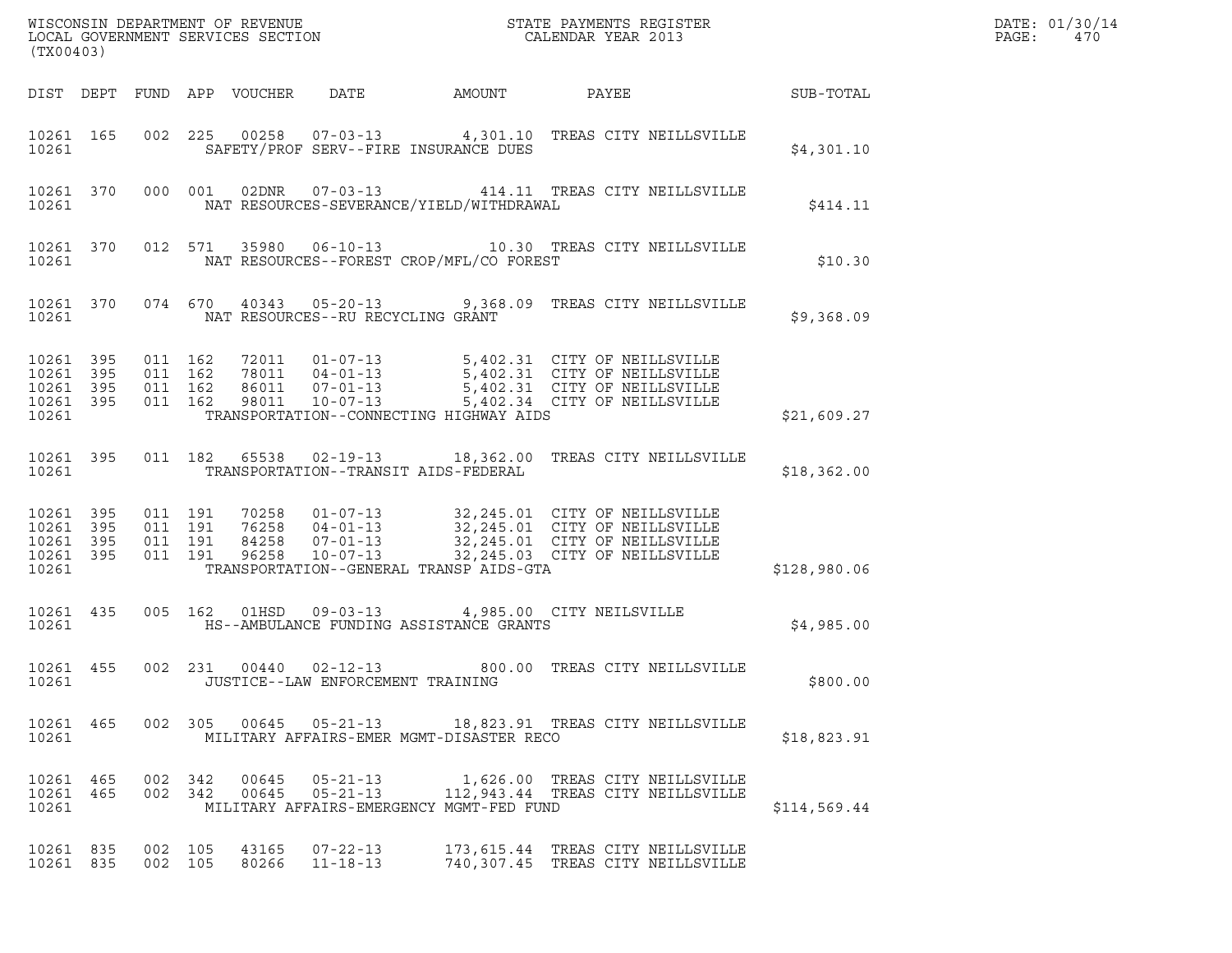| (TX00403)               |            |            |            | WISCONSIN DEPARTMENT OF REVENUE<br>LOCAL GOVERNMENT SERVICES SECTION |                                                      |               | STATE PAYMENTS REGISTER<br>CALENDAR YEAR 2013             |            | DATE: 01/30/14<br>PAGE:<br>471 |
|-------------------------|------------|------------|------------|----------------------------------------------------------------------|------------------------------------------------------|---------------|-----------------------------------------------------------|------------|--------------------------------|
| DIST DEPT               |            | FUND       | APP        | <b>VOUCHER</b>                                                       | DATE                                                 | AMOUNT        | PAYEE                                                     | SUB-TOTAL  |                                |
| 10261                   |            |            |            |                                                                      | REVENUE--STATE SHARED REVENUES                       | \$913, 922.89 |                                                           |            |                                |
| 10261<br>10261<br>10261 | 835<br>835 | 002<br>002 | 109<br>109 | 02227<br>05047                                                       | 07-22-13<br>07-22-13<br>REVENUE--EXEMPT COMPUTER AID | 5,246.00      | TREAS CITY NEILLSVILLE<br>1,400.00 TREAS CITY NEILLSVILLE | \$6,646.00 |                                |
| 10261<br>10261          | 835        | 002        | 501        | 00001<br>DOA-PAYMENT                                                 | $02 - 01 - 13$<br>FOR MUNICIPAL SERVICES AID         |               | 3,644.13 TREAS CITY NEILLSVILLE                           | \$3,644.13 |                                |

| 10261              |  | \$3,644.13 |                                             |  |                               |                |  |
|--------------------|--|------------|---------------------------------------------|--|-------------------------------|----------------|--|
| 10261 835<br>10261 |  | 021 363    | 35547 03-25-13<br>REVENUE--LOTTERY CREDIT - |  | 735.06 TREAS CITY NEILLSVILLE | \$735.06       |  |
| 10261              |  |            | DISTRICT TOTAL APPROPRIATIONS               |  |                               | \$1,247,171.36 |  |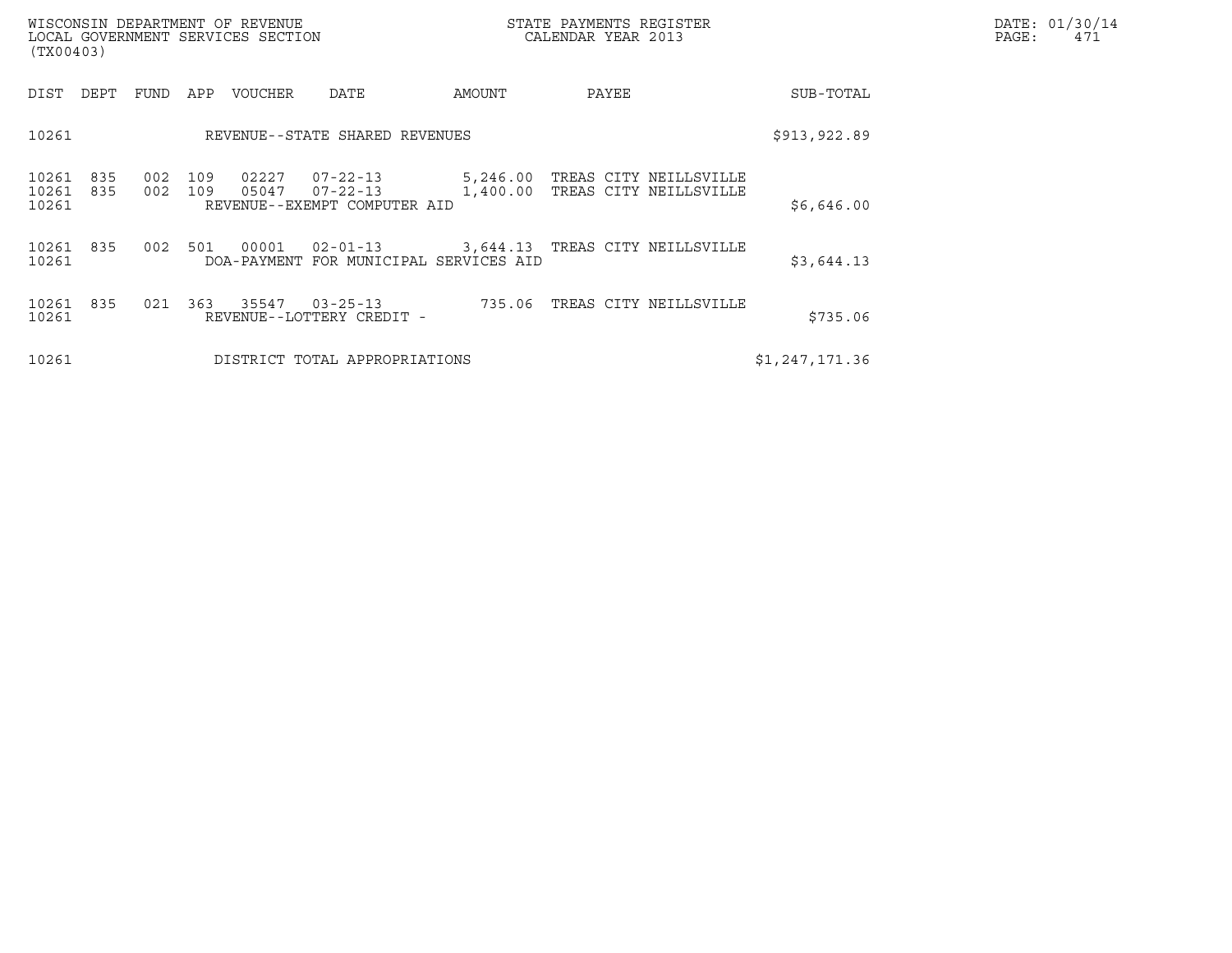| $\tt WISCONSIM DEPARTMENT OF REVENUE$ $\tt WISCONMIN SERS REGISTER$ $\tt LOCAL BODAR YEAR$ $2013$<br>(TX00403) |                   |                                          |  |                            |                                                  |                                                                                                                                                                                            |                                                                                                     |              | DATE: 01/30/14<br>$\mathtt{PAGE}$ :<br>472 |
|----------------------------------------------------------------------------------------------------------------|-------------------|------------------------------------------|--|----------------------------|--------------------------------------------------|--------------------------------------------------------------------------------------------------------------------------------------------------------------------------------------------|-----------------------------------------------------------------------------------------------------|--------------|--------------------------------------------|
|                                                                                                                |                   |                                          |  | DIST DEPT FUND APP VOUCHER |                                                  | DATE AMOUNT PAYEE                                                                                                                                                                          |                                                                                                     | SUB-TOTAL    |                                            |
| 10265 165<br>10265                                                                                             |                   |                                          |  |                            |                                                  | SAFETY/PROF SERV--FIRE INSURANCE DUES                                                                                                                                                      | 002  225  00259  07-03-13   1,537.97  TREAS CITY OWEN                                               | \$1,537.97   |                                            |
| 10265 370<br>10265                                                                                             |                   |                                          |  |                            | NAT RESOURCES--RU RECYCLING GRANT                |                                                                                                                                                                                            | 074  670  40344  05-20-13  2,746.75  TREAS CITY OWEN                                                | \$2,746.75   |                                            |
| 10265 395<br>10265<br>10265<br>10265<br>10265                                                                  | 395<br>395<br>395 | 011 191<br>011 191<br>011 191<br>011 191 |  |                            |                                                  | 76255 04-01-13<br>84259 07-01-13 14,735.33 CITY OF OWEN<br>84259  07-01-13  14,735.33  CITY OF OWEN<br>96259  10-07-13  14,735.33  CITY OF OWEN<br>TRANSPORTATION--GENERAL TRANSP AIDS-GTA | 14,735.33 CITY OF OWEN                                                                              | \$58,941.32  |                                            |
| 10265 455<br>10265                                                                                             |                   |                                          |  |                            | JUSTICE--LAW ENFORCEMENT TRAINING                |                                                                                                                                                                                            | 002  231  00476  02-13-13  320.00  TREAS CITY OWEN                                                  | \$320.00     |                                            |
| 10265<br>10265<br>10265<br>10265                                                                               | 505<br>505<br>505 | 002 743<br>002 743<br>002 743            |  | 06726                      | $01 - 31 - 13$<br>DOA--HOUSING ASSISTANCE GRANTS |                                                                                                                                                                                            | 17,790.43 TREAS CITY OWEN<br>03635 11-25-13 37,567.82 TREAS CITY OWEN<br>638,541.75 TREAS CITY OWEN | \$693,900.00 |                                            |
| 10265<br>10265 835<br>10265                                                                                    | 835               | 002 105<br>002 105                       |  | 43166                      | 80267 11-18-13<br>REVENUE--STATE SHARED REVENUES |                                                                                                                                                                                            | 07-22-13 80,247.05 TREAS CITY OWEN<br>400,109.43 TREAS CITY OWEN                                    | \$480,356.48 |                                            |
| 10265 835<br>10265<br>10265                                                                                    | 835               | 002 109<br>002 109                       |  | 02228<br>05048             | REVENUE--EXEMPT COMPUTER AID                     |                                                                                                                                                                                            | 07-22-13 617.00 TREAS CITY OWEN<br>07-22-13 6.00 TREAS CITY OWEN                                    | \$623.00     |                                            |
| 10265 835<br>10265                                                                                             |                   |                                          |  |                            | REVENUE--LOTTERY CREDIT -                        |                                                                                                                                                                                            | 021 363 35548 03-25-13 19.08 TREAS CITY OWEN                                                        | \$19.08      |                                            |
| 10265                                                                                                          |                   |                                          |  |                            | DISTRICT TOTAL APPROPRIATIONS                    | \$1,238,444.60                                                                                                                                                                             |                                                                                                     |              |                                            |